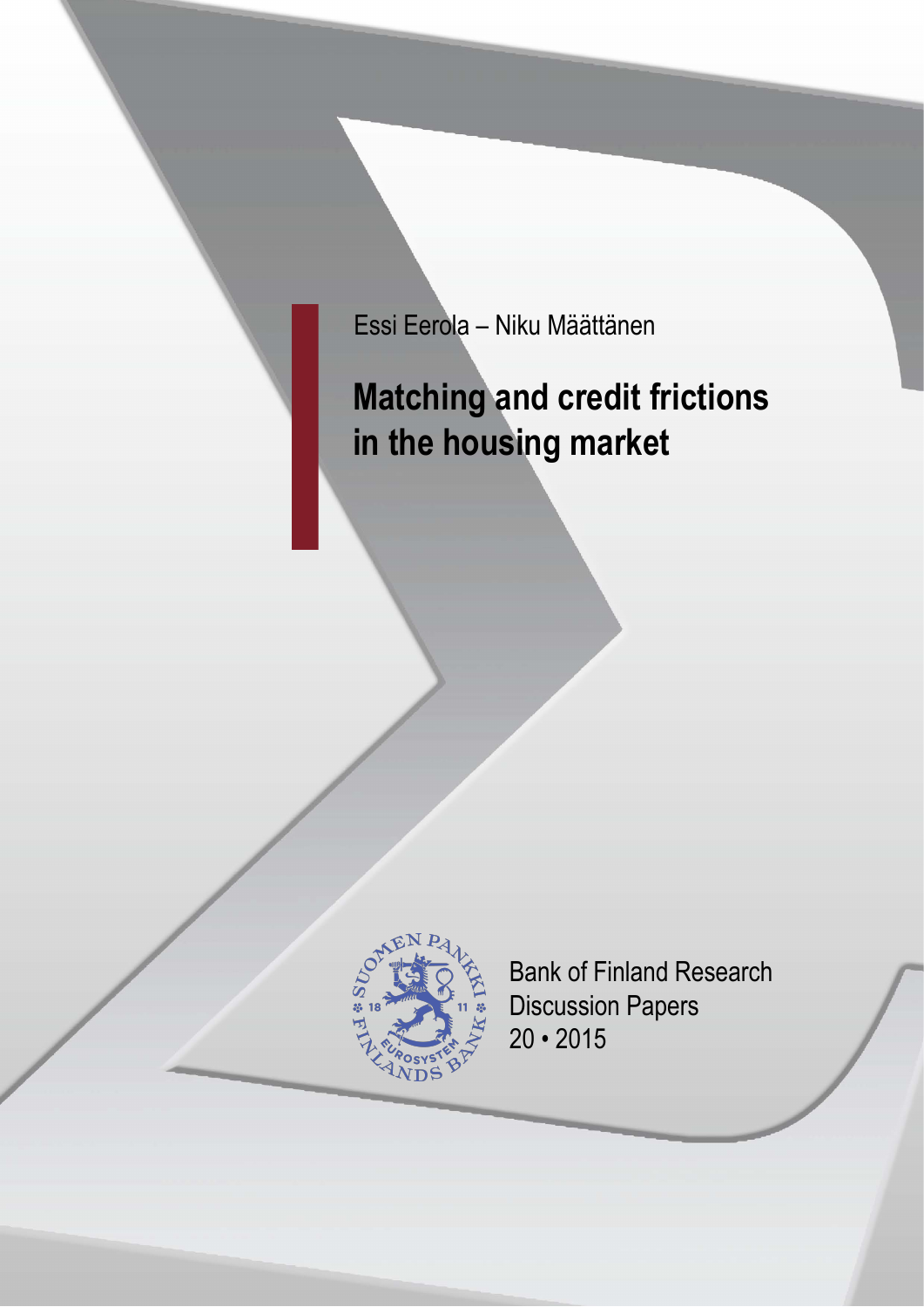# Matching and credit frictions in the housing market<sup>∗</sup>

Essi Eerola $^\dagger$  Miku Määttänen $^\ddagger$ 

This version: September 2015

#### Abstract

-----<sub>-</sub>---- $\circ$   $\overline{\phantom{0}}$ 0<sup>-11-11-11</sup> -, ----- ---<br>--  - $\frac{1}{2}$ and manoe early nearing. The peer to center and edgers more randomly and early an ever and price. The analysis new serious constraints imached house price accommitation in the presence of maching metricine, we also show that create metricially greatly inaginity the encell of matering metronet 1 or metanecy in the presence or matering metrons, a metance tightening of the seriously constant mercesco rates, herein price alspersion and the average time on the-market substantially. *Keywords:* Housing, Borrowing constraint, Matching. *JEL*: E21, R21, C78.

# 1 Introduction

The housing market is imperfect in many ways. Because of matching frictions, it takes time to find a trading partner. When a potential partner is found, the price is usually determined in a negotiation. Often the negotiations break down and a match does not lead to trade. In addition, housing market outcomes are affected by financial constraints. Most directly the constraints manifest

<sup>\*</sup>We thank Jonathan Halket, John Hassler, Per Krusell, Tuukka Saarimaa, Marko Terviö, Juuso Vanhala and  ${\rm seminar\,\,}$   ${\rm particle}$  at  ${\rm HECER}, {\rm\,}$   ${\rm NorMac}, {\rm\,}$  and  ${\rm Bank\,\,}$  of  ${\rm Finland\,\,}$  for useful comments.  ${\rm\,}$  An earlier version of this paper circulated under the title "Matching in the housing market with risk aversion and savings". Financial support from the Academy of Finland and OP-Pohjola research foundation is gratefully acknowledged.

<sup>&</sup>lt;sup>†</sup>Bank of Finland and CESifo, essi.eerola@bof.fi

 ${}^{\ddagger}$ The Research Institute of the Finnish Economy, Aalto University and HECER, niku.maattanen@etla.fi.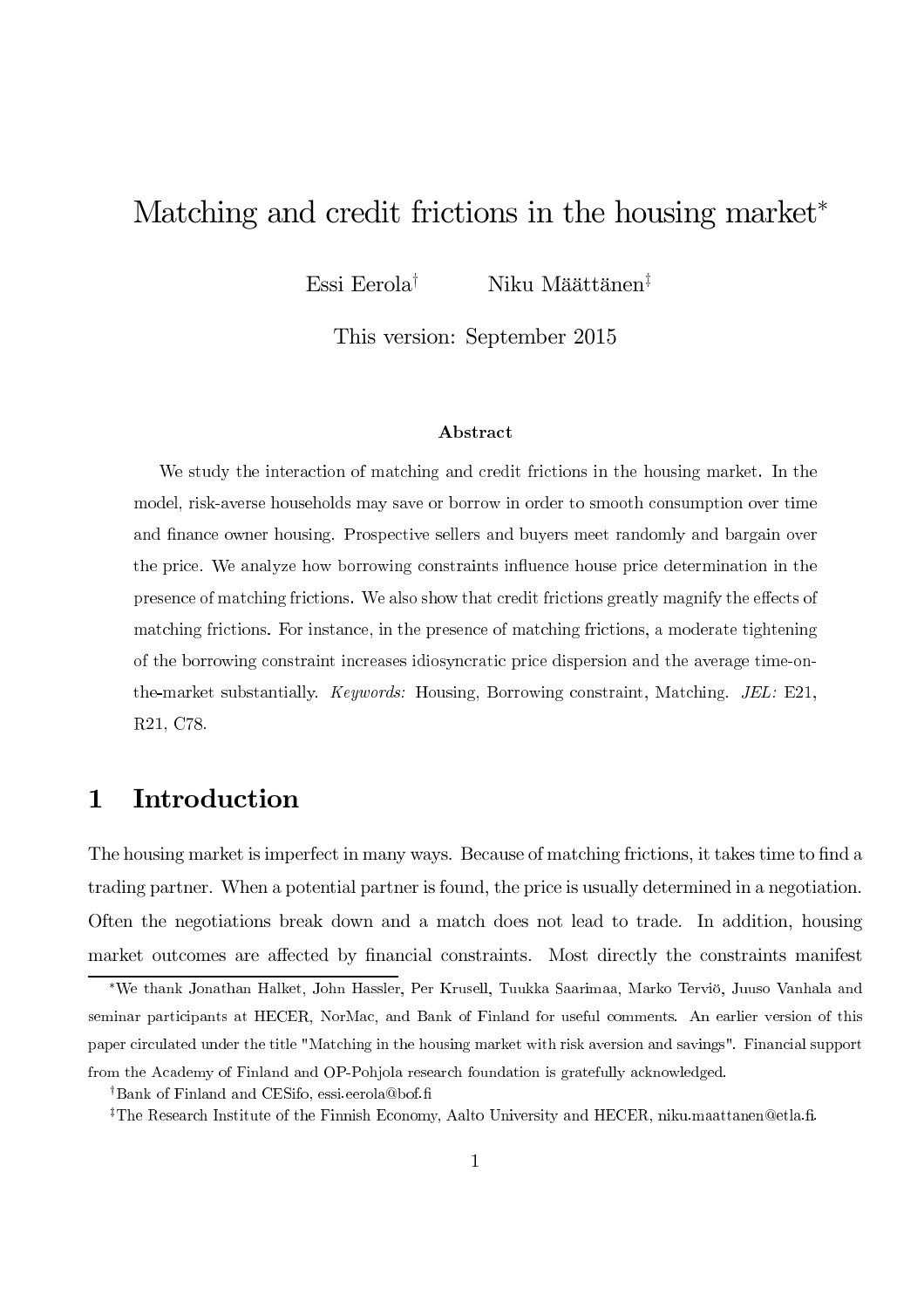themselves through the availability of credit. Credit frictions also matter more indirectly because of uninsurable income uncertainty. When contemplating buying a house with a mortgage, households need to consider their ability to service the mortgage in case their incomes fall in the future.

Matching and credit frictions are likely to be interrelated in the sense that matching frictions make credit frictions more relevant for household welfare, and vice versa. To see this, notice first that in the absence of matching frictions, all trades (in the same period) take place at the same price (per quality adjusted housing units) and all households can count on being able to buy or sell at the prevailing market price. Because of matching frictions, however, borrowing constrained households that would like to sell their house quickly for liquidity reasons may not be able to do so.

In this paper, we study the interaction of matching and credit frictions. We first analyze how borrowing constraints influence house price determination in the presence of matching frictions. We also seek to understand how household borrowing constraints are reflected in key housing market outcomes that are closely related to matching frictions, such as the average time-on-the market.

In order to study these issues, we develop a new modeling framework by building on two strands of literature. We introduce matching frictions following, for example, Wheaton (1990), Albrecht et al. (2007), and Díaz and Jerez (2013). In these models, potential house buyers and sellers meet and bargain over the price.<sup>1</sup> The previous housing market matching models assume risk-neutral preferences and abstract from households' savings decisions. As a result, they are not directly applicable when considering the role of credit frictions for housing market outcomes.

We therefore embed the matching frictions into a Bewley-Huggett-Aiyagari -type framework where risk-averse households face uninsurable income shocks and make savings decisions (Huggett 1993, Aiyagari 1994). This allows us to study how borrowing constraints and households' asset positions affect housing market outcomes in the presence of matching frictions.<sup>2</sup>

<sup>2</sup>There are many models that incorporate housing choices into a Bewley-Huggett-Aiyagari -type incomplete

<sup>&</sup>lt;sup>1</sup>Existing models make different assumptions regarding how agents meet and how prices are determined. For instance, Albrecht, Gautier and Vroman  $(2015)$  consider directed search with limited commitment to the asking price, Díaz and Jerez (2013) consider directed search with posted prices, Carrillo (2012) considers directed search combined with a bargaining game, and Piazzesi and Schneider (2009) consider random matching with take-it-orleave-it offers.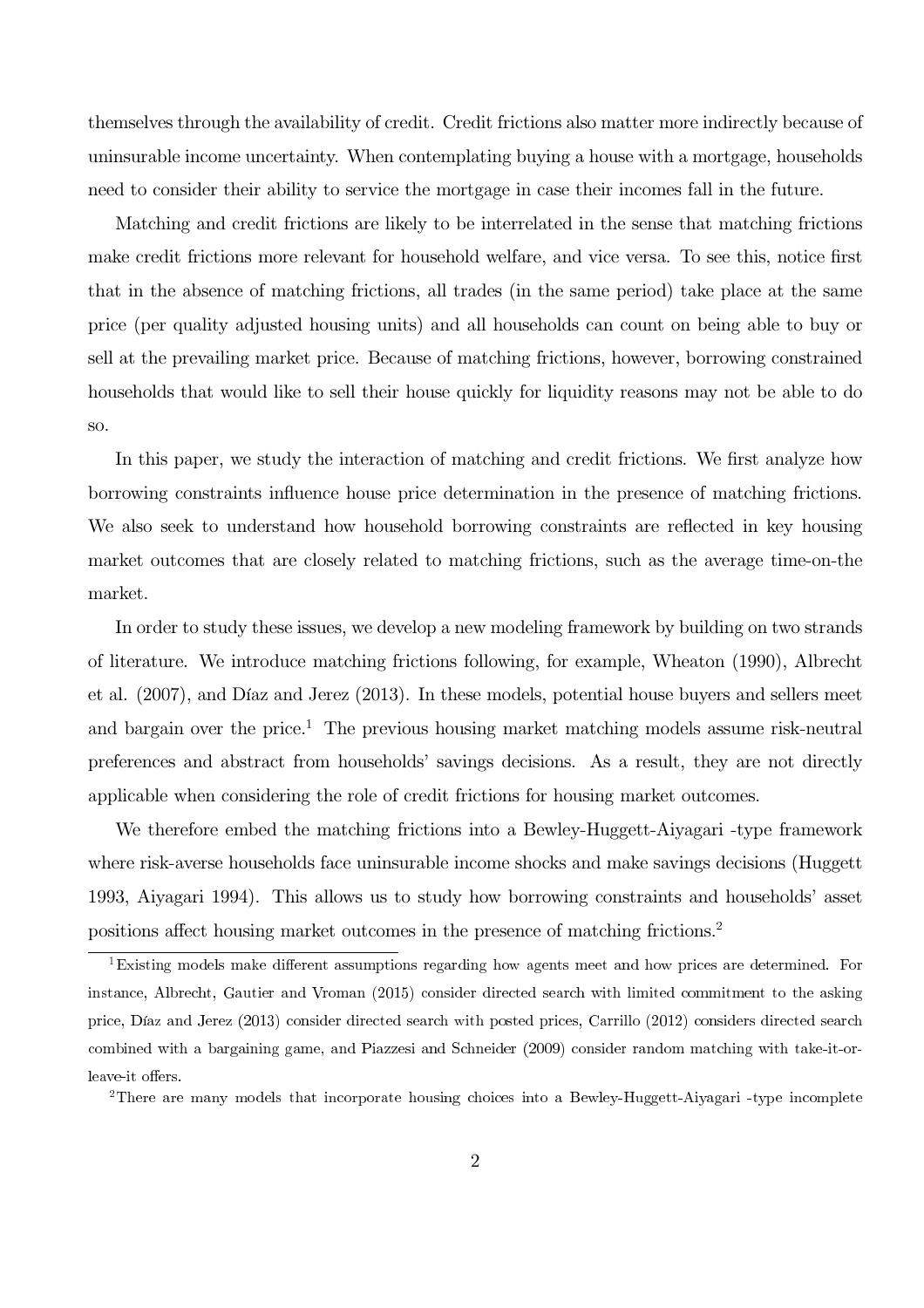In our model, each household either rents or owns its house. Some households prefer owner housing over rental housing and the tenure preferences may change over time. If a renter household becomes dissatisfied with rental housing, it wants to buy a house. Similarly, some owner households may want to move to rental housing in which case they consider selling their house. Prospective sellers and buyers meet randomly and bargain over the price. Households may save or borrow with a financial asset but can only borrow against owner housing.

In the model, the asset distributions of potential buyers and sellers are both key equilibrium objects. For instance, when bargaining over the price, sellers need to consider the distribution of all potential buyers because it influences the value of not selling today and staying in the market. Similarly, buyers need to consider the distribution of sellers as that influences the value of not buying today.

The combination of precautionary savings and matching frictions relates our analysis to recent labor market matching models with a precautionary savings motive such as Krusell et al. (2010). In their model, unemployed workers and firms with vacancies are matched and bargain over the wage.<sup>3</sup> While workers are heterogeneous in their assets, all recruiting firms are identical. In our housing market model, where current buyers are future sellers and vice versa, both parties of the bargaining process are heterogeneous in their assets.

We calibrate the model using data on Finnish households' portfolios and the Finnish housing market. In order to capture the importance of both borrowing constraints and matching frictions, we match, among other things, the share of highly leveraged recent house buyers and the average time it takes to sell a house (average time-on-the-market).

We first use the calibrated model to study how the outcome of the bargaining process depends on the traders' asset positions. We find that it is sensitive to asset positions whenever either the potential buyer or seller is close to being borrowing constrained. For instance, poor sellers might be willing to sell at a relatively low price because of liquidity reasons whereas a wealthier seller would prefer to wait for a better match. Combined with asset heterogeneity, which stems endogenously markets set-up with borrowing constraints. See, for instance, Ríos-Rull and Sanchez-Marcos (2008), Díaz and Luengo-Prado (2010), and Iacoviello and Pavan (2012). However, to the best of our knowledge, all the previous applications abstract from matching frictions.

 ${}^{3}$ An earlier example of a model that combines labor market matching frictions and precautionary savings is Costain and Reiter (2005). In their model, bargaining takes place between worker unions and firms.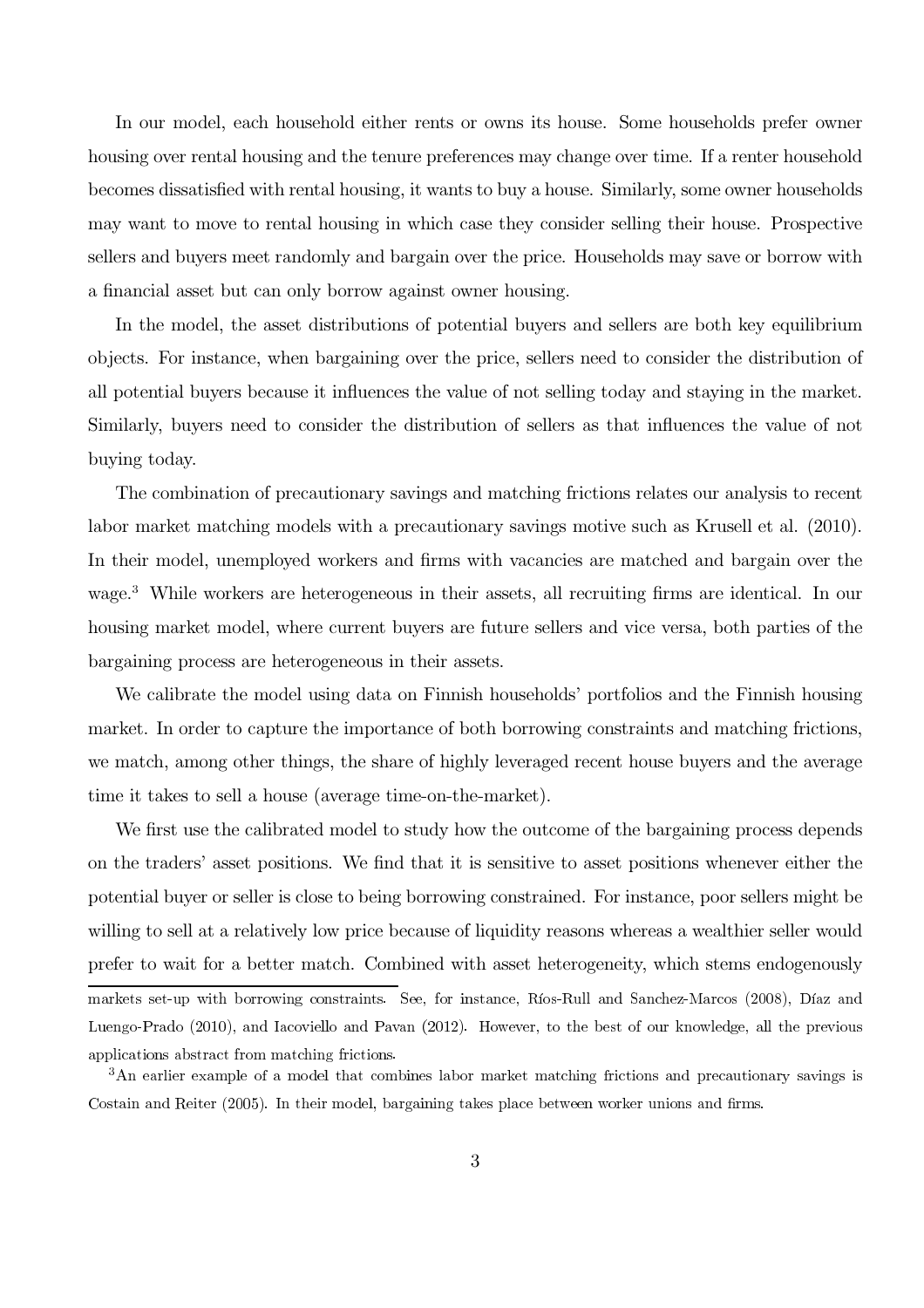in the model, this feature has two realistic implications. First, not all matches result in trade. Second, at any given point in time, identical houses sell at different prices.<sup>5</sup> In particular, the stationary equilibrium features non-trivial deviations from the average market price in cases where the seller and the buyer are both close to being borrowing constrained. Since houses are identical in the model, these results reflect solely the role of borrowing constraints and households' asset positions in determining the outcome of the bargaining process.

We then consider how changes in the borrowing constraint influence the stationary equilibrium in the presence of matching frictions. An important insight from the analysis is that credit frictions magnify the effects of matching frictions. A tightening of the borrowing constraint decreases the share of all matches that result in trade. As a result, it increases the average time-on-the-market much like an increase in matching frictions would do. Moreover, while some matching frictions are needed to generate idiosyncratic price dispersion, a tightening of the borrowing constraint increases it. These results reflect the fact that a tighter borrowing constraint makes the surplus from trade more sensitive to traders' asset positions. The results are quantitatively relevant in that a moderate tightening of the borrowing constraint increases both the average time-on-the-market and price dispersion substantially.

Empirically, the average time-on-the-market is very volatile (Días and Jerez, 2013). Our results show that the observed large fluctuations in the average time-on-the-market may be related to (reasonable) changes in household credit conditions.

Our results are also interesting in light of the recent calls for stricter loan-to-value restrictions for housing lending. The aim of such a 'macroprudential' policy would be to make households and

 $\overline{4}$ Merlo and Ortalo-Magne (2004) document that in the UK one third of all matches are unsuccessful. It also seems widely recognized that there is idiosyncratic dispersion in quality adjusted house prices even though it is<br> ly. See, for instance, Leung et al.  $(2006)$  and the references therein.

These two equilibrium properties arise also in some previous housing market matching models but for very different reasons. Typically, they relate to exogenous preference heterogeneity that affects the surplus from trade. The heterogeneity may be match-specific, as for instance, in Williams (1995) and Díaz and Jerez (2013). Alternatively, individuals may be inherently different as in Carrillo (2012), where agents differ in their intrinsic motivation to trade. We believe that preference heterogeneity is indeed relevant for housing market outcomes. However, we find it more likely that changes in household credit conditions rather than changes in preferences are key drivers of changes in aggregate housing market outcomes, such as the average time-on-the-market. This is one reason why we focus on asset heterogeneity and credit frictions.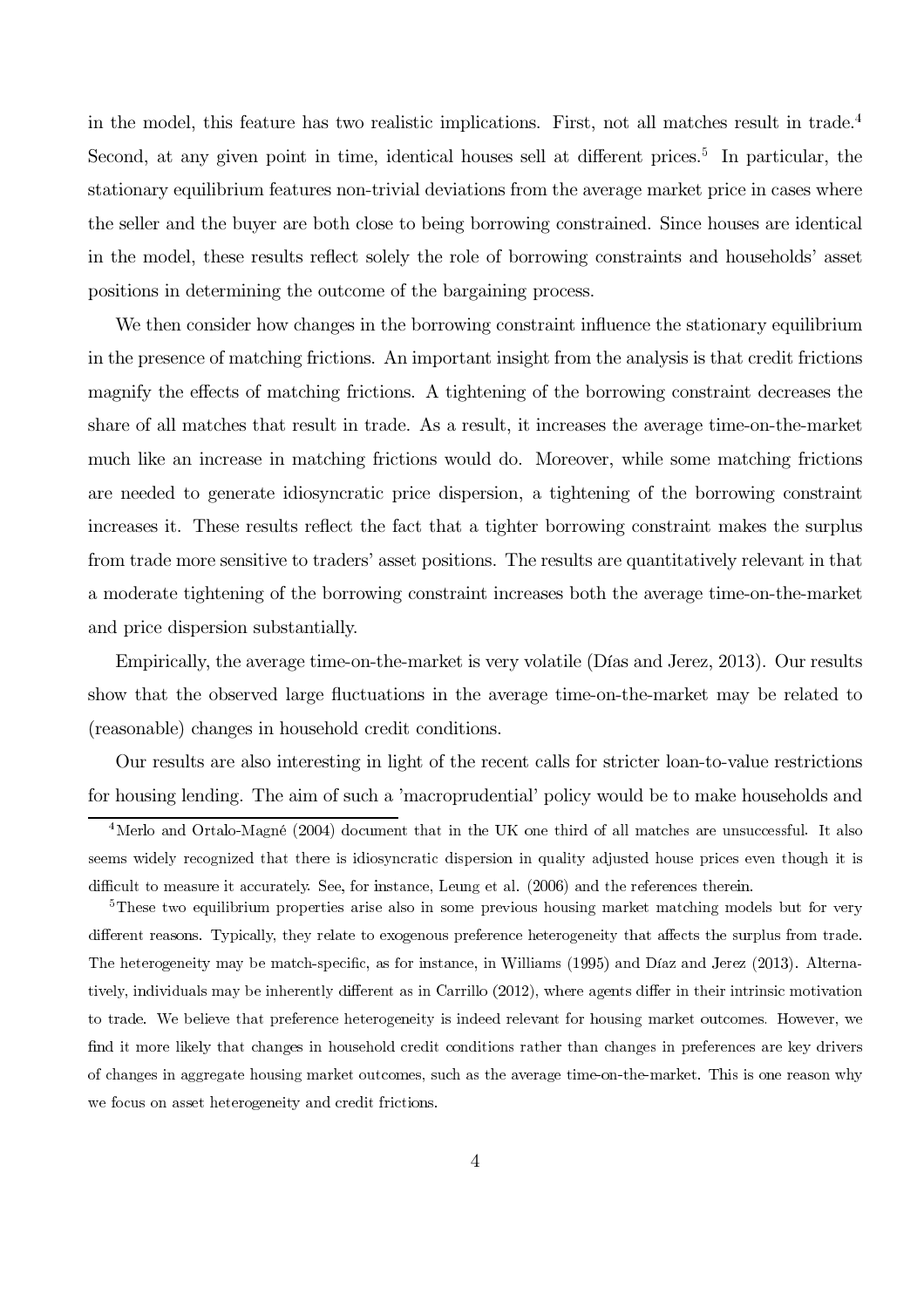banks less vulnerable to housing market fluctuations by reducing household leverage. In the model economy, reducing the maximum loan-to-value ratio indeed limits household leverage. However, by making potential home buyers more likely to be borrowing constrained, it effectively makes the housing market less liquid. This may complicate the situation for those home owners that need to sell for liquidity reasons.

We proceed as follows. In the next section, we describe the set-up, discuss the household problem and the matching process, define the recursive stationary equilibrium, and outline our numerical solution algorithm. In section 3, we discuss the calibration. We present the main results in section 4. Section 5 is a conclusion.

### 2 Model

#### 2.1 Set-up

Time is discrete and there is a continuum of households of mass one. Households live forever. In each period, households work, consume nondurables, and occupy a house. The economy is small and open to international capital markets in the sense that the interest rate and the wage rate are exogenously determined.

Each household either owns or rents one house. In state  $d = r$ , the household is renting. In state  $d = 0$ , the household owns the house it lives in. The share of owner houses out of total housing stock is fixed and equal to  $m^{\circ} \in (0, 1)$ . As a result, the share of households living in rental housing is  $1 - m^o$ .

We assume that owner and rental houses are different in a way that is relevant to some households only. Specifically, some households derive the same utility flow from rental and owner housing while others suffer a utility cost from living in rental housing. This tenure preference may change over time. In each period, households that do not suffer the utility cost may be hit by a tenure preference shock, which means that they suffer the utility cost if they continue to live in rental housing. Similarly, households that suffer the utility cost related to rental housing may be hit by a tenure preference shock which eliminates the utility cost.

Our interpretation of these tenure preference shocks relates to the fact that owner houses tend be larger than rental houses. While the rental market for smaller houses often works well, the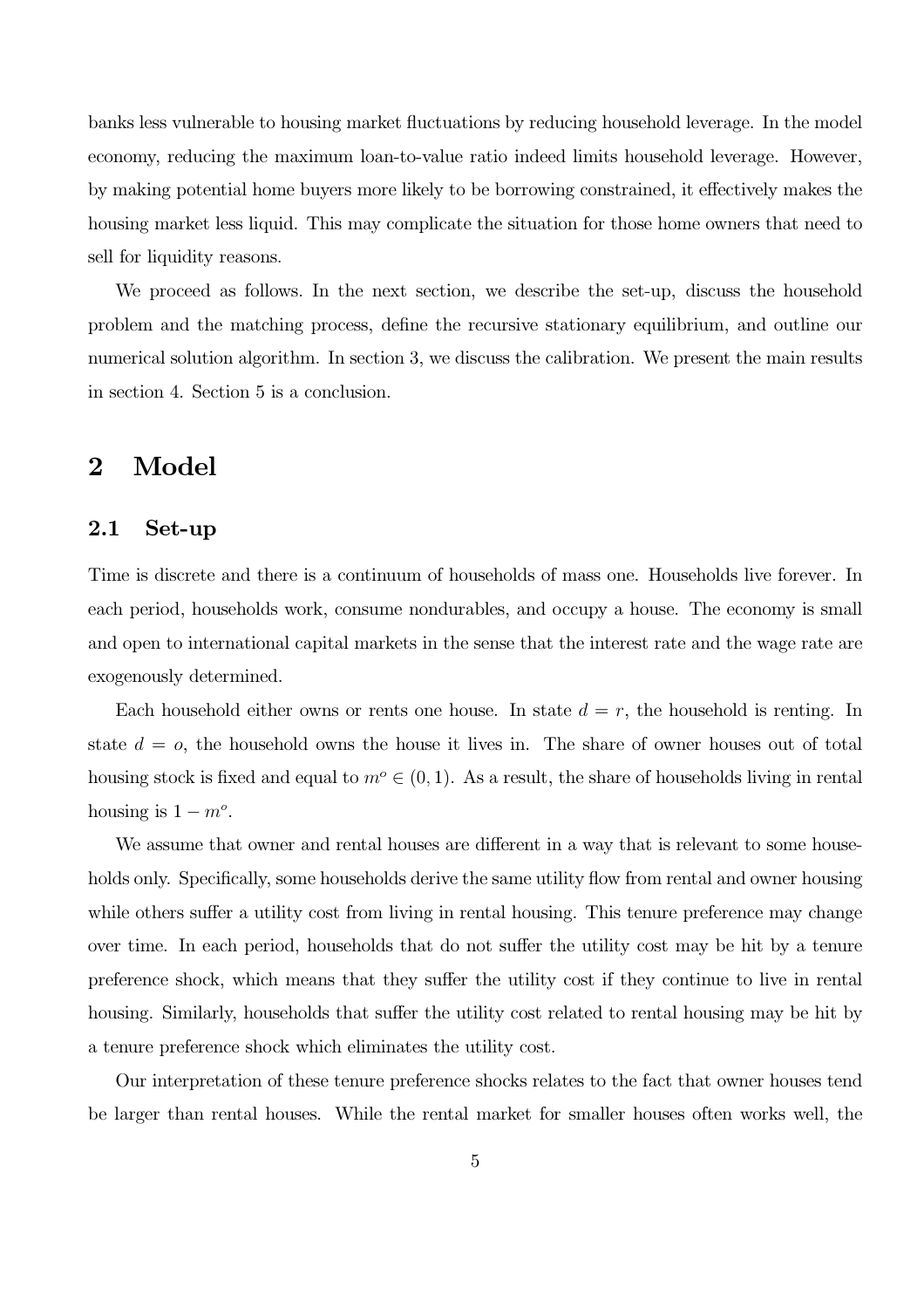rental market for larger houses is typically quite thin. Therefore, households that want to move to a large house, say because of having children, often need to buy it. In contrast, households that do not have a strong preference for larger houses may easily find a suitable rental house.

The tenure preference state is denoted by  $z = 1, 2$ . In state  $z = 1$ , the household derives the same utility from owner and rental housing. In state  $z = 2$ , the household suffers a utility cost if it lives in rental housing. Given current state z, the probability of next period state  $z'$  is  $P(z', z)$ .

Each household will therefore be in one of the following four situations: i) Those with  $d = r$ and  $z = 1$  are renting without suffering a utility cost related to rental housing. We refer to them as 'happy renters'. ii) Those with  $d = r$  and  $z = 2$  are renting, but suffer a utility cost relative to owning. We refer to them as 'unhappy renters'. iii) Those with  $d = o$  and  $z = 1$  are owning but would not suffer a utility cost if they were renters. We refer to them as 'unhappy owners'. iv) Those with  $d = 0$  and  $z = 2$  are owning and would suffer a utility cost if they were renters. We refer to them as 'happy owners'.

The rental market functions perfectly: a household can always find a rental house at a fixed exogenous rental rate. The market for owner housing, in contrast, is characterized by matching frictions. In order to trade, a buyer must first meet a potential seller and vice versa.

We assume that all unhappy renters and unhappy owners participate in the housing market, that is, they search for a house to buy or put their house for sale, while happy renters and happy owners do not.<sup>7</sup> Unhappy renters would like to buy to avoid the utility cost of rental housing. Unhappy owners would like to sell because of the cost of housing. This is because the equilibrium user cost of owner housing (capital and maintenance costs) will be higher than the rent since all households value owner housing at least as much as rental housing (given non-housing consumption) and some households strictly prefer owner housing to rental housing. Therefore, the unhappy owners pay the higher cost of owner housing but would receive the same utility flow from rental housing.

Each period, households receive wage income  $\varepsilon w_z$ , where  $\varepsilon \in {\varepsilon_1, ..., \varepsilon_{n_\varepsilon}}$  is an iid income shock

<sup>6</sup> We could assume that all households suffer some utility cost from living in a rental house as opposed to a (larger) owner house. What matters here is that some households value owner houses more than others.

 $\mathcal{L}(\mathcal{I})$  shows in a substantial be and consider the security of the second cost of entering  $t$  is a substantial become could be and consider a substantial because that there is a fixed cost of entering  $t$  is The participation decision could be endogenized by assuming that there is a fixed cost of entering the market. Happy owners and nappy renters are unlikely to gain from trade. See Diaz and Jerez (2013) for a similar discussion.<br>811 - المسلمات appy on note and nappy rence

 $\ldots$  ...  $\ldots$  ...  $\ldots$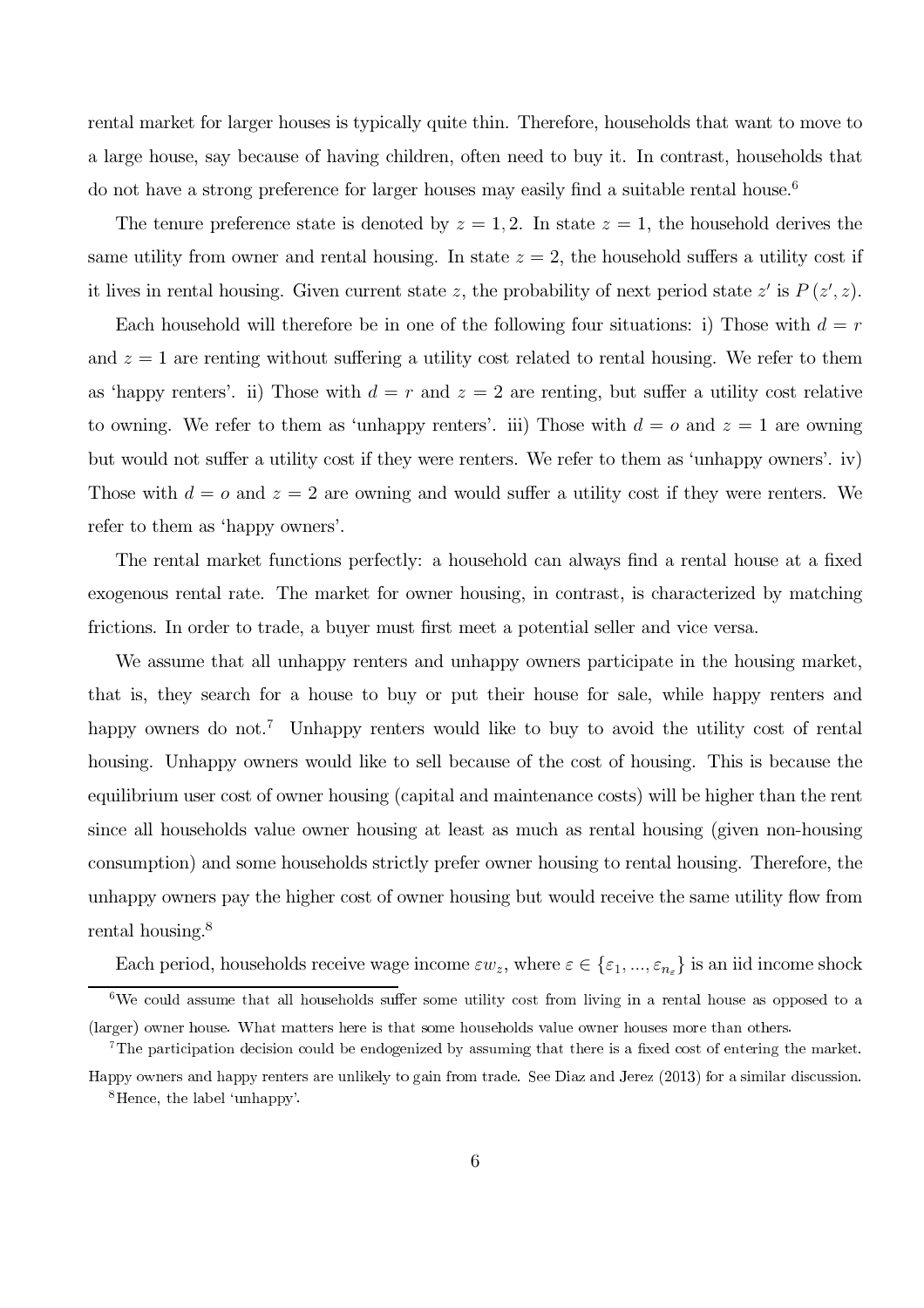and  $w_z$  the average wage rate of those with tenure preference z. Probability of income shock  $\varepsilon_i$ is  $\varphi_i$ . By allowing the wage rate to depend on the tenure preference, we can capture the fact that owners have on average higher income than renters. $<sup>9</sup>$  As we discuss below, this helps in</sup> replicating certain features of the empirical asset distribution which are important for the results. In addition, the advantage of having the persistent income shock being perfectly correlated with the tenure preference is that we do not have to introduce an additional state variable.

We think of the income and tenure preference shocks as imperfectly capturing certain relevant life cycle aspects. The story we have in mind is that young households first rent their house. As they get older, their income increases and they may also have children, which leads them to prefer a larger house and consider becoming home owners.

In each period, timing is the following. First, potential buyers (unhappy renters) and potential sellers (unhappy owners) are randomly matched and can meet at most one trading partner. Upon having met, they bargain over the price. If there exists a price that makes trade mutually beneficial, trade takes place and the price is determined by Nash bargaining with equal bargaining powers. The price will depend on the seller's and buyer's continuation values, which in turn depend on their asset positions. Next, unsuccessful matches break down and the transactions of successful matches take place. Buyers move to owner housing and sellers move to rental housing.<sup>10</sup> The renters pay the rent and the owners the maintenance cost. Finally, all households decide on non-housing consumption and financial saving or borrowing.

The periodic utility of the household is given by  $u(c, z, d)$  where c denotes non-housing consumption. The interest rate is  $R-1$ . Each household's financial asset position, a, evolves as

$$
a' = Rs + \varepsilon' w',
$$

where s denotes financial saving or borrowing and primes indicate next period values. In what follows, we refer to a as 'financial wealth'.

 $^9\rm{We}$  relate the earnings differences to the tenure preference, instead of the occupancy state, because we do not want the households to buy a house in order to attain higher earnings. In the equilibrium of the calibrated model, almost all households with tenure preference  $z = 1$  are renters and almost all households with  $z = 2$  are owners.

 $^{10}$ We abstract from own-to-own trades. According to Wheaton and Lee (2009), in the US housing market, there are generally more purchases of homes by renters or new households than there are by existing owners. Having both own-to-own trades and rent-to-own trades would substantially complicate the model. See Anenberg and Bayer  $(2013)$  for a model where the choice of whether to first buy a new house or sell the current one is endogenous.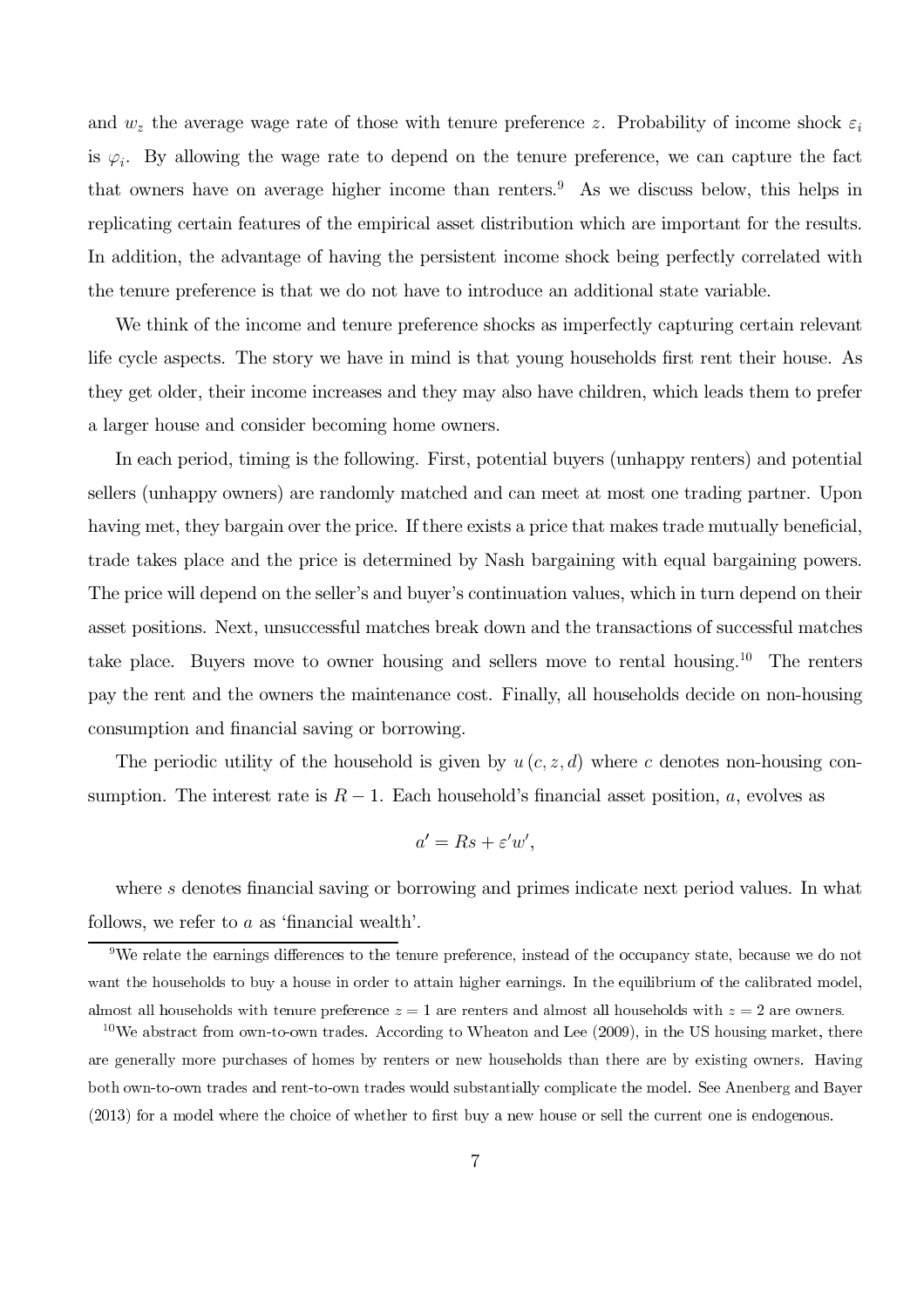Borrowing is limited by a borrowing constraint. We require that  $s \geq s^d$  for  $d = r, o$ . We will later assume that  $s^r = 0$  and  $s^o < 0$ , that is, only owners can borrow. These assumptions mean that home owners can costlessly refinance their mortgage.

If a household does not buy or sell a house, its current non-housing consumption is

$$
c = a - s - g,\tag{1}
$$

where g is the direct cost of housing services. This cost equals the rent,  $g = v$ , for the renters and the maintenance cost,  $g = \kappa$ , for the owners.

If a renter buys a house with price  $p$ , its current non-housing consumption is

$$
c = a - s - \kappa - (1 + \tau)p,\tag{2}
$$

where  $\tau \geq 0$  denotes a transaction tax.

Finally, if an owner sells a house, its current non-housing consumption is

$$
c = a - s - v + p.\tag{3}
$$

All households must be able to afford strictly positive non-housing consumption. If we denote a minimum consumption level by  $c_{\min} > 0$  (close to zero), it directly follows from (2) that the maximum price that a buyer can pay is

$$
p = \frac{a - \underline{s}^o - \kappa - c_{\min}}{1 + \tau}.\tag{4}
$$

Similarly, from (3) it follows that the minimum price a seller needs to receive is

$$
p = \underline{s}^r + \upsilon - a + c_{\min}.\tag{5}
$$

#### 2.2 Household problem and bargaining

We now define the household optimization problem recursively. Let  $V^d(a, z)$  denote the value function before current period matches and  $v^d$   $(a, z)$  the value function conditional on not trading. The latter is determined as:

 $^{11}$ Most mortgage contracts in Finland specify an amortization schedule and mortgage refinancing is relatively rare. However, mortgage contracts typically provide an option to pay interest only for several years and reverse<br> mortgages are available \$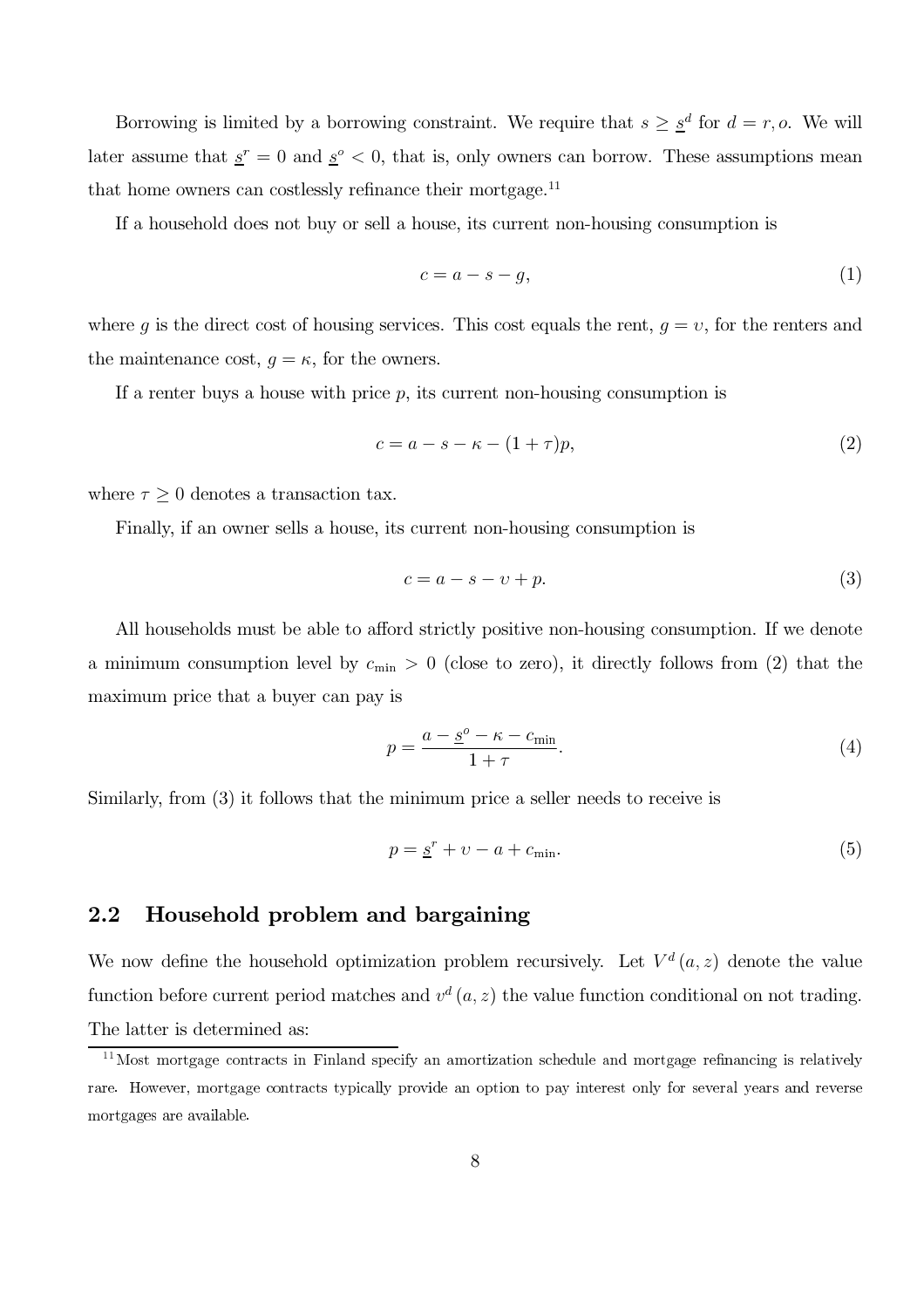$$
v^{d}(a, z) = \max_{s \geq \underline{s}^{d}} \left\{ u(c, z, d) + \beta \sum_{j=1}^{2} P(j, z) \sum_{i=1}^{n_{\varepsilon}} \varphi_{i} V^{d}(Rs + \varepsilon_{i} w_{j}, j) \right\}
$$
(6)  
subject to (1)

where  $\beta < 1$  is the subjective discount factor,  $z = 1, 2$  and  $d = r, o$ . We use  $s^d (a, z)$  to denote the associated savings policy.

Because happy renters and happy owners do not participate in the housing market

$$
V^{r}(a,1) = v^{r}(a,1)
$$
\n(7)

$$
V^{o}(a,2) = v^{o}(a,2).
$$
 (8)

For unhappy renters and unhappy owners, we have to take into account the value of being matched with a potential trading partner. Let  $W^b(a, \tilde{a})$  denote the value of a potential buyer (unhappy renter) with financial wealth a matched with a potential seller (unhappy owner) with financial wealth  $\tilde{a}$ . Similarly, let  $W^s(\tilde{a}, a)$  denote the value of a potential seller with financial wealth a matched with a potential buyer with financial wealth  $\tilde{a}$ .

Finally, let us denote the population of households with financial wealth a, occupancy state d, and tenure preference state z by  $\mu^d(a, z)$ . The mass of potential sellers is  $m^s = \mu^s$  $\mu^o(a, 1)$  da and the mass of potential buyers is  $m^b = \sqrt{m^b - m^b}$  $\mu^r(a, 2)$  da.

We can now define  $V^r(a, 2)$  as

$$
V^{r}\left(a,2\right) = \phi^{s} \int W^{b}\left(a,\widetilde{a}\right) \frac{\mu^{o}\left(\widetilde{a},1\right)}{m^{s}} d\widetilde{a} + \left(1 - \phi^{s}\right) v^{r}\left(a,2\right),\tag{9}
$$

where  $\phi^s$  denotes the probability of meeting a potential seller. The first term is the expected value of a match weighted by the probability of being matched with a potential seller. The second term is the value of a renter not trading weighted by the probability of not being matched.

Similarly, we define  $V^o(a, 1)$  as

$$
V^{o}\left(a,1\right)=\phi^{b}\int W^{s}\left(\widetilde{a},a\right)\frac{\mu^{r}\left(\widetilde{a},2\right)}{m^{b}}d\widetilde{a}+\left(1-\phi^{b}\right)v^{o}\left(a,1\right),\qquad(10)
$$

where  $\phi^b$  denotes the probability of meeting a potential buyer.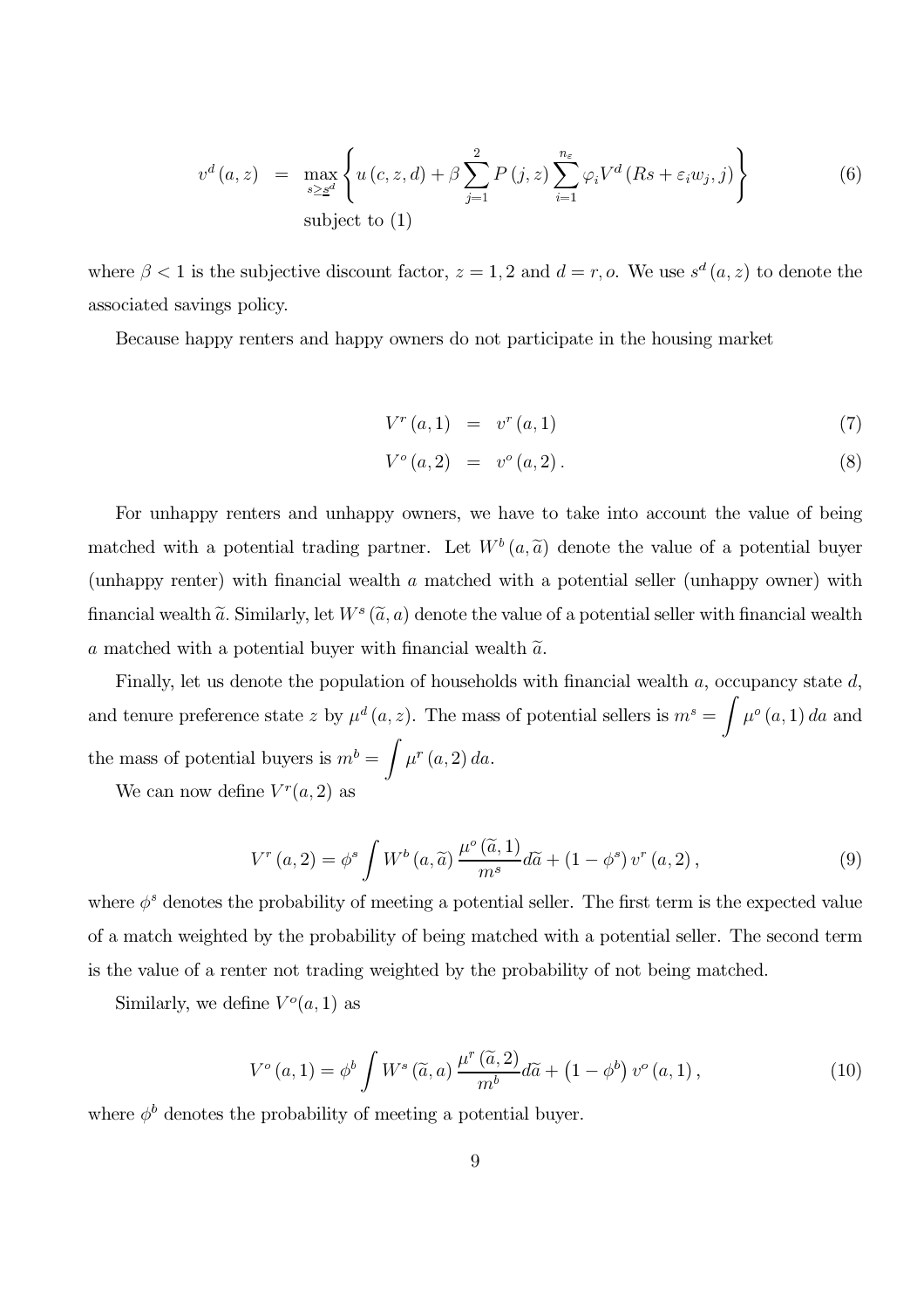In order to determine  $W^b(.)$  and  $W^s(.)$ , we need to find out, for all possible matches, whether the match leads to trade and if so, at what price. This can be computationally very costly when we discretize the state space with a reasonably fine grid for financial wealth. However, the computational costs can be reduced drastically by exploiting the fact that the surplus from trade can be expressed using the no-trade value functions defined above. The benefit of this approach is that one does not have to solve the household optimization problems when determining  $W^b(.)$ and  $W^s(.)$ .

Consider a potential buyer with financial wealth a who has met a potential seller and contemplates buying the house with price p. If it buys the house, it becomes an owner and faces the same problem as a happy owner with financial wealth equal to  $a-(1+\tau)p$ . If it does not buy, it's value is the same as that of an unmatched renter. Hence, its surplus from trade can be written as

$$
S^{b}(a, p) = v^{o}(a - (1 + \tau)p, 2) - v^{r}(a, 2).
$$
\n(11)

In the same way, if a potential seller with financial wealth  $\tilde{a}$  sells its house with price p, it becomes a happy renter with financial wealth equal to  $\tilde{a} + p$ . If it does not sell, its value is the same as that of an unmatched owner. Therefore, its surplus from trade is

$$
S^{s}(\tilde{a},p) = v^{r}(\tilde{a}+p,1) - v^{o}(\tilde{a},1).
$$
 (12)

If there exists a price p such that  $S^b(a,p) \geq 0$  and  $S^s(\tilde{a},p) \geq 0$ , the match leads to trade and the equilibrium price is

$$
\arg\max_{p} \left\{ S^b \left( a, p \right) S^s \left( \tilde{a}, p \right) \right\}. \tag{13}
$$

We denote the equilibrium price by  $p(a,\tilde{a})$ , where the first argument is the buyer's financial wealth and the second argument is the seller's financial wealth. The appendix shows that if trade takes place, the Nash bargaining price is uniquely determined.

Finally, let  $Tr(a, \tilde{a})$  be an indicator function that equals one if trade takes place and zero otherwise, when the buyer's and seller's financial wealth positions are a and  $\tilde{a}$ , respectively. Hence,  $Tr$  is defined as

$$
Tr (a, \tilde{a}) = \begin{cases} 1 \text{ if } \exists p \text{ s.t. } S^b (a, p) \ge 0 \text{ and } S^s (\tilde{a}, p) \ge 0 \\ 0, \text{ otherwise} \end{cases}
$$
(14)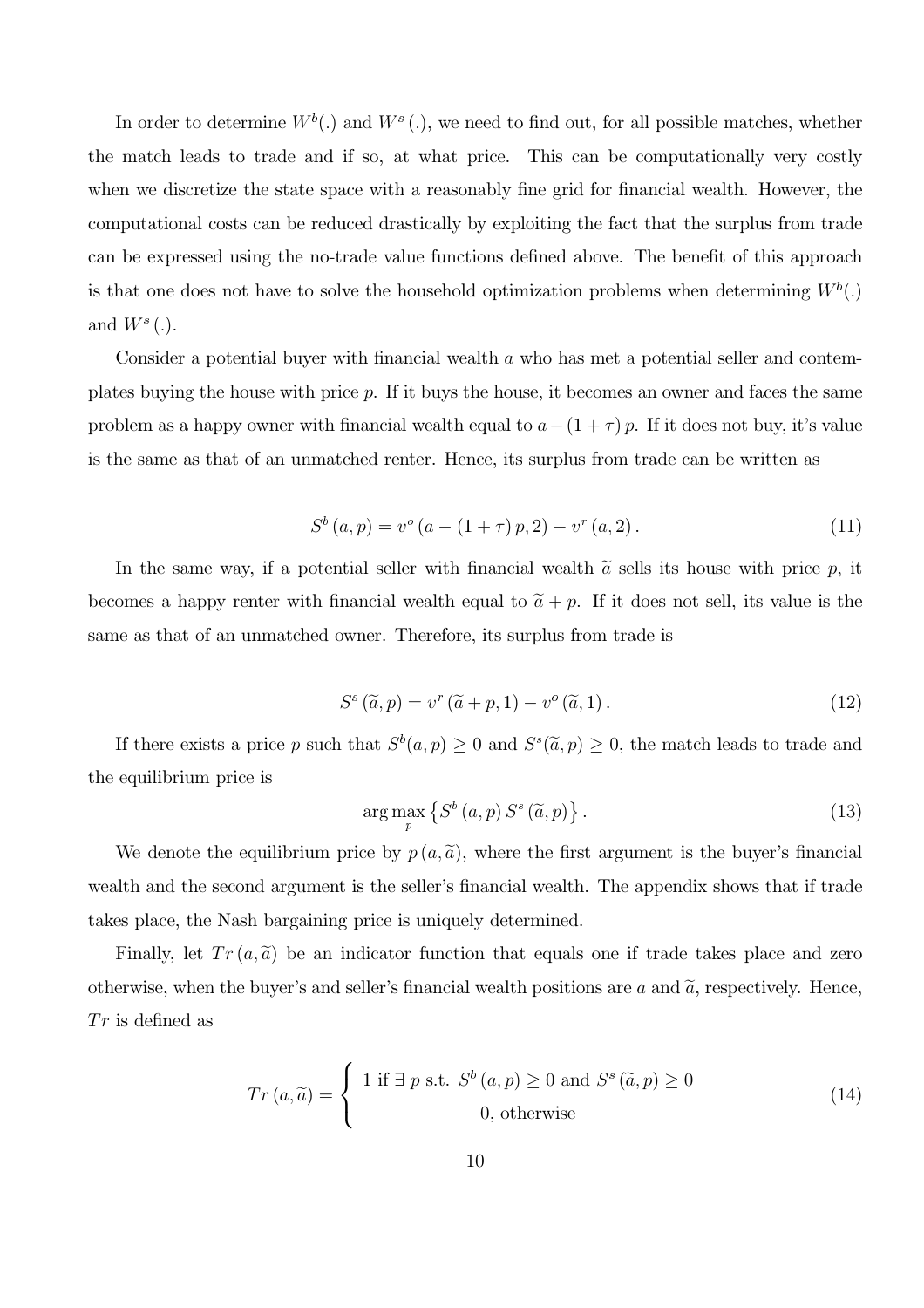We can now define  $W^b(a, \tilde{a})$  and  $W^s(a, \tilde{a})$  as

$$
W^{b}(a,\widetilde{a}) = \begin{cases} v^{o}(a - (1+\tau) p(a,\widetilde{a}),2) & \text{if } Tr(a,\widetilde{a}) = 1 \\ v^{r}(a,2) & \text{if } Tr(a,\widetilde{a}) = 0 \end{cases}
$$
(15)

$$
W^{s}(a,\widetilde{a}) = \begin{cases} v^{r} (\widetilde{a} + p(a,\widetilde{a}),1) & \text{if } Tr(a,\widetilde{a}) = 1 \\ v^{o} (\widetilde{a},1) & \text{if } Tr(a,\widetilde{a}) = 0 \end{cases}
$$
 (16)

#### 2.3 Matching

We follow the related literature in assuming that trading frictions can be represented by a matching function, which specifies the number of trading opportunities in a given period. Empirical evidence suggests that in labor-market applications matching technology features constant returns to scale (see for instance Petrongolo and Pissarides,  $2001$ ).<sup>12</sup> To our knowledge, there are no studies testing the constant returns to scale hypothesis in the housing market.

We use the simplest possible specification. We have two cases depending on the relative masses of potential buyers,  $m^b$ , and sellers,  $m^s$ . If  $m^s \leq m^b$ , the probability of being matched with a potential seller,  $\phi^s$ , and the probability of being matched with a potential buyer,  $\phi^b$ , are

$$
\phi^b = \chi \text{ and } \phi^s = \chi \frac{m^s}{m^b} \tag{17}
$$

otherwise

$$
\phi^b = \chi \frac{m^b}{m^s} \text{ and } \phi^s = \chi,\tag{18}
$$

where  $\chi \in (0,1]$  is a matching parameter. Given the masses of potential buyers and potential sellers, the higher is  $\chi$ , the more matches there are every period. If  $\chi = 1$ , traders in the short side of the market are guaranteed to meet a potential trading partner each period.

In our benchmark calibration, the ownership rate is 50%, so that there are equal numbers of owners and renters. We also assume that the tenure preference transitions are symmetric, so

 $^{12}$  If matching does not feature constant returns scale, the probability of a match depends not only on the composition of those in the market (sellers/buyers), but also on the amount of sellers and buyers in the market.

 $^{13}$  For a thorough discussion on trading frictions in asset markets, see e.g. Rocheteau and Weill (2011) and Caplin and Leahy  $(2011)$ .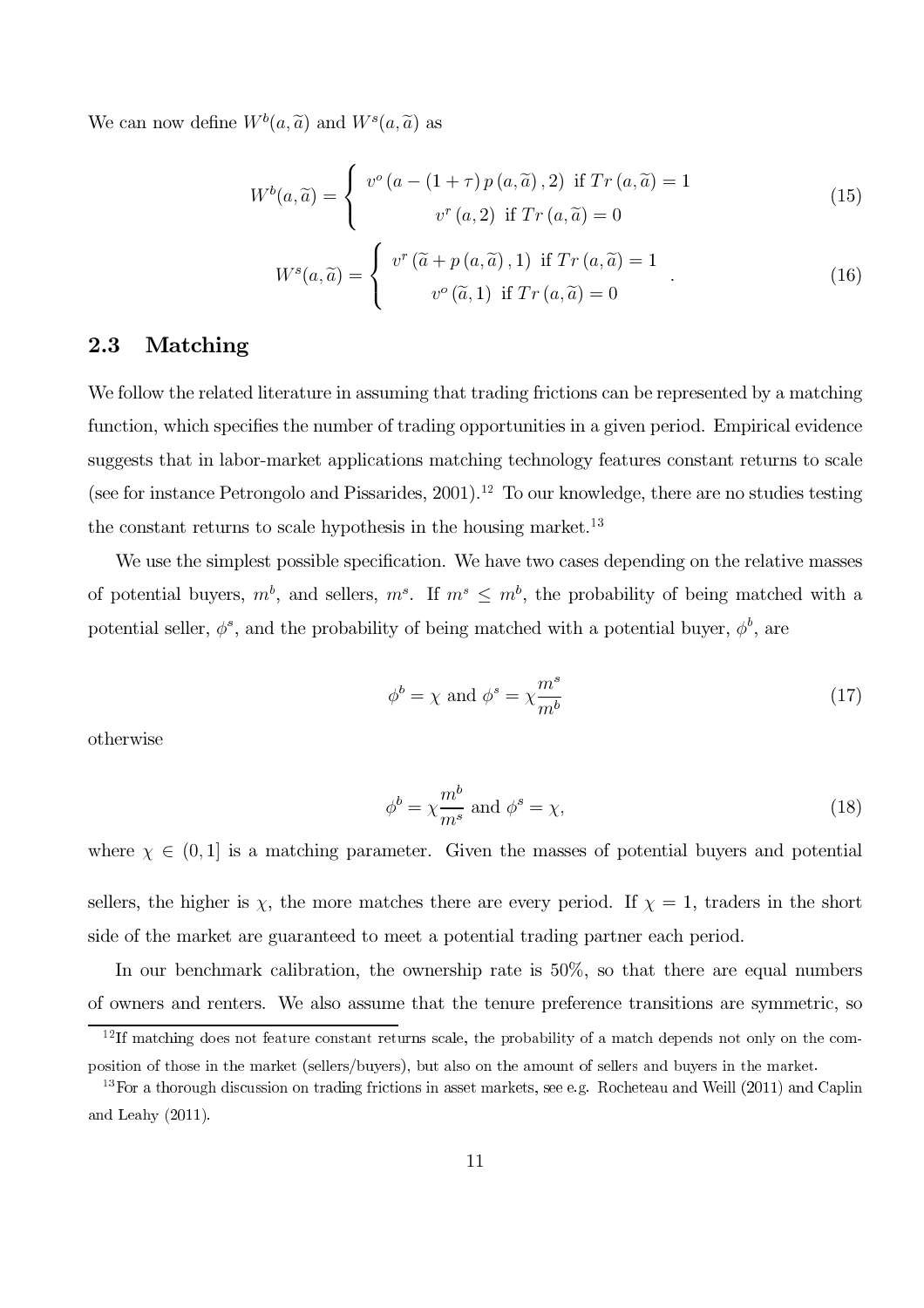that  $P(1,2) = P(2,1)$ . Therefore, the stationary tenure preference distribution is such that half of the households strictly prefers owner to rental housing. Under these assumptions, the mass of potential buyers equals the mass of potential sellers in a stationary equilibrium.<sup>14</sup> This means that  $\phi^b = \phi^s = \chi.$ 

It is important to note, however, that these symmetry assumptions are not essential for the workings of our model. In the sensitivity analysis, we allow the ownership rate to differ from 50%, but retain the symmetric preference shocks. In this case, the ownership rate does not match the (stationary) tenure preference distribution and there is shortage or oversupply of owner housing relative to what the households prefer.<sup>15</sup> Therefore, the mass of potential buyers differs from the mass of potential sellers and, as a result, the matching probabilities are not both given by  $\chi$ .

#### 2.4 Stationary equilibrium

We consider a stationary equilibrium where the distribution of households over their asset, tenure preference, and occupancy states is constant over time. The interest, wage and rental rates as well as the shares of owner and rental households are exogenously given.

#### Definition 1 *The stationary equilibrium consists of value functions*

 $\{V^d(a,z), v^d(a,z), W^b(a,\widetilde{a}), W^s(a,\widetilde{a})\},$  household savings function  $s^d(a,z)$ , prices  $p(a,\widetilde{a})$ , in $dicator$  function  $Tr(a, \tilde{a})$ , matching probabilities  $\phi^b$  and  $\phi^s$ , and distribution  $\mu^d(a, z)$  *(containing*)  $the$  information of  $m<sup>b</sup>$  and  $m<sup>s</sup>$ ) which satisfy

#### Matching:

Given  $\mu^d$   $(a, z)$ *,*  $\phi^b$  and  $\phi^s$  are determined by (17) or (18).

#### Household optimization and bargaining:

a) Given  $V^d(a, z)$ ,  $s^d(a, z)$  solves (6) with  $v^d(a, z)$  as the resulting value function.

b) Given  $v^d(a, z)$ , surpluses  $S^b(a, p)$  and  $S^s(a, p)$  are determined by (11) and (12). Given the *surpluses,*  $Tr(a, \tilde{a})$  *is determined from (14). For pairs*  $\{a, \tilde{a}\}\$  *such that*  $Tr(a, \tilde{a}) = 1$ ,  $p(a, \tilde{a})$  *is* determined by (13). Given  $Tr(a, \tilde{a})$  and  $p(a, \tilde{a})$ ,  $W^b(a, \tilde{a})$  and  $W^s(a, \tilde{a})$  are determined by (15) *and (16).*

 $^{14}$ This is true even if the mass of potential buyers initially differs from the mass of potential sellers.

<sup>&</sup>lt;sup>15</sup> Also, for any given ownership rate different from  $50\%$ , it is possible to specify an asymmetric tenure preference transition matrix so that the resulting stationary distribution of tenure preferences matches the ownership rate.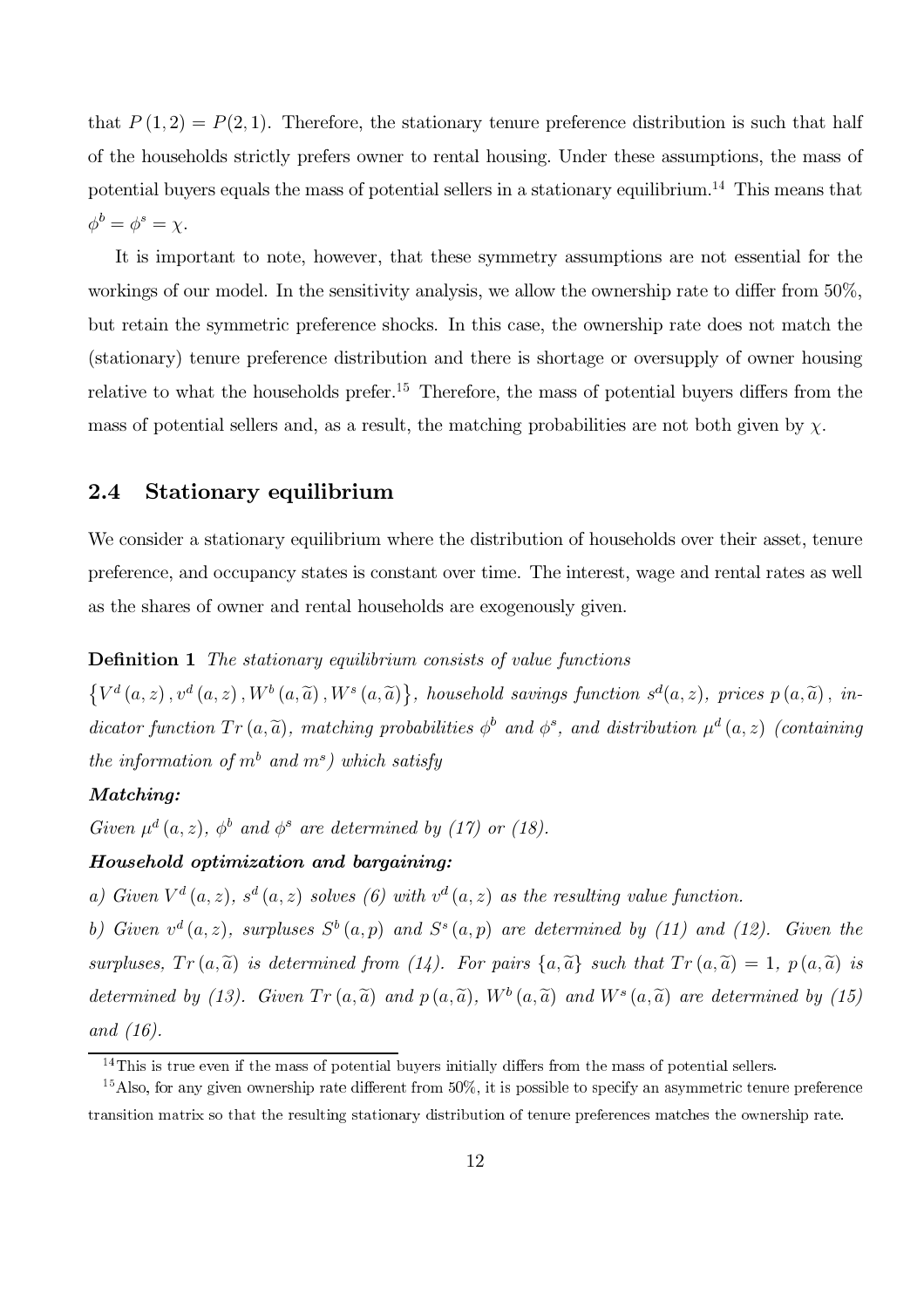*c)* Given  $v^d(a, z)$ ,  $V^r(a, 1)$  and  $V^o(a, 2)$  are determined by (7) and (8). Given  $v^d(a, z)$ ,  $W^b(a, \tilde{a})$ ,  $W^{s}(a, \widetilde{a})$ , and  $\mu^{d}(a, z)$ ,  $V^{r}(a, 2)$  and  $V^{o}(a, 1)$  are determined by (9) and (10).

#### Consistency:

 $\mu^d(a,z)$  is the time invariant distribution that follows from the household savings policy, the out*come of the Nash bargaining, the probabilities*  $P(z', z)$  *and*  $\varphi_i$  *for all*  $i = 1, 2, ..., n_{\varepsilon}$ *, and the exogenously determined ownership rate.*

#### 2.5 Solving the model

When making decisions, households need to take into account the distribution of potential trading partners. This is the key computational challenge in solving the model. For instance, a potential seller wants to consider the distribution of asset holdings for all potential buyers. This is because its surplus from a match depends on the asset position of the potential buyer. Therefore, the value of not selling today depends on the whole distribution of traders.

When solving the model, we thus need to find a distribution which is consistent with households' information about the distribution and the resulting household behavior. In practice, we iterate over the distribution. We first make an initial guess for the distribution. We then use that distribution to determine the matching probabilities and the value functions of the households that are not in the market (equations (9) and (10)). After that we solve recursively for all the value and policy functions. Finally, we simulate the model to find the associated stationary distribution. The resulting distribution provides us with a new guess.

In experimenting with very different initial guesses for the distribution, we found that this iteration converges quite nicely. In addition, the equilibrium was always independent of the initial guess. We discuss computational issues in more detail in the appendix.

## 3 Calibration

We base our calibration on the Wealth Survey that was conducted by Statistics Finland in 2004. The survey contains register data about the asset holdings and incomes of a representative sample of Finnish households. The register data are supplemented by survey information. In the survey, households were asked, among other things, to give an estimate of the current market value of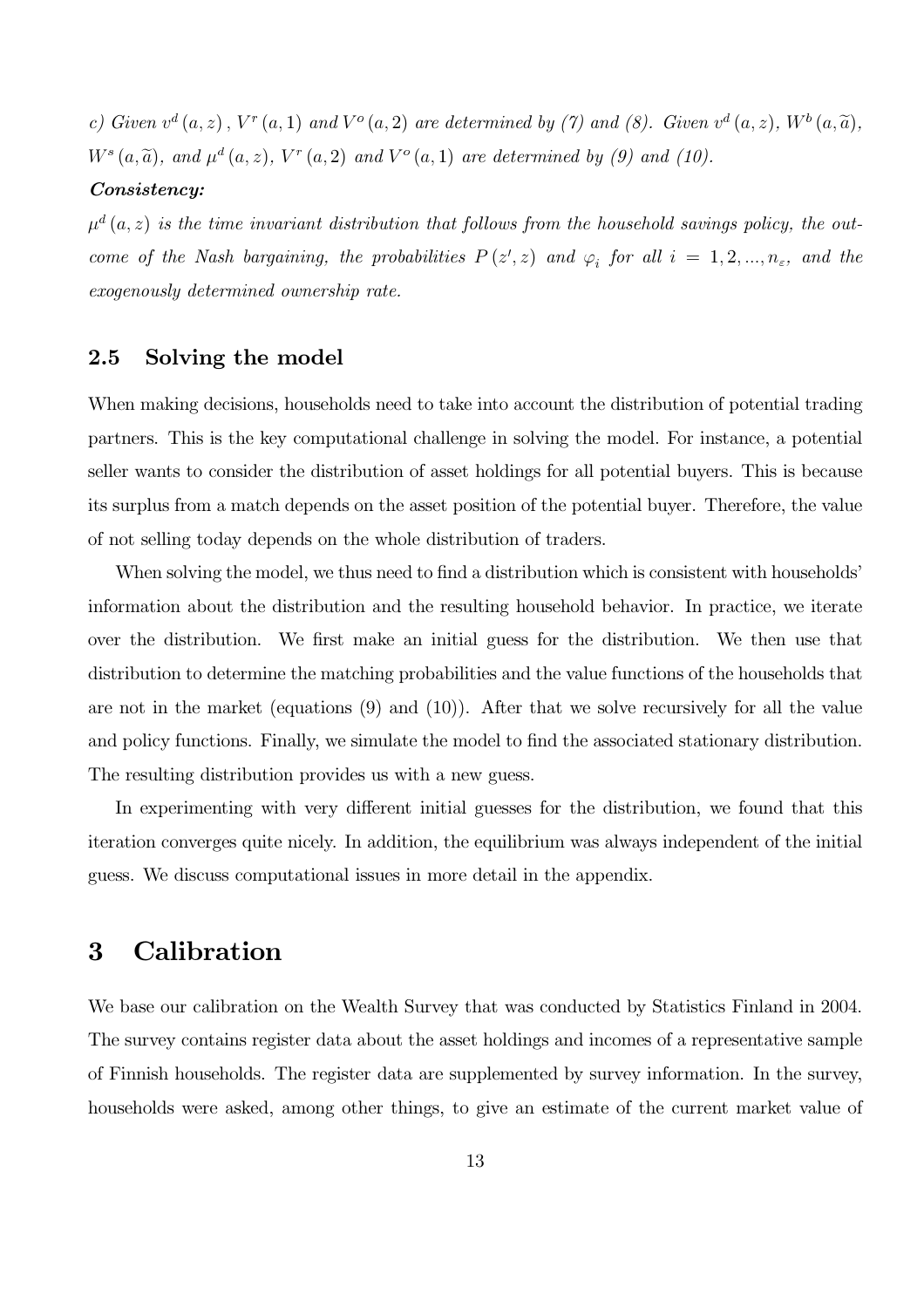their house and to report the length of stay in their current dwelling.

We consider only households where the age of the household head is between 25 and 60, in order to focus on the working age population. In addition, we only use data from Helsinki Metropolitan Area (HMA) because we wish to focus on a single housing and labor market.<sup>16</sup> We also exclude households living in service housing. These restrictions imply that we have a data set of about 600 households.

We set the model period to be 3 months. Having a shorter time period might be useful, for instance, in order to describe the distribution of selling times. On the other hand, shortening the model period would further increase the computational costs. We set the interest rate parameter at  $R = 1.01$  implying an annual interest rate of about  $4\%$ .

We construct two variables for the analysis: 'house value' and 'financial wealth'. House value is the value of primary residence as estimated by the household. Financial wealth is the sum of all financial assets, quarterly after-tax return to financial assets, quarterly after-tax non-capital income, less mortgage debt and quarterly interest payments on it.

We consider the following utility function

$$
u\left(c, z, d\right) = \frac{c^{1-\sigma}}{1-\sigma} - I\left(z, d\right) f,
$$

where

$$
I(z,d) = \begin{cases} 1 & \text{if } z = 2 \text{ and } d = r \\ 0 & \text{otherwise} \end{cases}
$$

.

Parameter  $\sigma > 0$  measures risk-aversion ( $\sigma = 1$  corresponds to log-utility) and f is the utility cost of living in rental housing when having a preference for owner housing. We set  $\sigma = 2$ , which is a relatively conventional value.

In our data set, the ownership rate is  $45\%$ .<sup>17</sup> However, in the benchmark calibration, we focus on the simple case where the ownership rate equals 50% and the tenure preference shocks are symmetric. As discussed in section 2.3, these assumptions imply that in the stationary equilibrium

 $^{16}$ The Helsinki Metropolitan area consists of four municipalities (Helsinki, Espoo, Vantaa and Kauniainen) and roughly one fifth of the overall population of Finland.

<sup>&</sup>lt;sup>17</sup> Based on our calculations using the Wealth Survey, the ownership rate is  $67\%$  in the whole of Finland. In HMA without the age restriction we use in calibrating the model, the ownership rate is  $51\%$ .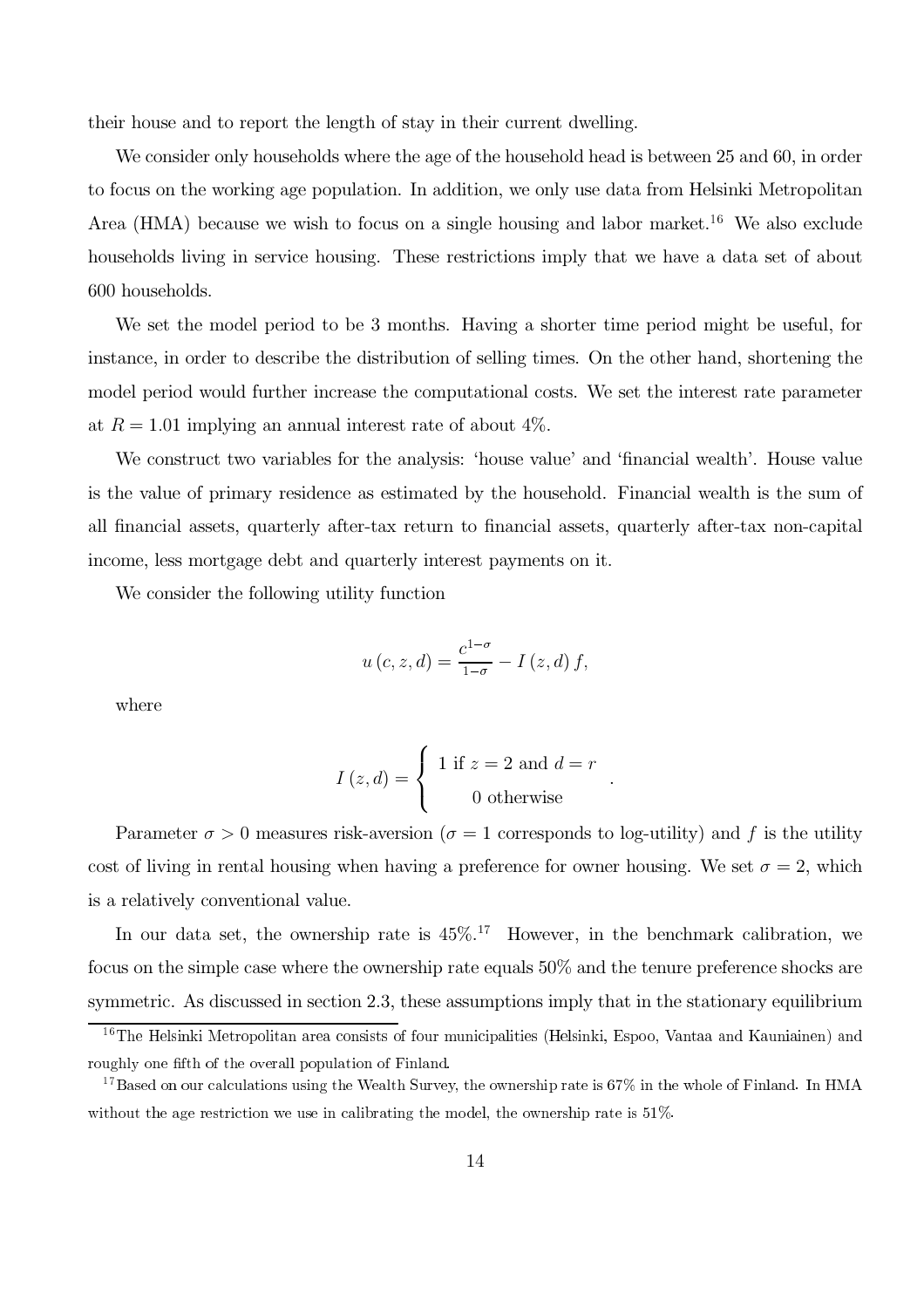there is no shortage or oversupply of owner housing relative to household preferences. Moreover, we can directly control the matching probabilities  $\phi^b$  and  $\phi^s$  with the matching parameter  $\chi$ .

In our data, the average length of stay in current house is roughly 7 years. Based on this and the assumption of symmetric tenure preference shocks, the tenure preference transitions are given by

$$
P(z', z) = \left[ \begin{array}{cc} 0.967 & 0.033 \\ 0.033 & 0.967 \end{array} \right].
$$

The income shock can take two values, that is  $\varepsilon \in {\varepsilon_1, \varepsilon_2}$ . We interpret the first shock as unemployment. The unemployed households receive an unemployment compensation. In Finland, most workers are covered by an earnings-related unemployment insurance scheme. During the first two years of unemployment, the replacement rate is typically about 50%. We therefore set

$$
\varepsilon_1 = 0.5 \text{ and } \varepsilon_2 = 1.
$$

We choose the probabilities of the income shocks so that the unemployment rate is  $8\%$ , which implies

$$
\varphi_1 = 0.08
$$
 and  $\varphi_2 = 0.92$ .

We allow the wage income to depend on the tenure preference. In the data, the mean after-tax non-capital income of renters is 58% of the mean income of owners. We therefore set  $\frac{w_1}{w_2} = 0.58$ . We normalize the wage rates so that the average after-tax non-capital income equals 1. This results in  $w_1 = 0.76$  and  $w_2 = 1.32$  and means that the average income of those preferring to rent is  $(0.08 * 0.5 + 0.92) * 0.76 = 0.73$  and those preferring to own is  $(0.08 * 0.5 + 0.92) * 1.32 = 1.27$ . In what follows, we refer to the after-tax non-capital income as simply 'income'.

In the data, the median rent-to-income ratio is 0.27. Hence, we set the rent at  $v = 0.20$  $(0.2/0.73 \approx 0.27)$ . We set the transaction tax at  $\tau = 0.016$ .<sup>18</sup> We assume that households can only borrow against owner housing. Therefore, the borrowing constraint for renters is  $\underline{s}^r = 0$ .

 $\overline{18}$ This was the tax rate for dwellings in apartment buildings in Finland up until 2013 when it was set to  $2\%$  of - 
 -\$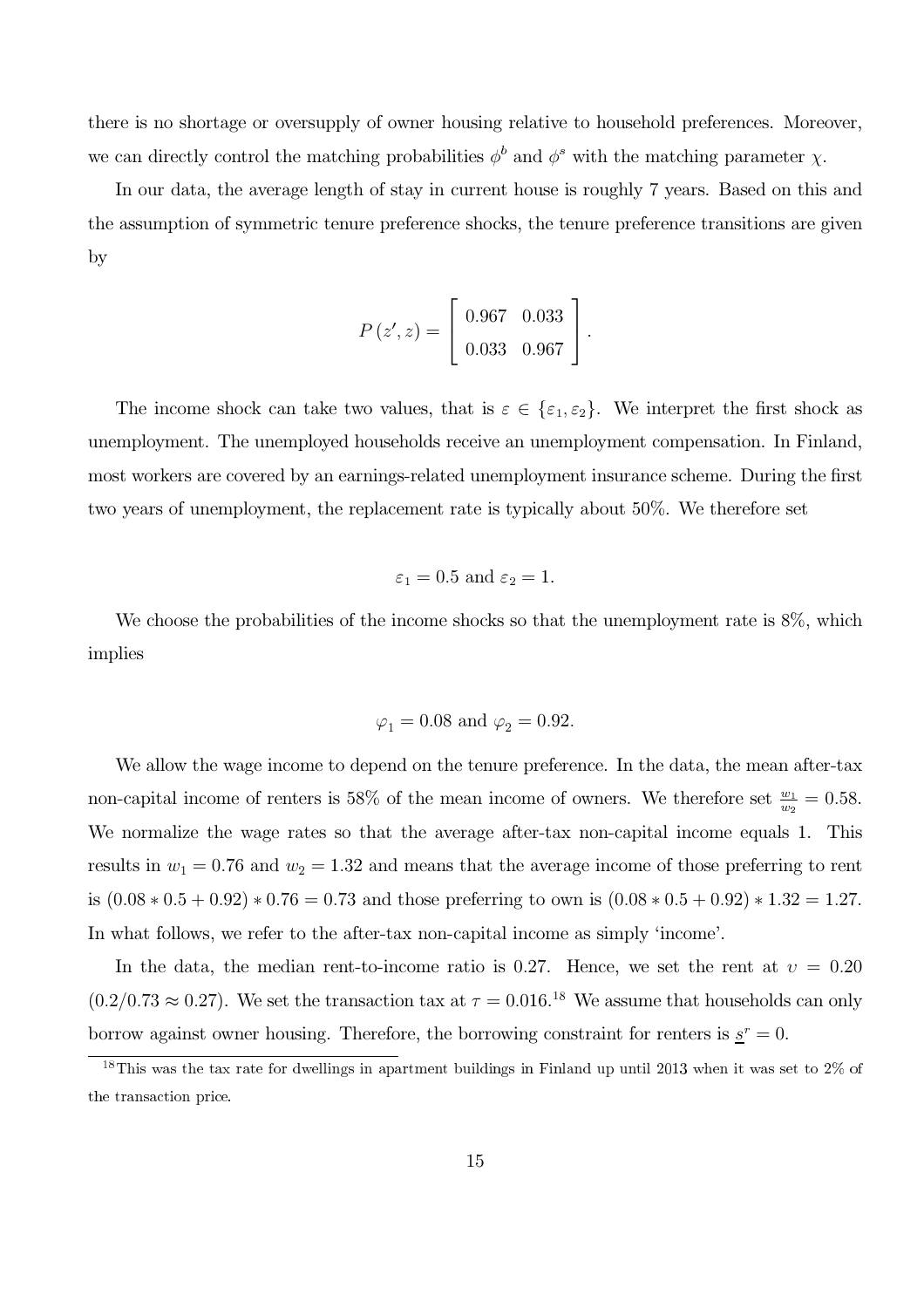We are then left with five parameters: owners' borrowing limit,  $\underline{s}^o$ , maintenance cost,  $\kappa$ , matching parameter,  $\chi$ , discount factor,  $\beta$ , and utility cost, f. We set these parameters so that the model matches certain empirical targets. First, we want the model to feature a realistic average house price-to-average income ratio. In the data, the median ratio of house value to quarterly income among owners is 17.2. Given that the average income of those preferring to own is 1.27 in the model, the average house price in the model should be 21.8.

Second, we want to capture the role of borrowing constraints as realistically as possible. As we show below, the housing market outcomes in the model are sensitive to changes in traders' asset positions only when they are close to being borrowing constrained. We therefore wish to target the share of buyers that are likely to be borrowing constrained. Those buyers have little savings relative to the value of the house they are contemplating buying. After buying a house, they are highly leveraged.

The asset positions of renters in our data offer little guidance in this respect because the data do not reveal which renters are considering buying a house or the value of the house they would like to buy. Fortunately, we know the length of stay in current house for each household. Therefore, instead of looking at the asset positions of all renters, we look at the asset positions of those who recently bought a house. These recent buyers have had very little time to repay their mortgage and should therefore have a very similar financial position as right after having bought the house. We define recent buyers as home owners that have lived in their current house for up to two years. We then match the share of recent buyers with a financial wealth-to-house-value ratio less than  $-0.8$ . In the data, that share is approximately 25%.

Third, we want the model to feature a realistic average time-on-the-market, so that households in the model economy face a realistic trade-off between trading now and waiting for a better match. Based on Eerola and Lyytikäinen (2012), the average time-on-the-market has been 55 days between  $2003$  and  $2011$ . This corresponds to 0.61 model periods.<sup>19</sup>

 $^{19}$ In the model, we compute the average time-on-the-market by following households that have just become unhappy owners. In the model, transactions occur in the beginning of a period. Therefore, an unhappy renter that buys a house in a given period, avoids paying the utility cost associated with rental housing for the whole period. Accordingly, if a household sells its house in the same period it enters the housing market, the time-on-the-market is recorded as zero. If it sells in the next period, the time-on-the-market is recorded as 1 period, or 90 days, and so on. Time-on-the-market is not recorded if a household is hit by a new tenure preference shock before selling the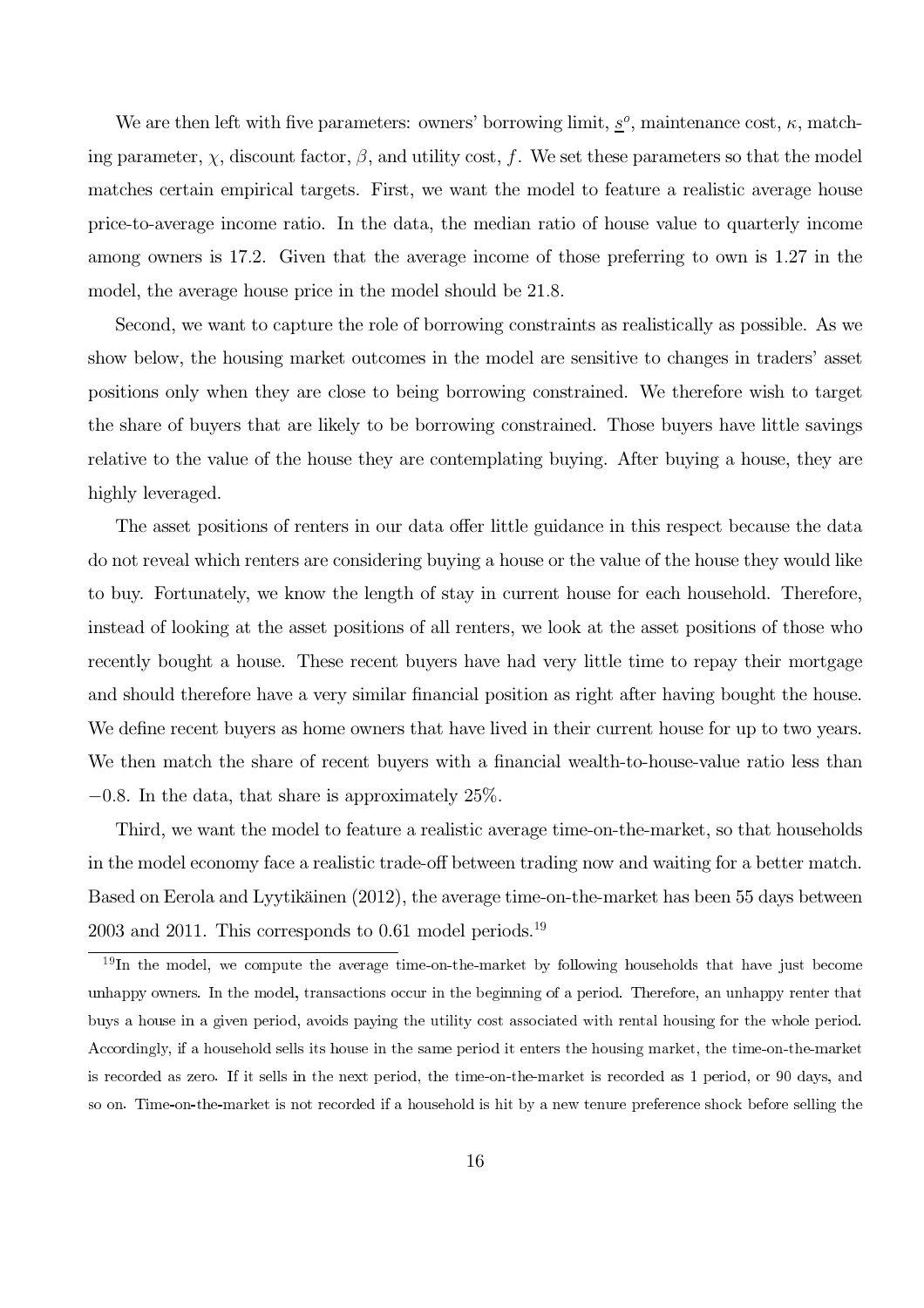<span id="page-17-0"></span>Fourth, we choose the borrowing limit for owners,  $s^{\circ}$ , so that it reflects a realistic down payment requirement for mortgages. In 2010, about half of the housing loans for first time buyers exceeded 90% of the house value (Financial Supervisory Authority, 2011). We assume that owners can borrow up to 95% of the average house price. Finally, in our data, the average annual maintenance cost of owner-occupiers is 1.6% of the average house value. We use this information to pin down the maintenance cost  $\kappa$ .

To summarize, we choose  $\beta$ , f,  $\chi$ ,  $\underline{s}^o$ , and  $\kappa$  so as to match the following targets: i) Average house price equal to 21.8 (median house value-to-income ratio in the data), ii) share of recent buyers with financial wealth-to-house value ratio less than −0.8 equal to 0.25, iii) average timeon-the-market equal to 0.61 model periods, iv) owners can borrow up to 95% of the average house price, v) average annual maintenance cost is 1.6% of the average house price.

Given the targeted average house price, the last two targets directly imply  $\underline{s}^{\circ} = -0.95 * 21.8 =$  $-20.71$  and  $\kappa = (0.016 * 21.8)/4 = 0.0872$ . Targets i)-iii) in turn depend on all three remaining parameters,  $\beta$ ,  $f$ ,  $\chi$ . With parameter values  $\beta = 0.9865$ ,  $f = 0.335$ , and  $\chi = 0.7$ , the model closely matches also targets i)-iii).

Table 1 shows selected percentiles of the distribution of the financial wealth-to-house value ratio in the data and the model. For the table, we calculated, for each owner-occupier in the data and in the model, the financial wealth-to-house value ratio. This ratio is close to the usual loan-to-value ratio. In the data, 'recent buyers' refers to owners who have lived in their current house up to two years. In the model, it refers to households who have become owners within the last 8 model periods.

#### [Table 1 here](#page-35-0)

The model roughly replicates the left tail of the two empirical distributions. In particular, the model is consistent with two important features of the data. First, a non-trivial share of all owner households are very highly leveraged.<sup>20</sup> Second, recent buyers are typically even more leveraged

house and withdraws the house from the market.

 $^{20}$ Because of higher house prices, home owners living in the HMA are typically more leveraged than households living in other parts of Finland. Moreover, Finnish households in general have little private pension savings because the mandatory pension system is quite generous. However, in an international comparison, households in our data are unlikely to be exceptionally highly leveraged. For instance, according to the OECD, the aggregate gross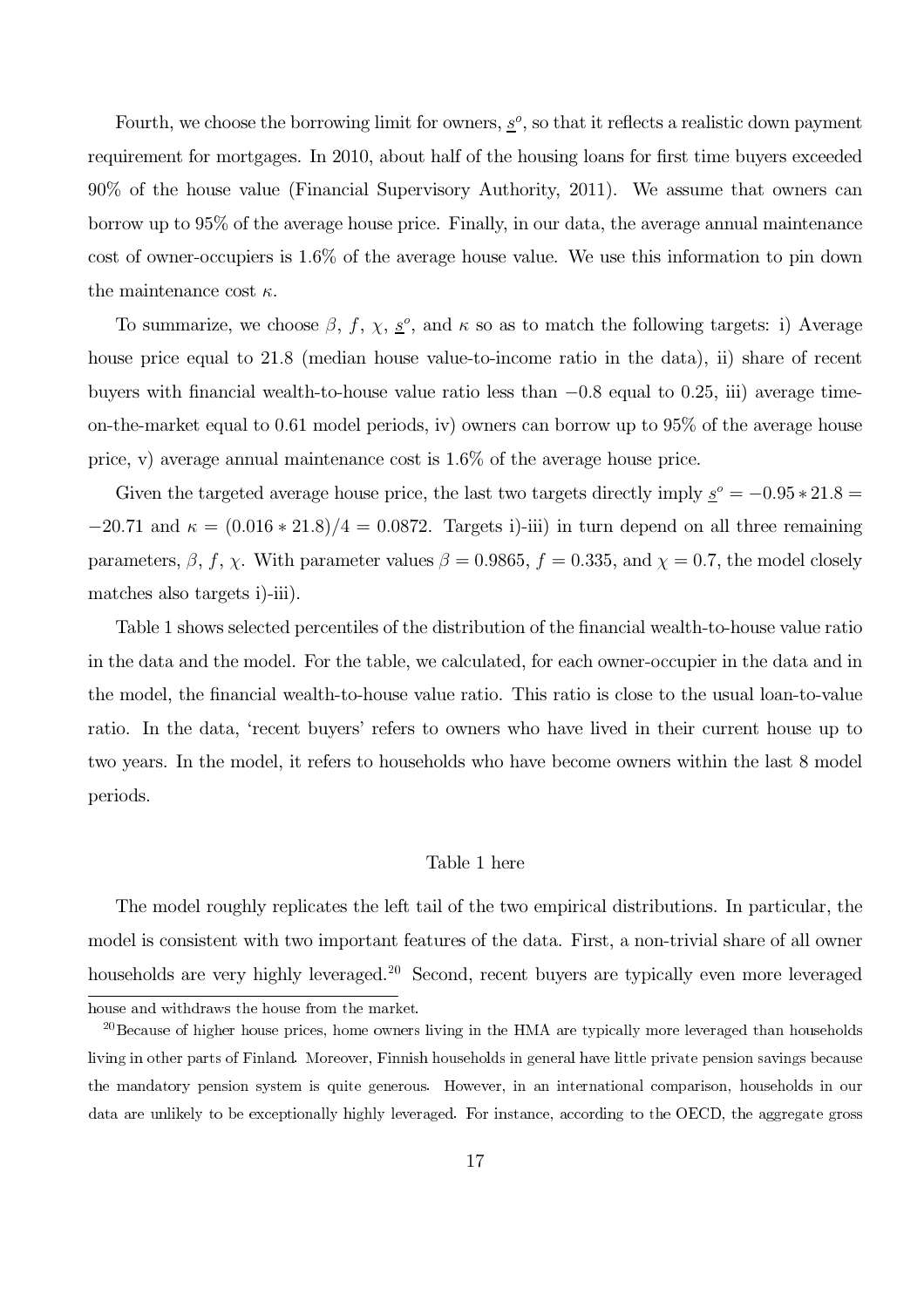<span id="page-18-0"></span>than other home owners suggesting that borrowing constraints are particularly relevant for the potential buyers. As we discuss below, the reason why recent buyers are more leveraged than other owners relates to the correlation between tenure preference and income.

To be sure, our model economy features much less dispersion in these financial wealth-to-house value ratios than the data. This is not surprising given that we abstract from e.g. life cycle features. However, as we show below, it is mainly the left tail of this distribution that matters for housing market outcomes in the model economy.

### 4 Results

#### 4.1 Household policies and price determination

Let us first briefly discuss the household savings policy, illustrated by figure 1. In the figure, current financial wealth is on the horizontal axis.<sup>21</sup> The vertical axis shows the difference between the expected next period financial wealth (that is,  $Rs<sup>d</sup>(a, z) + E\epsilon w$ ) and current financial wealth. If this difference is positive (negative), the household is expected to become wealthier (poorer). The left hand panel shows the savings policy for renters and the right hand panel that for owners separately for those on the market (unhappy owners and unhappy renters) and those not on the market (happy renters and happy owners).

#### [Figure 1 here](#page-36-0)

For very low asset holdings, any increase in the current financial wealth is spent on non-housing consumption in the current period. Therefore, an increase in current financial wealth is associated with a one-to-one reduction in the difference between expected future financial wealth and current financial wealth. This happens as long as households are borrowing constrained. Borrowing household debt-to-income ratio in  $2004$  was  $82\%$  in Finland,  $104\%$  in Germany, and  $123\%$  in the US. Since then, 
 -- 
 \*; - ' #\$ (- - \$ 56786: - 
- worth distribution in 5 countries. Table 1 in their paper suggests that the left tail of this distribution is quite similar<br>

m 1 mana, 55, 511, and 50 sasm I ne lowest financial wealth levels in the figures correspond to the maximum and minimum prices defined in (4)<br>  $\frac{1}{2}$   $\frac{1}{2}$   $\frac{1}{2}$   $\frac{1}{2}$   $\frac{1}{2}$   $\frac{1}{2}$   $\frac{1}{2}$   $\frac{1}{2}$   $\frac{1}{2}$   $\frac{1}{2}$   $\frac{1}{2}$   $\frac{1}{2}$   $\frac{1}{2}$   $\frac{1}{2}$   $\frac{1}{2}$   $\frac{1}{2}$   $\frac{1}{2}$   $\frac{1}{2}$   $\frac{1}{2}$   $\frac{1}{2}$   $\frac{1}{2}$   $\frac{1}{2}$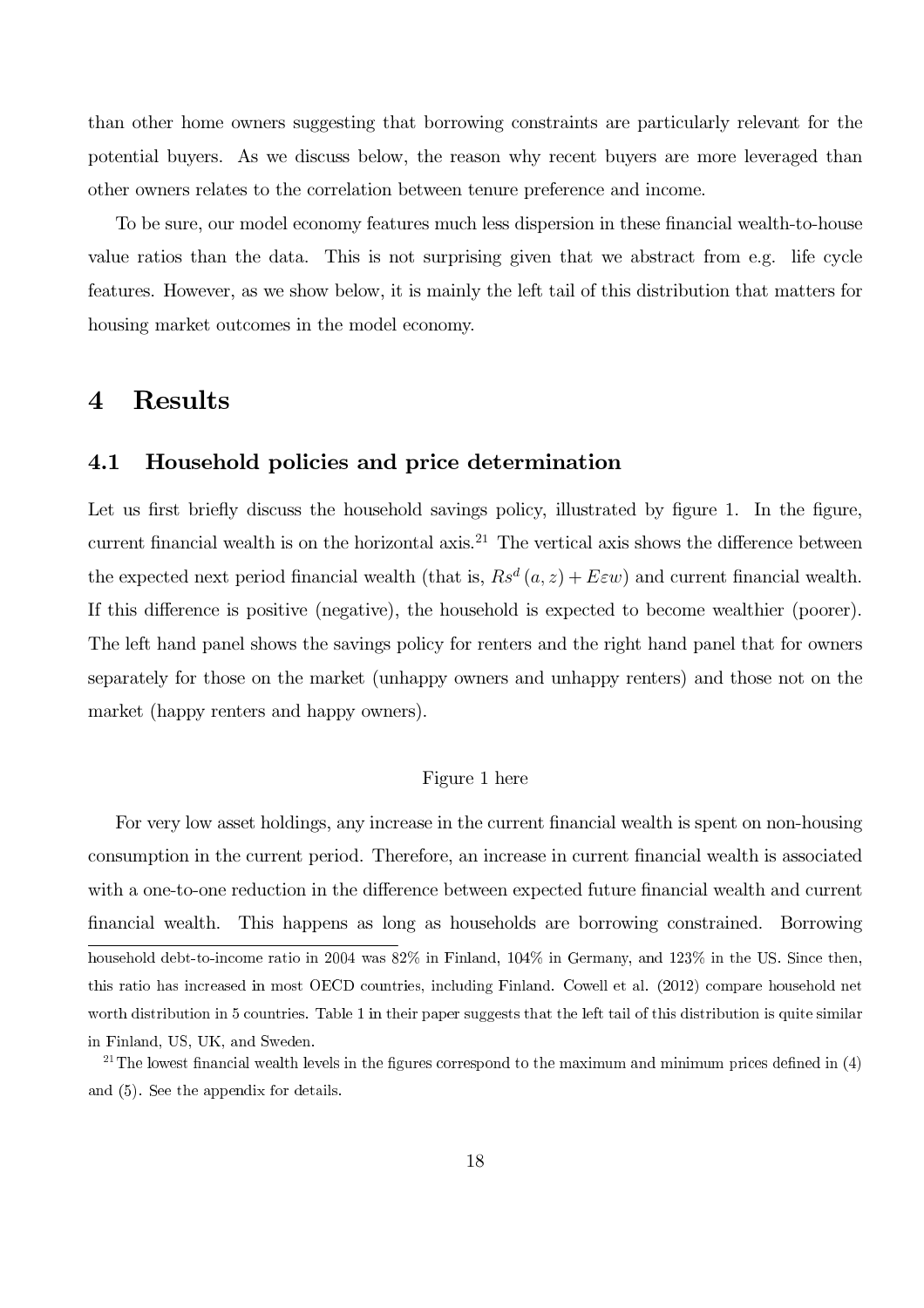<span id="page-19-0"></span>constrained owners borrow up to  $-\underline{s}^{\circ}$  and borrowing constrained renters choose to save nothing  $(\underline{s}^r = 0)$ . For those close enough to the borrowing constraint, the expected next period financial wealth is nevertheless higher than current financial wealth because financial wealth includes the wage income and the unemployment benefit. $22$ 

For a given level of financial wealth, unhappy renters and happy owners save more than happy renters or unhappy owners. This reflects the fact that unhappy renters and happy owners expect their income to decrease sometime in the future (as  $w_2 > w_1$ ). Unhappy renters also expect to spend more on housing in the future since the user cost of owner housing is higher than that of rental housing.

Figure 2 illustrates how the Nash bargaining outcome depends on potential buyer's and seller's asset positions. The horizontal axis shows the ratio of buyer's or seller's financial wealth to the average house price. For sellers, this ratio is close to the usual loan-to-value ratio. The left hand panel plots the Nash bargaining price as a function of seller's asset position and the right hand panel as a function of buyer's asset position. Both panels show two different cases: one where the potential trading partner is relatively poor in terms of financial wealth and another where the potential trading partner is relatively wealthy. For some combinations of the seller's and buyer's financial wealth, a match does not result in trade.

#### [Figure 2 here](#page-37-0)

Consider first the left hand side of the figure and the case of a relatively wealthy buyer. When the seller is close to the borrowing constraint, the Nash bargaining price is relatively low. Selling the house allows a highly leveraged owner to smooth consumption over time. For a given price, these households benefit more from trade than wealthier sellers. Therefore, the Nash product is maximized with a relatively low price. However, the need to sell for liquidity reasons diminishes quickly as we increase seller's financial wealth. This means that the outside option of the seller increases rapidly. Hence, for there to be trade, the price must also increase rapidly. Further away from the borrowing constraint, the price curve becomes almost flat. Wealthier sellers do not need

 $^{22}$ For instance, the expected next period financial wealth for a happy renter with no savings is approximately 0.75. This is much higher than the lowest possible realization of the financial wealth level (i.e., no savings and the  $\frac{1}{\sqrt{2}}$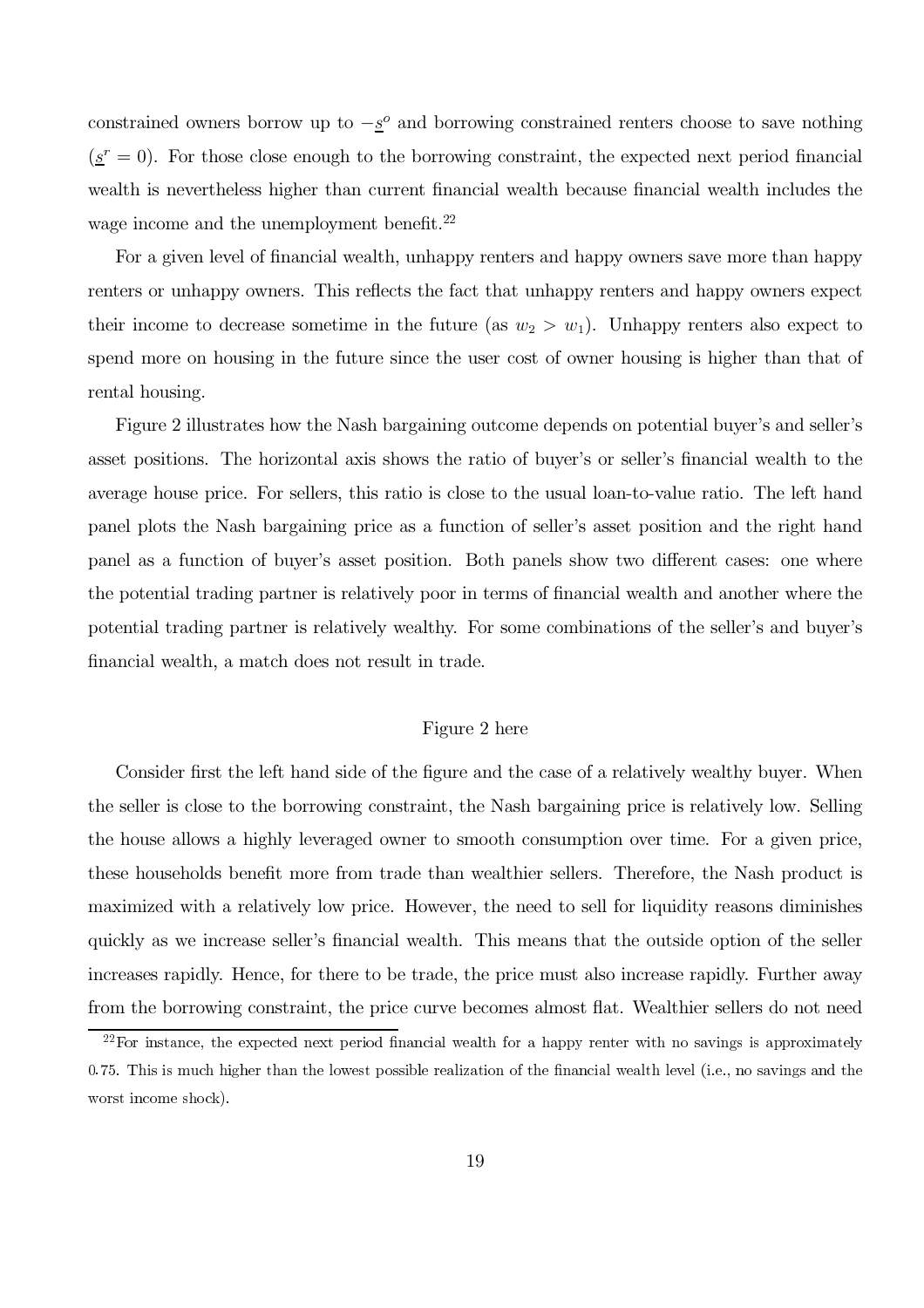<span id="page-20-0"></span>to sell in order to smooth non-housing consumption. Therefore, they all face the same trade-off between selling today and waiting for a better match. Hence, the price does not depend on seller's asset position.

When looking at the case of a relatively poor buyer, one observes that trade only occurs if also the seller is relatively poor. Because of the borrowing constraint, a poor buyer is only able to trade if the price is relatively low. However, when faced with such a buyer, a wealthier seller, who does not have to sell for liquidity reasons, prefers to wait for a better match.

Similarly, the right hand side panel shows that when the buyer is relatively poor, trade only occurs if the seller is poor as well. Because of the borrowing constraint, a buyer with very little savings is unable to pay a price that would satisfy a wealthier seller. Because of the desire for consumption smoothing, the price increases rapidly with buyer's financial wealth at low asset levels. However, the price curve does not flatten out as in the left hand panel. A wealthier buyer is always willing to pay more than a poorer one in order to avoid the utility cost associated with rental housing today rather than later.

Figure 3 shows the combinations of buyer's and seller's asset positions (relative to the average house price) that result in trade. The figure only covers matches where traders are relatively poor. Even very poor buyers end up buying if matched with a very poor seller trading for liquidity reasons. As the seller's financial wealth increases, the potential buyer needs to be wealthier for the match to result in trade.

#### [Figure 3 here](#page-38-0)

In the absence of matching frictions, all trades (within the same period or in the stationary equilibrium) would take place at the same market price and all households could count on being able to buy or sell at the prevailing market price. One important implication of matching frictions is that poor sellers that would like to sell quickly for liquidity reasons may not be able to sell or may have to sell at a relatively low price. In this sense, matching frictions make borrowing constraints more relevant for household welfare.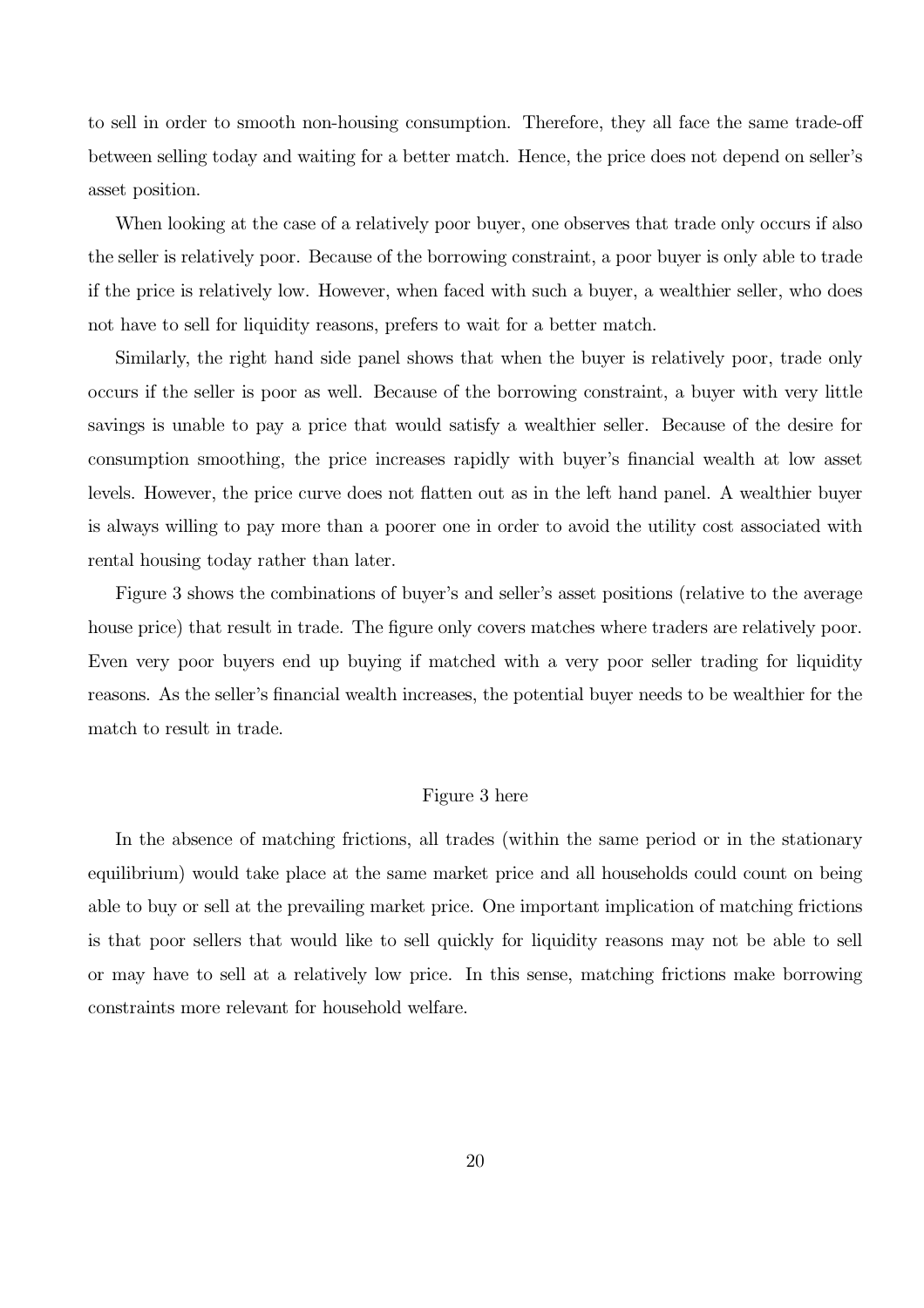#### 4.2 Frictions and housing market outcomes

In this section, we analyze how the housing market outcomes in the stationary equilibrium depend on the matching friction and the borrowing constraint. We vary one friction at a time, keeping all other parameters fixed, and recompute the stationary equilibrium. We first vary the matching parameter  $\chi$ . We consider values  $\chi = 1.0$  and  $\chi = 0.4$  (benchmark:  $\chi = 0.7$ ). We then tighten the borrowing constraint for owners by setting  $s^{\circ} = -18.53$  and  $s^{\circ} = -16.35$  (benchmark: -20.71). These numbers correspond to a borrowing limit that is 85% and 75% of the average house price in the benchmark calibration, respectively.

We report changes in the average house price and the average asset positions for owners and renters. We also consider the average time-on-the-market, the share of matches that result in trade, and the coefficient of variation of house prices.

The average time-on-the-market is a commonly used measure of housing market conditions. In the model, it also indirectly measures the welfare cost related to the misallocation of housing units because it reflects the share of households that pay the utility cost associated with rental housing. The utility cost is borne by unhappy renters each period they are unable to move to owner housing. In the absence of matching and credit frictions, no one would pay this cost. In the benchmark calibration, the share of households that pay the utility cost is 1.0%. This share changes almost one-to-one with the average time-on-the-market. There are two reasons why unhappy renters do not trade immediately. First, since  $\chi < 1$ , some potential buyers are not matched with a potential seller. Second, some matches do not result in trade. As we explain below, the main reason for this is the borrowing constraint. In the benchmark calibration, 13% of the matches do not result in trade.

Also price dispersion is closely linked to the frictions we are interested in. Since all owner houses are identical in the model, absent matching frictions, they would sell at the same price. If better matches are instantaneously available, all differences in prices stemming from the characteristics of the current trading partners must vanish. In other words, some matching frictions are needed to create any price dispersion. However, matching frictions alone are not able to generate price dispersion, if all matches are identical. If all potential future trading partners are alike and identical to the current trading partner, waiting for a new match can never be profitable. Therefore, in the model, any house price dispersion stems from matching frictions together with wealth heterogeneity.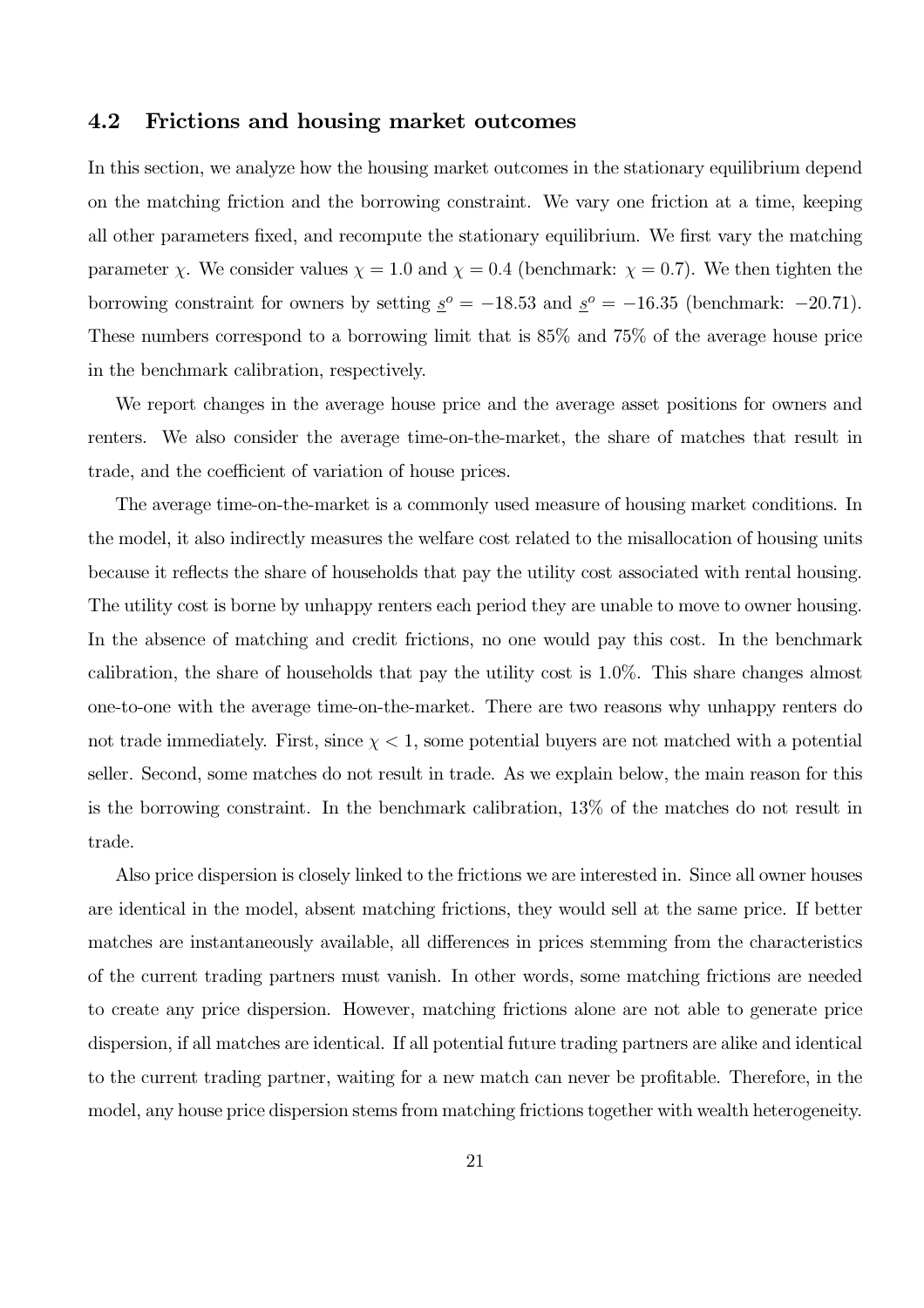<span id="page-22-0"></span>In the stationary equilibrium of the benchmark calibration, the very lowest realized house price is 20.84 or about 4.5% below the average price. Hence, the model can account for non-trivial deviations from the average price. When looking at the effects of frictions on price dispersion, we use the coefficient of variation of house prices because it is a scale-neutral measure of dispersion. In the benchmark calibration, the coefficient of variation for realized house prices is 0.37%. The lowest house prices correspond to matches were *both* trading partners are close to the borrowing constraint. However, given the stationary asset distribution, such matches are very rare. Most transactions take place at a price that is very close to the average price. This explains why the coefficient of variation for realized house prices is relatively small.

Table 2 displays the results as percentage changes relative to the benchmark calibration. The first three columns report the relative changes in the average financial wealth of owners  $(\bar{a}^{\circ})$  and renters  $(\bar{a}^r)$  and the average house price  $(\bar{p})$ . The last three columns report the relative changes in the average time-on-the-market (*tom*), the coefficient of variation of house prices  $(cv(p))$ , and the share of matches that result in trade  $(tr)$ .

#### [Table 2 here](#page-39-0)

Consider first the matching frictions. Changes in the matching parameter  $\chi$  have virtually no effect on households' average financial asset holdings nor the average house price. Naturally, they do affect our measures of market inefficiency. Reducing matching frictions by increasing  $\chi$  from 0.7 to 1.0 decreases the average time-on-the-market by 73%. This directly follows from buyers and sellers being more likely to be matched. There is a small countervailing effect, however, because now the share of matches that result in trade is smaller. This is because a reduction in matching frictions makes deferring trade less costly. Interestingly, this effect also shows up in reduced price dispersion (by some 25%). Because deferring trade is less costly, the bargaining outcome becomes less sensitive to the asset positions of the traders.

Increasing matching frictions has opposite effects: The average time-on-the-market goes up as trading opportunities are less frequent. However, at the same time, a larger share of matches leads to trade because waiting for a better match is more costly. This also means that a larger share of bargaining outcomes are influenced by the asset positions of the traders. Therefore, also price dispersion is larger.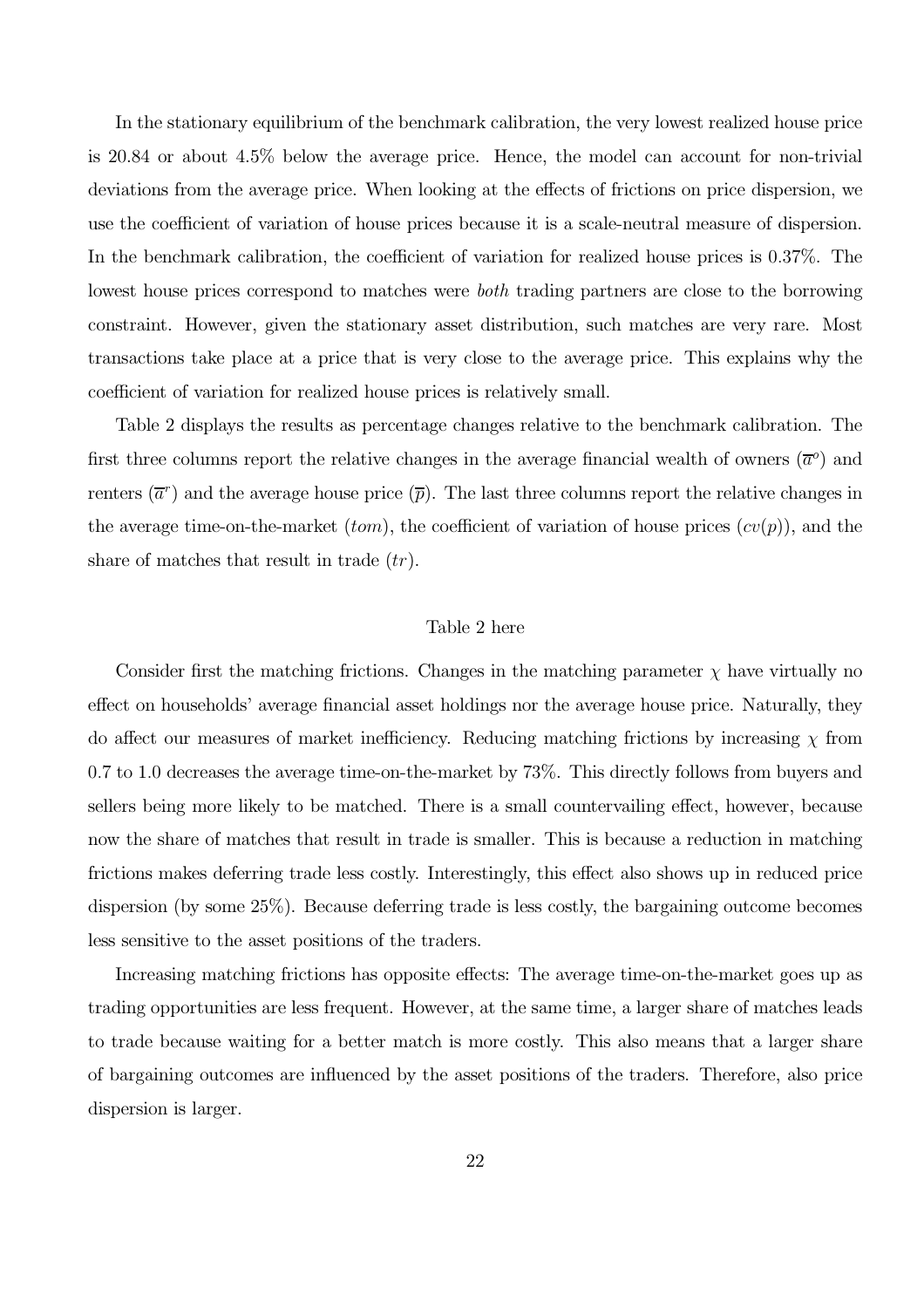Consider then the borrowing constraint. Not surprisingly, tightening the borrowing constraint increases households' average financial wealth. This is because more savings are required in order to be able to buy a house. The effects are relatively large, reflecting the fact that many home owners are close to the borrowing constraint in the benchmark calibration. For instance, lowering the maximum mortgage by about 10% (from 20.71 to 18.53) increases owners' average financial wealth by 18%. At the same time, a tighter borrowing constraint implies a lower average house price by 6%. The more drastic tightening of the borrowing constraint (lowering the maximum mortgage by some 20%) roughly doubles these effects.

Tightening the borrowing constraint leads to a substantially longer average time-on-the-market. Lowering the maximum mortgage by about 10% increases the average time-on-the-market by 75%, while the more drastic reduction increases it by 172\%. The increase in the average time-on-themarket reflects the fact that a smaller share of matches result in trade. Tightening the borrowing constraint diminishes the surplus from trade for matches were the potential buyer is relatively poor. As a result, even though households are on average wealthier, there are more matches that do not lead to trade.

Tightening the borrowing constraint also increases the price dispersion. Lowering the maximum mortgage by about 10% or 20% increases the coefficient of variation of house prices by 31% and 63%, respectively. In the latter case, we also find that the very lowest realized house prices are 11% below the average price (compared to about 4% in the benchmark case). As the borrowing constraint is tightened, it becomes relevant to a larger share of potential buyers, even though renters' average financial wealth also increases. As a result, buyers end up trading only if they are matched with a seller that needs to sell for liquidity reasons. In those cases, the realized price is relatively low.

More generally, these results illustrate how credit frictions interact with the effects of matching frictions. Tightening the borrowing constraint increases the average time-on-the-market, much like increasing matching frictions would do. While borrowing constraints do not alter the frequency of finding a trading opportunity, they influence the share of successful matches. Moreover, while some matching frictions are needed to create any price dispersion between identical houses, tightening the borrowing constraint increases price dispersion substantially.

The intuition behind both the smaller share of successful matches and the increased price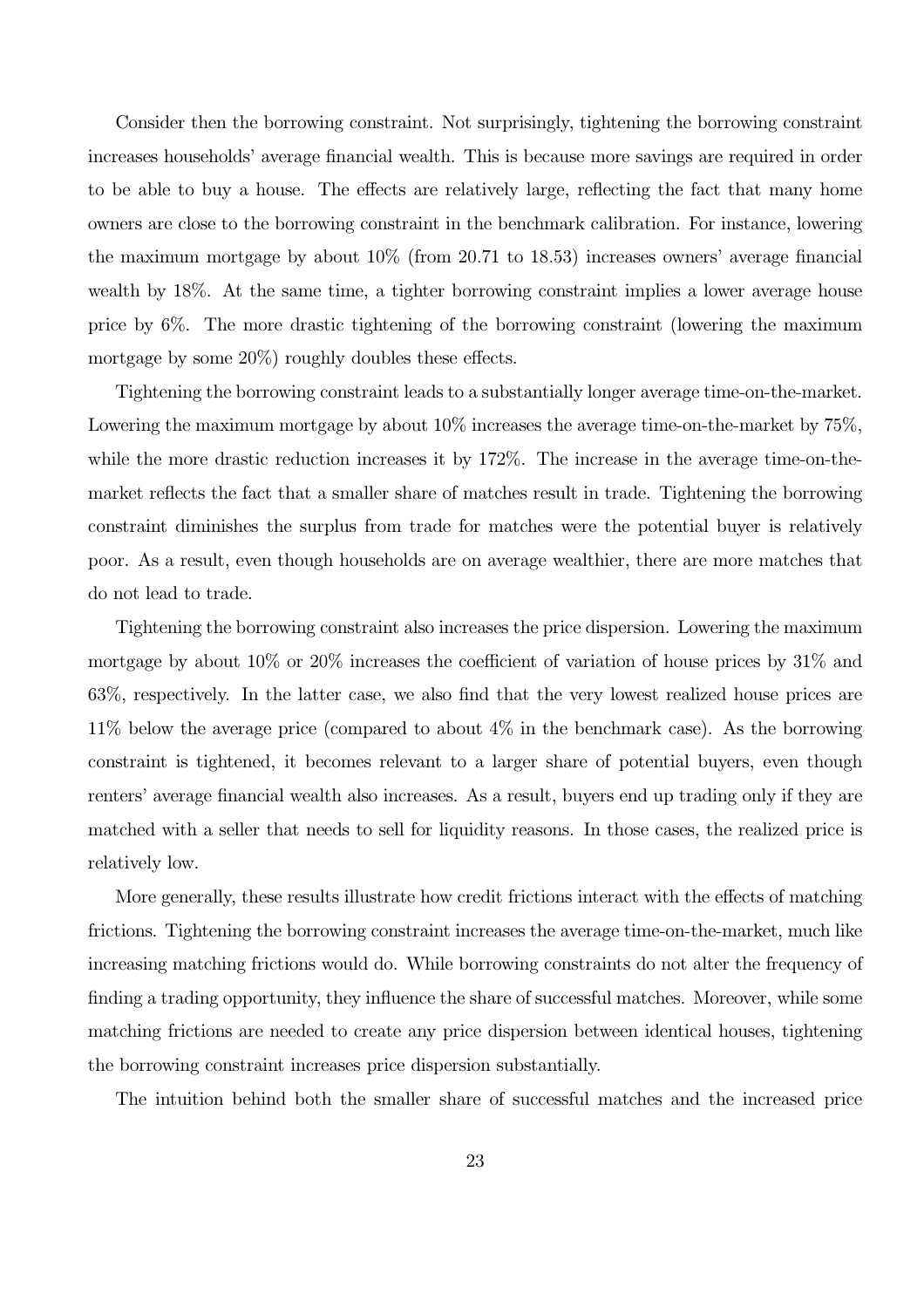dispersion relates to the fact the bargaining outcome depends on traders' asset positions mainly through the borrowing constraint. When the borrowing constraint is very lax, all matched sellers and buyers face a similar trade-off between trading now and deferring trade. As a result, there is no reason to wait for a better match and trade takes place at (approximately) the same price in all matches. A tighter borrowing constraint creates heterogeneity in the match surplus because of liquidity concerns. As a result, fewer matches result in trade and the price dispersion (of identical houses) is larger.

#### 4.3 Sensitivity analysis

In this section, we consider alternative parametrizations. Our main interest is in studying whether the above conclusions regarding the effects of the borrowing constraint are sensitive to changes in some key parameters. We vary the ownership rate. In addition, we consider lower risk aversion (logarithmic utility), and a somewhat lower discount factor than in the benchmark calibration.

When varying these parameters, we recalibrate the utility cost  $f$  so as to get the same average house price as in the benchmark calibration. We do not recalibrate other parameters. We first report how these changes affect housing market outcomes relative to the benchmark case. We then consider the effects of tightening the borrowing constraint in these alternative parametrizations.

In the benchmark calibration, the supply and demand for owner and rental houses is balanced in the sense that the (fixed) ownership rate equals the share of households that prefer owner to rental housing. Here we consider ownership rates of 45% and 55%. We retain the symmetric tenure preference shocks of the benchmark calibration. As a result, relative to the household preferences, there is now either a shortage or oversupply of owner houses. Moreover, the matching probabilities are no longer both directly given by  $\chi^{23}$ 

Table 3 displays changes in selected statistics relative to the benchmark calibration. The first row of the table relates to the case where the ownership rate is 45% and there are more buyers

<sup>23</sup> When we increase (decrease) the ownership rate, we increase (decrease) the supply of owner housing relative to what the households would prefer. Increasing (decreasing) the ownership rate without changing other parameters<br> would decrease (increase) the average house price. Therefore, in order to target the same average house price, the  $m$  is match cost parameter  $f$  must be higher (lower) than in the benchmark when the ownership rate is higher (lower) -- - .-\$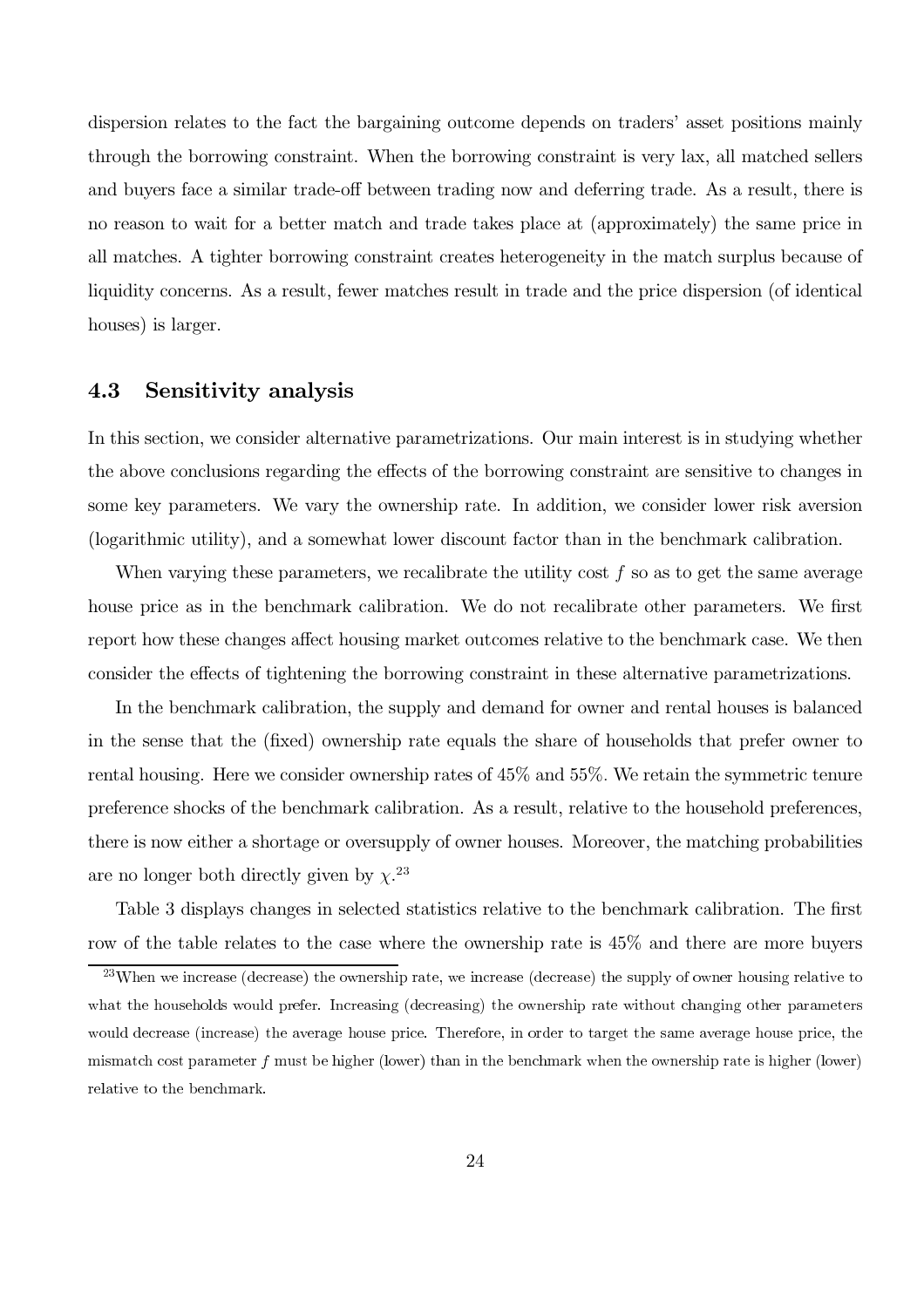<span id="page-25-0"></span>than sellers in the market. In this case, the probability of a potential buyer meeting a seller is relatively low  $(22\%)$ , whereas the probability of a seller meeting a potential buyer is the same as in the benchmark calibration (70%). Since buyers are less likely to meet a seller, they will accept bargaining outcomes that were not successful in the benchmark. Therefore, relative to the benchmark calibration, average time-on-the-market is shorter and price dispersion is larger but the differences are not substantial. $^{24}$ 

Increasing the ownership rate to 55%, means that the probability of a seller being matched with a potential buyer is relatively low  $(21\%)$  while the buyer's likelihood to meet a seller is the same as in the benchmark case. As a result, the average time-on-the-market is substantially longer. However, the low probability of meeting a buyer also means that deferring trade is more costly for the seller. Therefore, the seller is more willing to sell at a relatively low price when she is matched with a borrowing constrained buyer. As a result, both the share of matches that result in trade and price dispersion are larger.

The logarithmic utility function results in much lower average financial wealth than the benchmark calibration. Because households are less risk-averse in this case, being borrowing constrained is not as big a concern. The average time-on-the-market is virtually unchanged relative to the benchmark calibration. This reflects two opposite effects. On the one hand, the fact that households are less keen on smoothing consumption over time makes the borrowing constraint less relevant for the bargaining outcome. On the other hand, the fact that households are on average poorer makes it more likely that at least one of the traders is close to being borrowing constrained.

Finally, assuming a lower discount factor decreases the average financial wealth increasing the importance of the borrowing constraint. In this case, however, households are still equally concerned about consumption smoothing as in the benchmark calibration. As a result, the average time-on-the-market is longer and price dispersion larger than in the benchmark calibration.

#### [Table 3 here](#page-40-0)

Table 4 shows the effect of a tightening of the borrowing constraint in the different calibrations.

<sup>24</sup> it should be noted, nowever, that even though the average time-on-the-market for the sellers is somewhat - - .- 
- - .)- ) - 
) '- - - - .-  $\frac{1}{2}$  socials they are ress may to move a sense.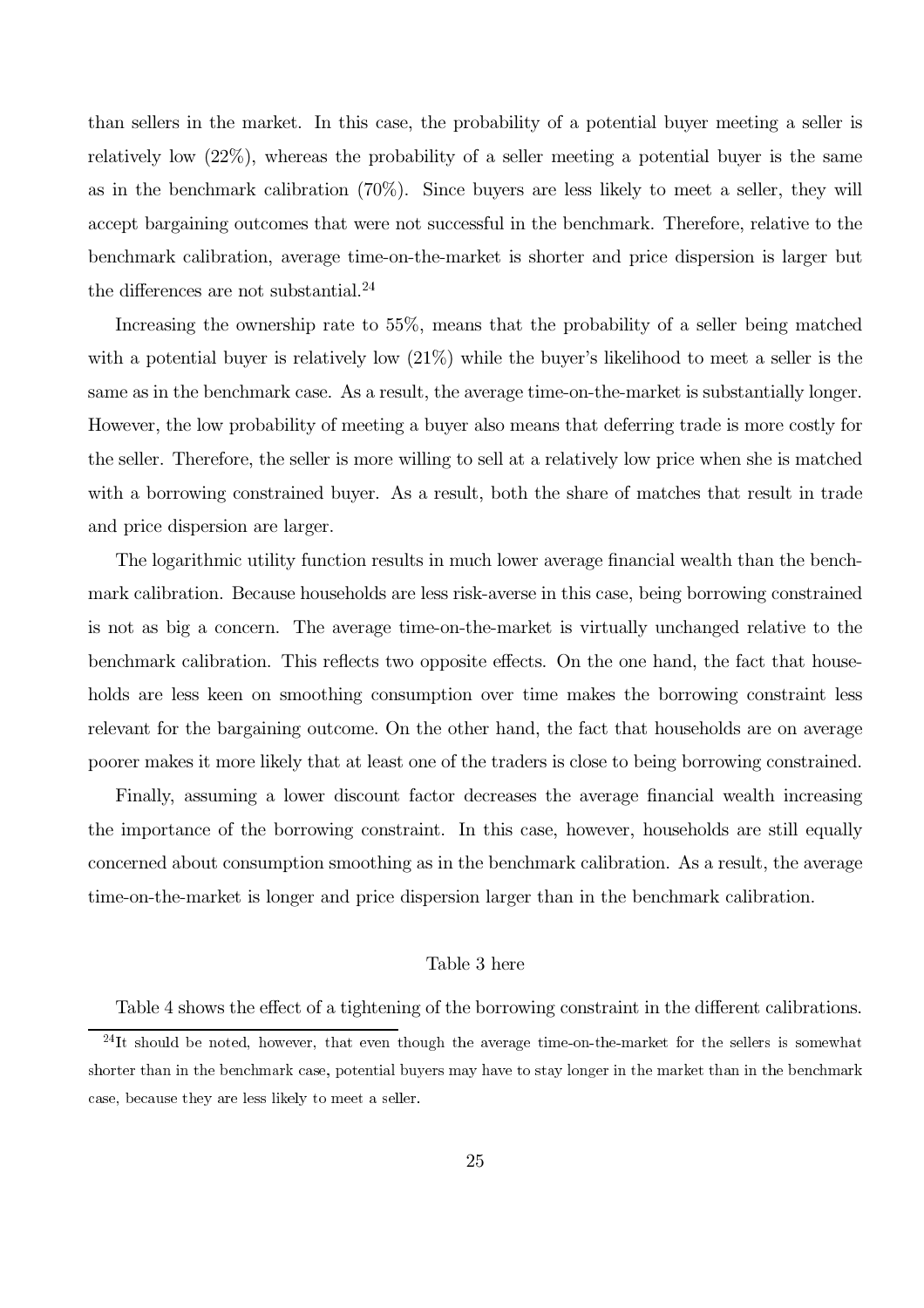<span id="page-26-0"></span>In each case, we lower the maximum mortgage by about 10%. For comparison, the table also repeats the effects of the same experiment in the benchmark calibration. Qualitatively, the effects are the same across all calibrations. Renters' and owners' average financial wealth, average timeon-the-market and price dispersion increase while the average house price and the share of matches that result in trade decrease. Quantitatively, when looking at the average time-on-the-market, the effects are large except when the ownership rate is 55%. In this case, however, the average timeon-the-market is very high to start with. The absolute increase is in fact quite similar in all cases. The effect on price dispersion does seem to depend on the ownership rate, but is very similar across all other cases. The effect on the share of matches that result in trade is remarkably similar in all cases.

#### [Table 4 here](#page-41-0)

## 5 Discussion

We have developed a model of the housing market that features both credit and matching frictions. We described how the outcome of the bargaining process depends on buyer's and seller's asset positions and the borrowing constraint. In addition, we showed that the borrowing constraint works to magnify the effects of matching frictions. For instance, while some matching frictions are needed to generate any idiosyncratic price dispersion, tightening the borrowing constraint increases price dispersion substantially. This is because the borrowing constraint makes the outcome of the bargaining process more sensitive to traders' asset positions. Together with asset heterogeneity, the borrowing constraint also implies that some matches do not result in trade. Therefore, the average time-on-the-market is very sensitive to credit market conditions. More generally, tightening the borrowing constraint makes the housing market less liquid.

We view our model as a first step in the development of a theory of housing markets that takes into account both matching and credit frictions. The results of the present paper can be extended and complemented in several ways. For instance, credit frictions might become even more important for housing market outcomes if we allow for endogenous housing market participation together with 'thick-market effects' (as in Ngai and Tenreyro 2014).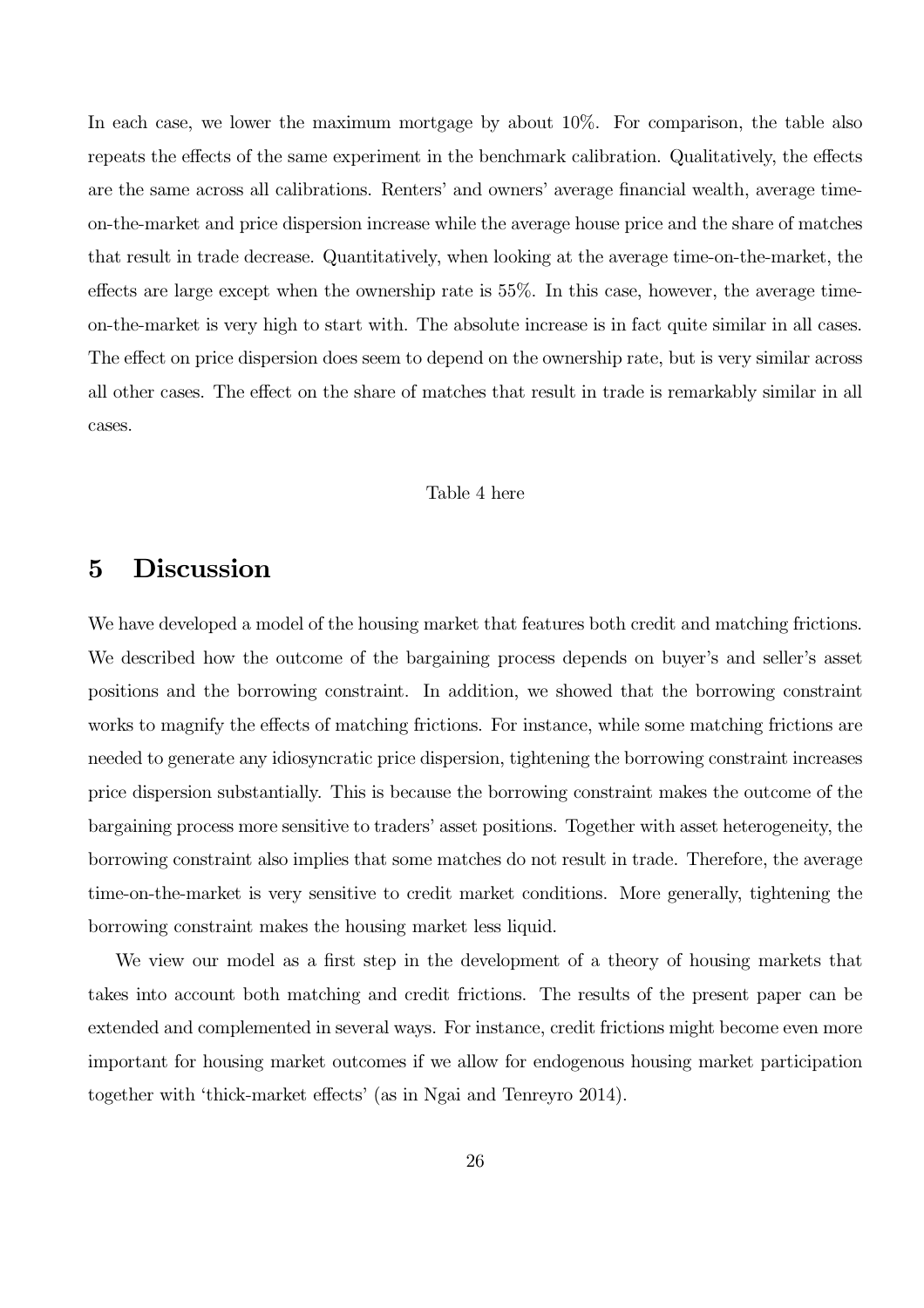In future work, it should also be possible to consider aggregate dynamics (as in, for instance, Díaz and Jerez 2013). One potentially very interesting question in this respect is the role of borrowing constraints for house price dynamics. Even a moderate fall in house prices may reduce the net worth of highly leveraged households drastically. Stein (1995) and Ortalo-Magné and Rady (2006) have described how such a reduction in households' net worth may feed back into house prices through household borrowing constraints and create a multiplier effect. However, in models where the spot market for housing works perfectly, borrowing constraints can influence house price dynamics substantially only if the share of borrowing constrained households is very large (see Eerola and Määttänen 2012). This is partly because, in these settings, households that are not borrowing constrained, will always take advantage of any future house price predictability that may be caused by borrowing constraints. Matching frictions, however, may limit the ability of nonconstrained households to react to anticipated capital gains. Matching frictions might therefore make borrowing constraints more relevant for house price dynamics.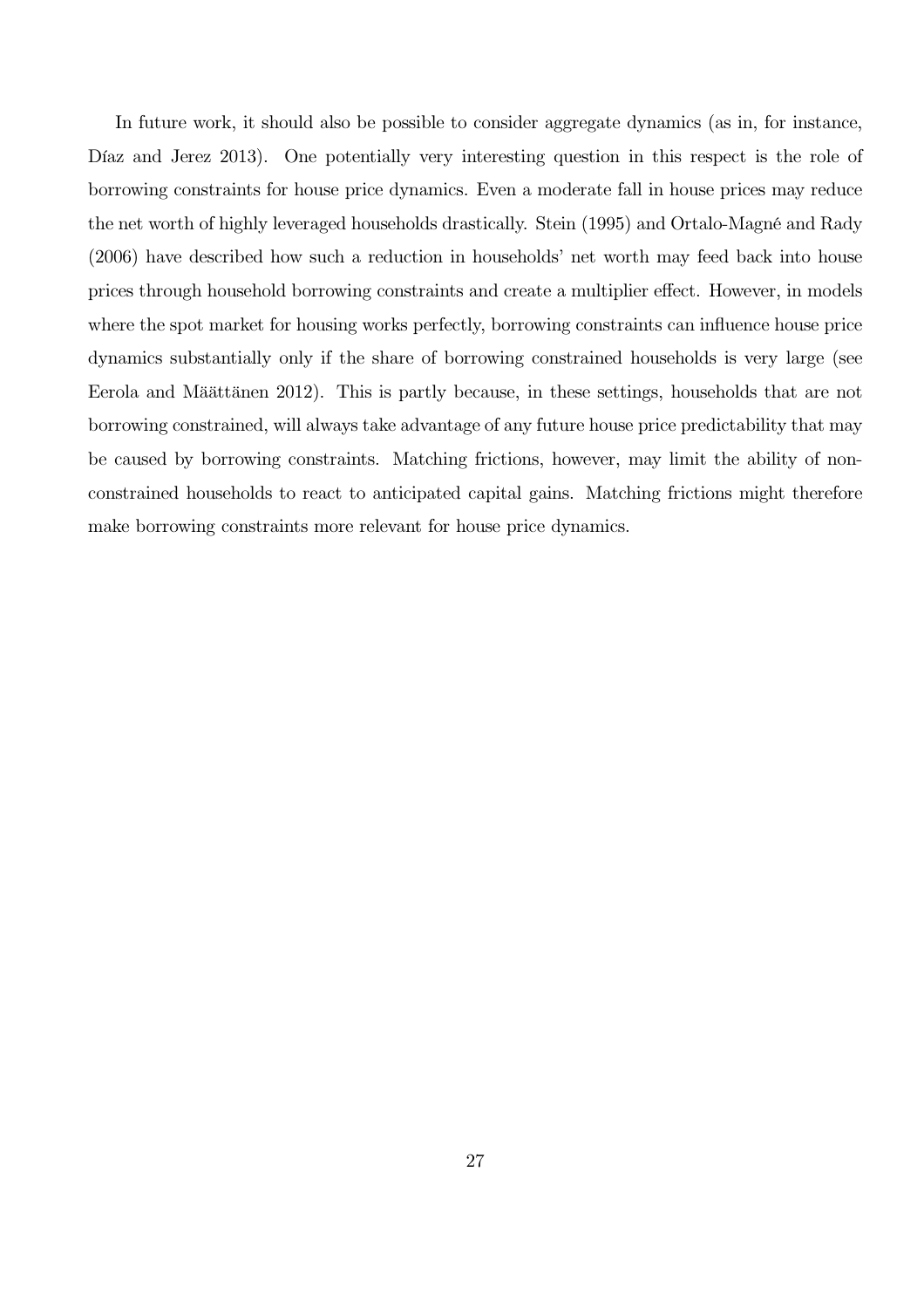# Appendix

#### Nash bargaining price

In this appendix, we show that the Nash bargaining price is unique. The value function of the household in occupancy state d and tenure preference state  $z$  with financial wealth  $a$  is

$$
v^{d}(a, z) = \max_{s \geq \underline{s}^{d}} \left\{ u(c, z, d) + \beta \sum_{j=1}^{2} P(j, z) \sum_{i=1}^{n_{\varepsilon}} \varphi_{i} V^{d}(Rs + \varepsilon_{i} w_{j}, j) \right\}.
$$

Denote the savings policy that solves the household problem by  $s^d(a, z)$ . The savings policy is determined by the first-order condition

$$
-\frac{\partial u\left(c, z, d\right)}{\partial c} + \beta R \sum_{j=1}^{2} \sum_{i=1}^{n_{\varepsilon}} P\left(j, z\right) \varphi_{i} \frac{\partial V^{d}\left(Rs + \varepsilon_{i} w_{j}, j\right)}{\partial a'} + \mu^{d} = 0, \tag{A1}
$$

where  $\mu^d$  is the Kuhn-Tucker multiplier on the borrowing constraint  $s \geq \underline{s}^d$ .

Taking into account that households optimally choose savings after trade, we can write the surplus from trade for the potential buyer and the potential seller as

$$
S^{b}(a, p) = u\left(c^{trade}, 2, o\right) + \beta \sum_{j=1}^{2} \sum_{i=1}^{n_{\varepsilon}} P(j, 2) \varphi_{i} V^{o}\left(Rs^{o}\left(a - (1 + \tau) p, 2\right) + \varepsilon_{i} w_{j}, j\right)
$$

$$
-v^{r}(a, 2)
$$

$$
S^{s}(\tilde{a}, p) = u\left(\tilde{c}^{trade}, 1, r\right) + \beta \sum_{j=1}^{2} \sum_{i=1}^{n_{\varepsilon}} P(j, 1) \varphi_{i} V^{r}\left(Rs^{r}\left(\tilde{a} + p, 1\right) + \varepsilon_{i} w_{j}, j\right)
$$

$$
-v^{o}(\tilde{a}, 1)
$$

where

$$
c^{trade} = a - \kappa - (1 + \tau) p - s^{o} (a - (1 + \tau) p, 2)
$$
  
and  

$$
\tilde{c}^{trade} = \tilde{a} - v + p - s^{r} (\tilde{a} + p, 1)
$$

Using the above expressions for the surpluses and taking into account condition (A1), the effect of price changes on the surplus of the buyer and the seller can be written as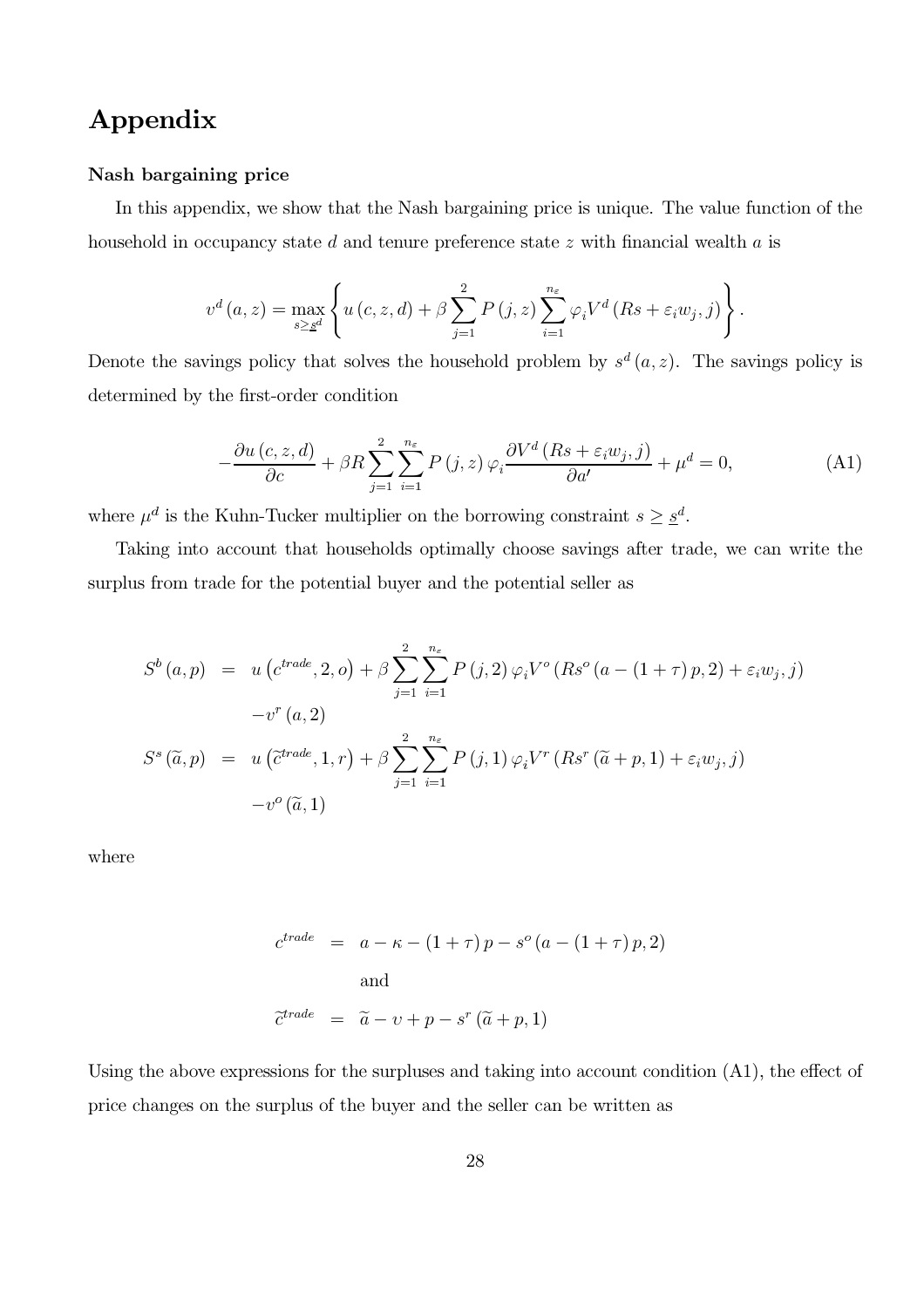$$
\frac{\partial S^{b}(a,p)}{\partial p} = -(1+\tau) \frac{\partial u (c^{trade}, 2, o)}{\partial c}
$$
\nand\n
$$
\frac{\partial S^{s}(\tilde{a}, p)}{\partial p} = \frac{\partial u (c^{trade}, 1, r)}{\partial c}
$$
\n(A2)

The surplus from trade only depends on the price through its effect on current non-housing consumption. (The standard Kuhn-Tucker optimality conditions imply that  $\mu^d > 0$  if the borrowing constraint is binding. In this case, however,  $\frac{\partial s^d(a,z)}{\partial a} = 0$ . If, in turn, the borrowing constraint is not binding,  $\mu^d = 0$ .)

Assume that  $S^b(a, p) > 0$  and  $S^s(\tilde{a}, p) > 0$ . Then the Nash bargaining price p maximizes

$$
S(a,\widetilde{a},p) = S^{b}(a,p) S^{s}(\widetilde{a},p).
$$

The first order condition for the optimal price is given by

$$
\frac{\partial S^{b}(a,p)}{\partial p}S^{s}(\widetilde{a},p) + \frac{\partial S^{s}(\widetilde{a},p)}{\partial p}S^{b}(a,p) = 0
$$

By using (A2) this can be written as

$$
-(1+\tau)\frac{\partial u\left(c^{trade},2,o\right)}{\partial c}S^{s}\left(\tilde{a},p\right)+\frac{\partial u\left(\tilde{c}^{trade},1,r\right)}{\partial c}S^{b}\left(a,p\right)=0.
$$
 (A3)

The second order condition is

$$
\frac{\partial^2 S(a, \tilde{a}, p)}{\partial p \partial p} = \frac{\partial^2 u \left( \tilde{c}^{trade}, 1, r \right)}{\partial c \partial c} \left( 1 - \frac{\partial s^r \left( \tilde{a} + p, 1 \right)}{\partial a} \right) S^b(a, p)
$$

$$
-2 \left( 1 + \tau \right) \frac{\partial u \left( \tilde{c}^{trade}, 1, r \right)}{\partial c} \frac{\partial u \left( c^{trade}, 2, o \right)}{\partial c}
$$

$$
+ \left( 1 + \tau \right)^2 \frac{\partial^2 u \left( c^{trade}, 2, o \right)}{\partial c \partial c} \left( 1 - \frac{\partial s^o \left( a - (1 + \tau) p, 2 \right)}{\partial a} \right) S^s \left( \tilde{a}, p \right)
$$

Together with  $1-\frac{\partial s^r(\tilde{a}+p,1)}{\partial a}>0$  and  $1-\frac{\partial s^o(a-(1+\tau)p,2)}{\partial a}>0$ , this implies that  $\frac{\partial^2 S(a,\tilde{a},p)}{\partial p\partial p}<0$ . Therefore, whenever trade is mutually beneficial,  $(A3)$  determines a unique equilibrium price.

Computational issues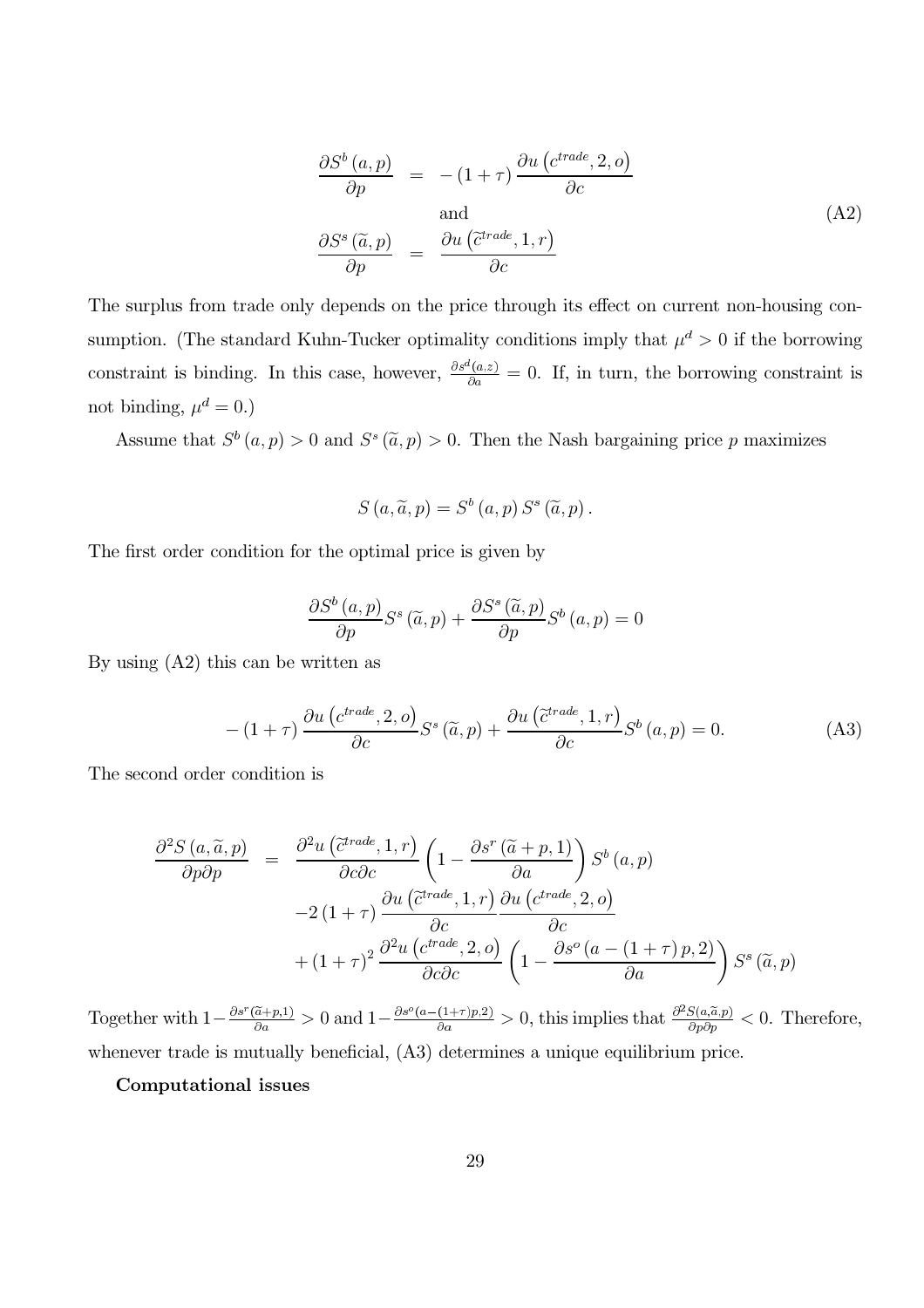We use the following algorithm to solve the model: i) Guess distribution  $\mu^{d}(a, z)$  and determine the matching probabilities  $\phi^s$  and  $\phi^b$ . ii) Solve for the value and policy functions using value function iteration. iii) Simulate to find the resulting stationary distribution. iv) Update the guess for distribution. v) Repeat i)-iv) until the distribution has converged.

In step ii), given a guess for  $V^d(a, z)$ , we first solve for  $v^d(a, z)$  from (6). We then determine  $Tr(a,\tilde{a})$  and  $p(a,\tilde{a})$ . It is clear that  $S^b(a,p)$  is decreasing and  $S^s(a,p)$  is increasing in price: other things equal, the buyer's surplus from trade is always smaller and the seller's larger the higher the price. We therefore begin by calculating prices  $\bar{p}^b$  and  $p^s$  such that  $S^b(a, \bar{p}^b) = 0$  and  $S^{s}(a, p^{s}) = 0$ . If  $\overline{p}^{b} < p^{s}$ , there is no price that would render trade mutually beneficial. If instead  $\overline{p}^b \geq \underline{p}^s$ , we know that trade takes place. In this case, we find  $p(a,\tilde{a}) \in [\underline{p}^s, \overline{p}^b]$  by solving (13), which is a one dimensional maximization problem. Given  $Tr(a, \tilde{a})$  and  $p(a, \tilde{a})$ , we first determine  $W^b(a, \tilde{a})$  and  $W^s(a, \tilde{a})$  from (15) and (16). We then solve  $V^d(a, z)$  for  $d = r, o$  and  $z = 1, 2$  from  $(7), (8), (9), \text{ and } (10).$ 

Of course, we need to use discrete grids of possible financial wealth levels for both owners and renters. We use cubic splines to interpolate value functions  $V^d(a, z)$  and  $v^d(a, z)$  between grid points. Since the match values  $W^b(a, \tilde{a})$  and  $W^s(a, \tilde{a})$  feature kinks around asset levels where trade becomes mutually beneficial, we apply linear interpolation to them.

For a given match and a given price, we compute the surplus from trade using value functions  $v<sup>d</sup>(a, z)$  according to (11) and (12). The minimum financial wealth levels that we may need to consider correspond to the maximum and minimum prices defined in (4) and (5). The minimum financial wealth is  $\underline{s}^r + v + c_{\min}$  for renters and  $\underline{s}^o + \kappa + c_{\min}$  for owners. We assume  $c_{\min} = 0.01$ . In the benchmark calibration, these limits are approximately 0.21 and −20.61, respectively. These limits provide the lower bounds for the financial wealth grids. We set the maximum financial wealth levels in the benchmark at 51.8 for renters and at 30 for owners. There is no mass close to these limits in the stationary distribution. The difference between these limits corresponds to the average house price.

We approximate the distribution by a discrete density function. The financial wealth of a household in occupancy state d is forced to belong to a set  $A^d = \{a_1^d, a_2^d, ..., a_m^d\}$ . As usual, we use a lottery to force next period financial wealth to be on the grid  $A<sup>d</sup>$  (see algorithm 7.2.3 in Heer and Maussner, 2010).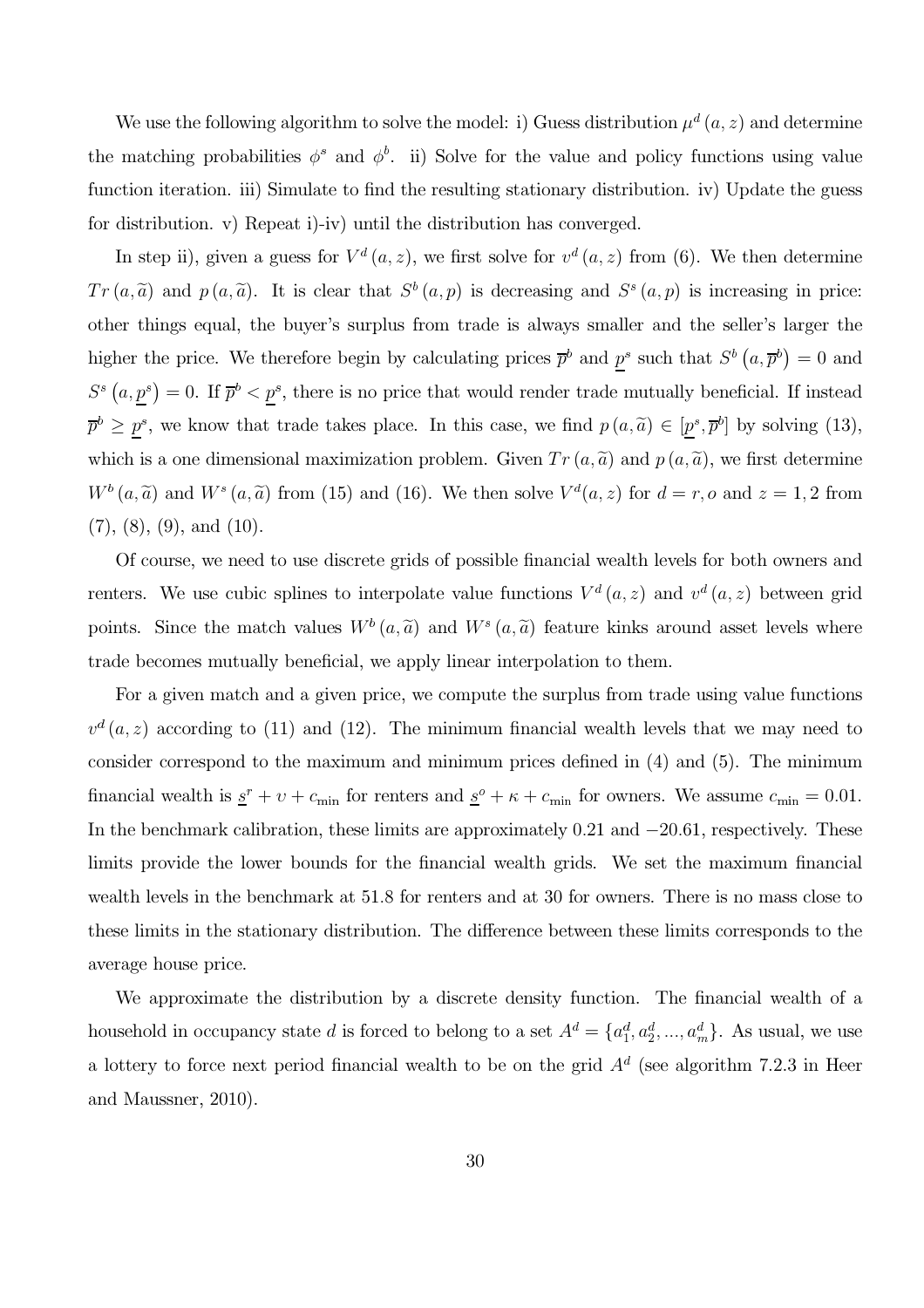In step iii), we first determine savings policy for all unmatched households as well as the outcome of the bargaining process and the associated savings policy for all possible matches. That is, we determine, among other things,  $Tr(a_i^r, a_k^o)$  and  $p(a_i^r, a_k^o)$  for all  $j = 1, 2, ..., m$  and  $k = 1, 2, ..., m$ . Since  $Tr(a,\tilde{a})$  is a discrete function and the price is not defined everywhere, we do not interpolate these functions, but solve for the outcome of the bargaining process in the same way as in step ii).

We then determine three transition probability matrices. The first one determines transition probabilities from a given current state  $(a, d, z)$  to different next period states for unmatched households. The next period financial wealth is determined by the savings policy and the income shock. With two income shocks and two tenure preference states (and the lottery), an unmatched household in a given state may generally move to 8 different states. The second matrix determines probabilities with which a potential buyer (unhappy renter) with a given financial wealth  $a \in A^r$ that is matched with a potential seller with a given financial wealth  $\tilde{a} \in A^{\circ}$  moves to different next period states. Given the match, there are again generally 8 different states to which the household can move. Similarly, the third matrix determines the probabilities at which a potential seller that is matched with a given potential buyer moves to different next period states. Given these transition probability matrices and an initial density function, we iterate over the density function to find the stationary distribution. At this stage, we need to take into account the probabilities of different matches which are in turn determined by the density function. For instance, of unhappy renters in state  $(a_i^r, r, 2)$  that are matched with a potential seller, fraction  $\mu^o(a_k^o, 1)$  /  $\sum$  $l=1$  $\mu^o(a_l^o, 1)$ are matched with a potential seller with financial wealth equal to  $a_k^o$ .

The results reported here have been computed using 150 non-linearly spaced gridpoints for financial wealth in the value function and 200 non-linearly spaced gridpoints for financial wealth in the density function. Before we simulate to find the stationary distribution in step iii), we need to determine the outcome of the bargaining process for  $200^2$  combinations of seller's and buyer's financial wealth. Further increasing the number of gridpoints had virtually no impact on the reported statistics of the benchmark calibration.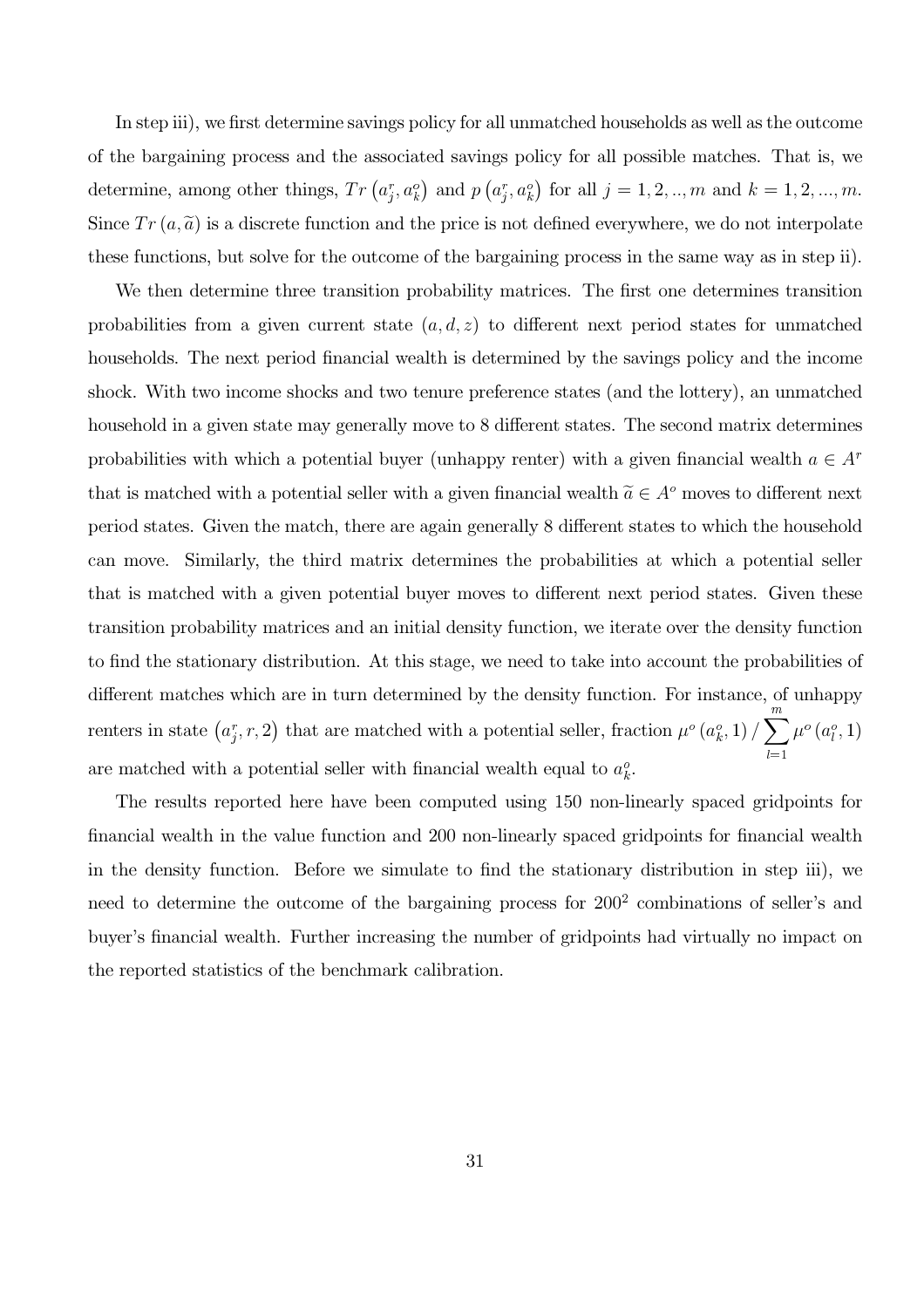# References

- [1] Aiyagari, S. Rao (1994): Uninsured Idiosyncratic Risk and Aggregate Saving, *The Quarterly Journal of Economics* 109(3), 659-84.
- [2] Albrecht, James, Axel Anderson, Eric Smith and Susan Vroman (2007): Opportunistic matching in the housing market, *International Economic Review* 48(2), 641-664.
- [3] Anenberg, Elliot and Patrick Bayer (2013): Endogenous Sources of Volatility in Housing Markets: The Joint Buyer-Seller Problem, *NBER Working Paper* 18980.
- [4] Caplin, Andrew and John Leahy (2011): Trading Frictions and House Price Dynamics, *Journal of Money, Credit & Banking* 43, 283-303.
- [5] Carrillo, Paul E. (2012): An Empirical Stationary Equilibrium Search Model of the Housing Market, *International Economic Review* 53(1), 203-234.
- [6] Costain, James S. and Michael Reiter (2005): Stabilization versus Insurance: Welfare Effects of Procyclical Taxation under Incomplete Markets, *UPF Economics Working Papers* 890.
- [7] Cowell, Frank, Eleni Karagiannaki and Abigail McKnight (2012): Accounting for Cross-Country Differences in Wealth Inequality, LWS Working Paper Series, No. 13.
- [8] Díaz, Antonia and Belén Jerez (2013): House Prices, Sales, and Time on the Market: A Search-Theoretic Framework, *International Economic Review* 54(3), 837-872.
- [9] Díaz, Antonia and María José Luengo-Prado (2010): The Wealth Distribution with Durable Goods, *International Economic Review* 51(1), 143-170.
- [10] Heer, Burkhard and Alfred Maussner (2010): *Dynamic general equilibrium modeling*, Springer, 2nd edition.
- [11] Eerola, Essi and Teemu Lyytikäinen (2012): On the role of public price information in housing markets, *VATT Working Papers* 30.
- [12] Eerola, Essi and Niku Määttänen (2012): Borrowing constraints and house price dynamics: the case of large shocks, *Studies in Nonlinear Dynamics & Econometrics* 16(3).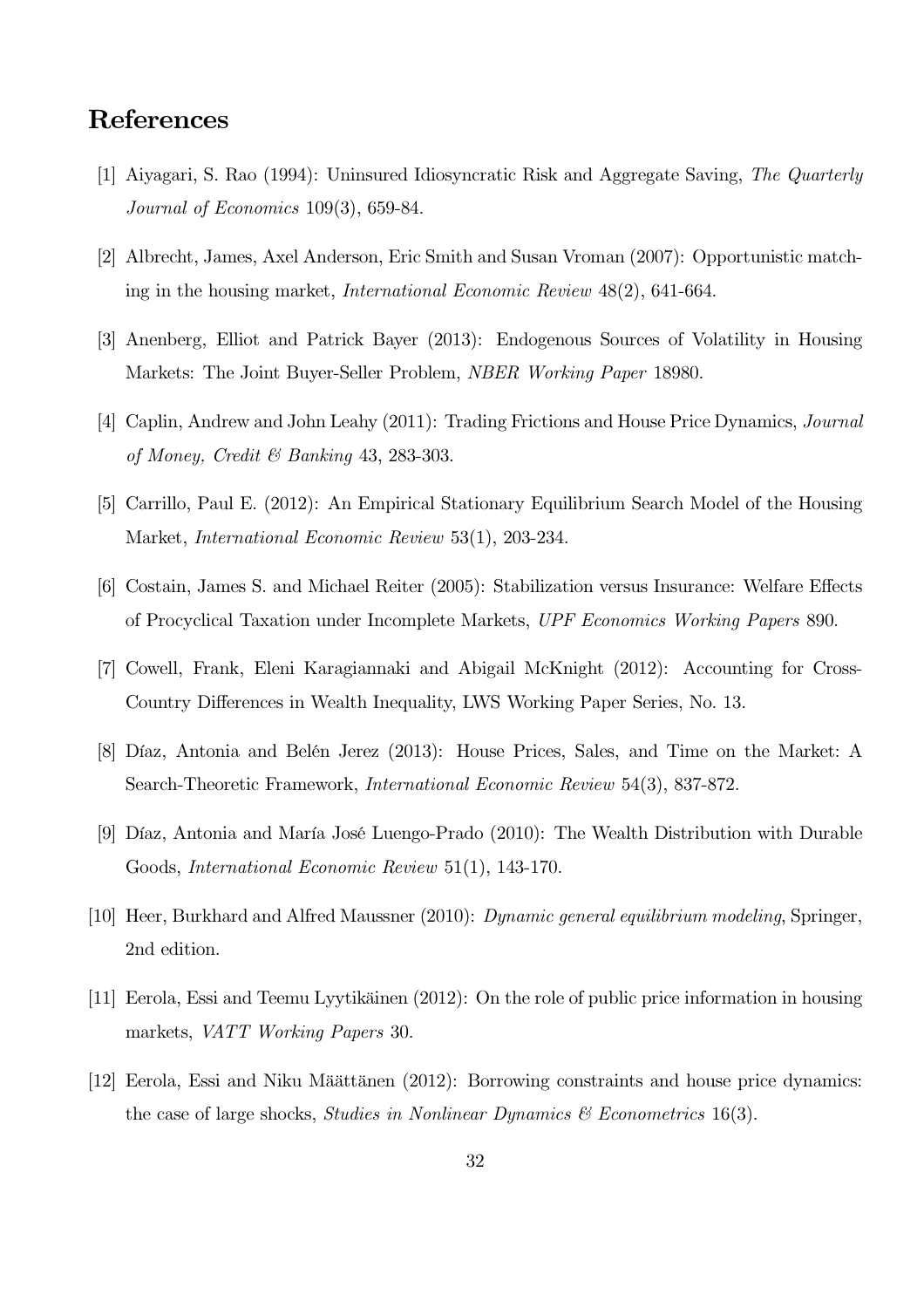- [13] Financial Supervisory Authority (2011): A sample survey of housing loans granted to personal customers (in Finnish).
- [14] Huggett, Mark (1993): The Risk-Free Rate in Heterogeneous-Agent Incomplete-Insurance Economies, *Journal of Economic Dynamics and Control* 17, 953-969.
- [15] Iacoviello, Matteo and Marina Pavan (2012): Housing debt over the life cycle and over the business cycle, *Journal of Monetary Economics* 60, 221-238.
- [16] Krusell, Per, Toshihiko Mukoyama and Ayşegül Şahin (2010): Labor-Market Matching with Precautionary Savings and Aggregate Fluctuations, *Review of Economic Studies* 77(4), 1477- 1507.
- [17] Leung, Charles K.Y., Youngman C.F. Leong, and Siu Kei Wong (2006): Housing price dispersion: An empirical investigation, *The Journal of Real Estate Finance and Economics* 32(3), 357-385.
- [18] Merlo, Antonio and François Ortalo-Magné (2004): Bargaining over residential real estate: evidence from England, *Journal of Urban Economics* 56(2), 192-216.
- [19] Ngai, L. Rachel and Silvana Tenreyro (2014): Hot and Cold Seasons in the Housing Market, *American Economic Review* 104(12), 3991-4026.
- [20] Ortalo-Magné, François and Sven Rady (2006): Housing Market Dynamics: On the Contribution of Income Shocks and Credit Constraints, *Review of Economic Studies* 73(2), 459-485.
- [21] Petrongolo, Barbara and Christopher A. Pissarides (2001): Looking into the Black Box: A Survey of the Matching Function, *Journal of Economic Literature* 39(2), 390-431.
- [22] Piazzesi, Monika and Martin Schneider (2009): Momentum Traders in the Housing Market: Survey Evidence and a Search Model, *American Economic Review: Papers and Proceedings* 99(2), 406-411.
- [23] Ríos-Rull, José-Víctor and Virginia Sánchez-Marcos (2008): An Aggregate Economy with Different Size Houses, *Journal of the European Economic Association* 6(2-3), 705-714.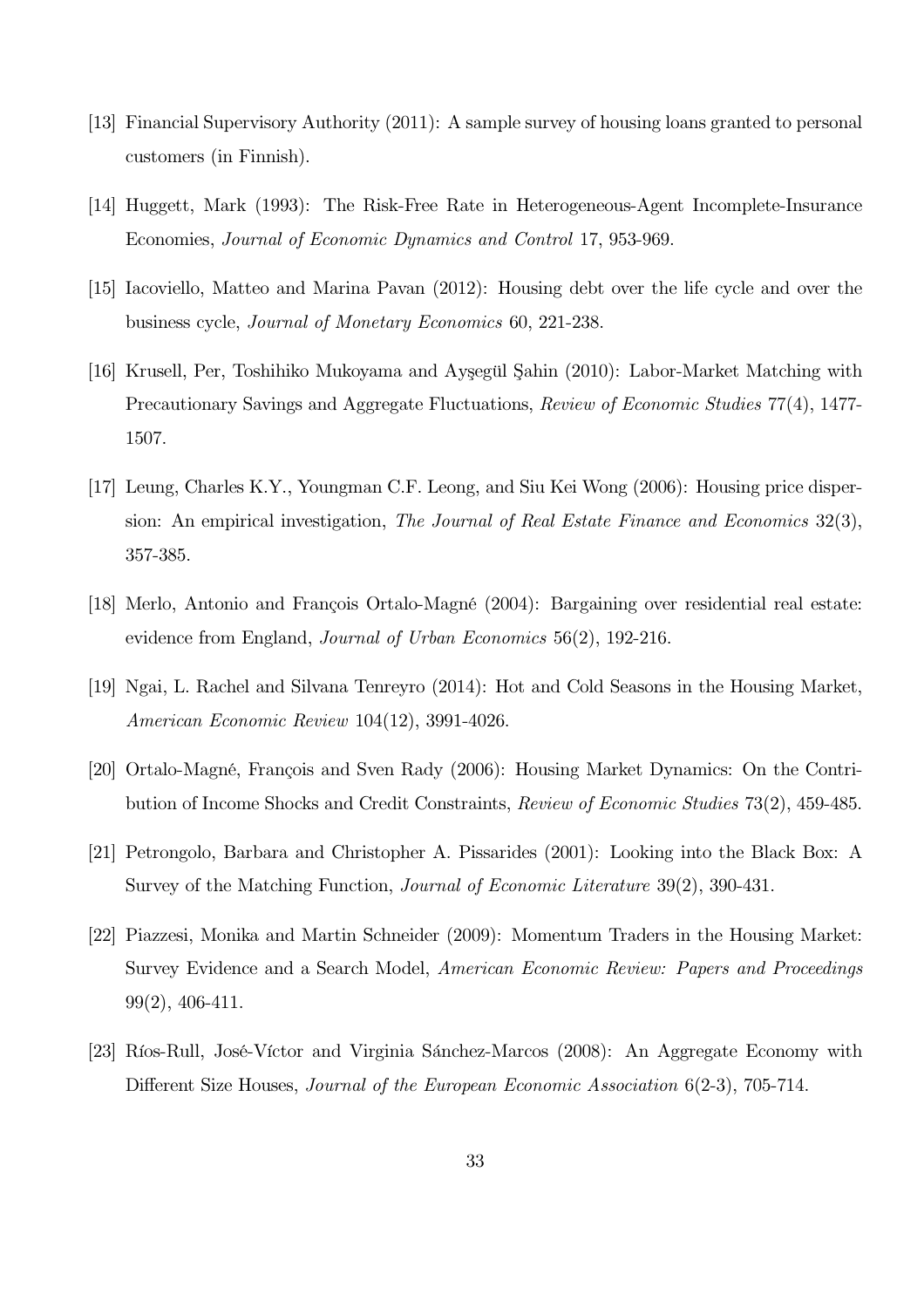- [24] Rocheteau, Guillame and Pierre-Olivier Weill (2011): Liquidity in Frictional Asset Markets, *Journal of Money, Credit & Banking* 43, 261-282.
- [25] Stein, Jeremy (1995): Prices and trading volume in the housing market: A model with downpayment effects, *The Quarterly Journal of Economics* 110, 379-406.
- [26] Wheaton, William (1990): Vacancy, Search, and Prices in a Housing Market Matching Model, *Journal of Political Economy* 98(6), 1270-1292.
- [27] Wheaton, William C. and Nai Jia Lee (2009): The co-movement of Housing Sales and Housing Prices: Empirics and Theory, mimeo MIT Department of Economics.
- [28] Williams, Joseph T. (1995): Pricing Real Assets with Costly Search, *The Review of Financial Studies* 8(1), 55-90.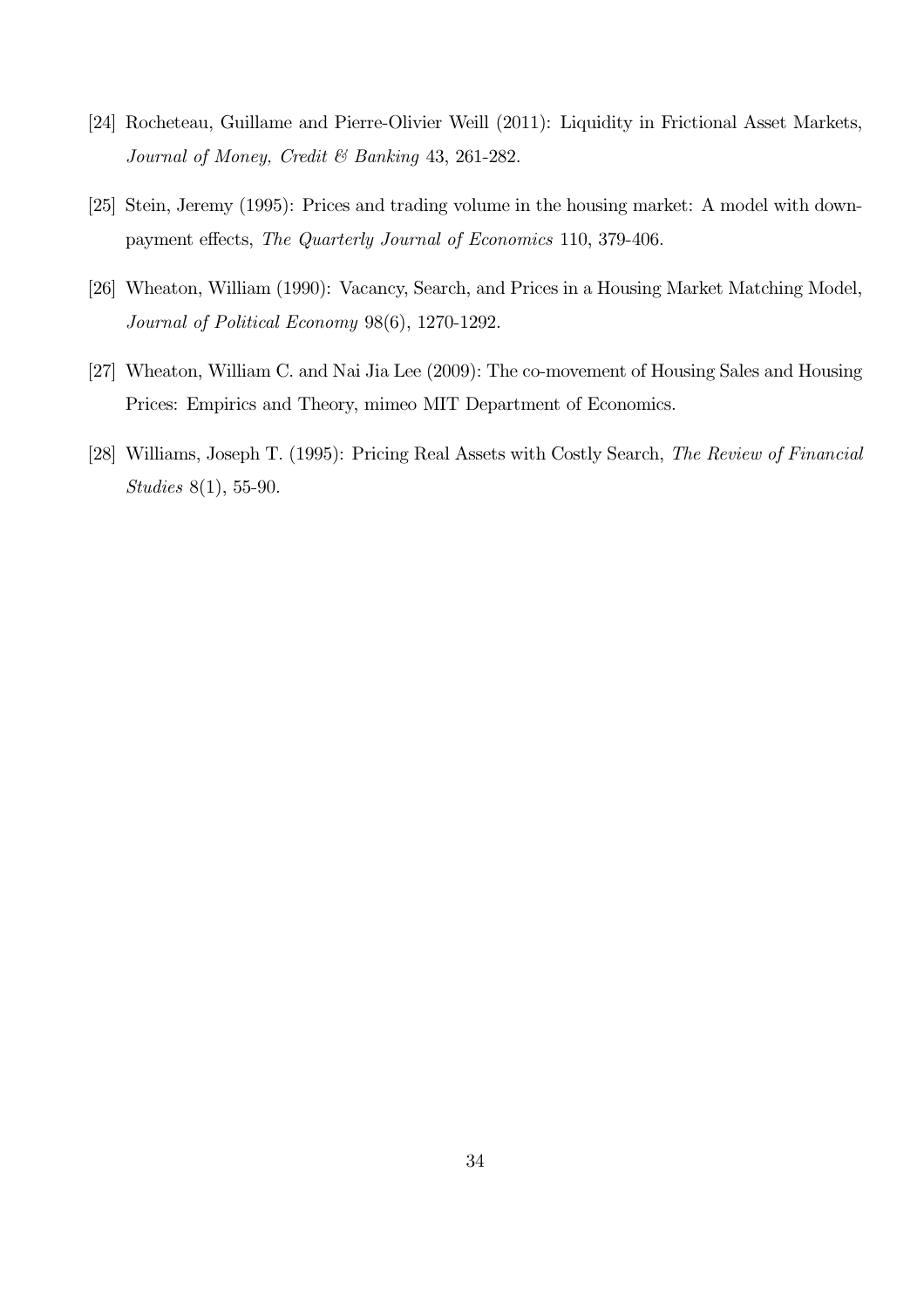<span id="page-35-0"></span>

|            | Owners, data |               | Owners, model |               |  |  |
|------------|--------------|---------------|---------------|---------------|--|--|
| Percentile | All          | Recent buyers | All           | Recent buyers |  |  |
| 5th        | $-0.85$      | $-0.93$       | $-0.85$       | $-0.88$       |  |  |
| 10th       | $-0.69$      | $-0.87$       | $-0.82$       | $-0.85$       |  |  |
| 25th       | $-0.40$      | $-0.80$       | $-0.72$       | $-0.82$       |  |  |
| 50th       | $-0.01$      | $-0.50$       | $-0.58$       | $-0.76$       |  |  |
| 95th       | 0.69         | 0.29          | $-0.09$       | $-0.29$       |  |  |

[Table 1:](#page-17-0) Distribution of financial wealth-to-house value ratio in the data and in the model.

Note: The table shows the financial wealth-to-house value ratio for all households in the model and our data. In the data, 'recent buyers' refers to owners who have lived in their current house up to two  $\alpha$  vears. In the model, it refers to households who have become owners within the last 8 model periods.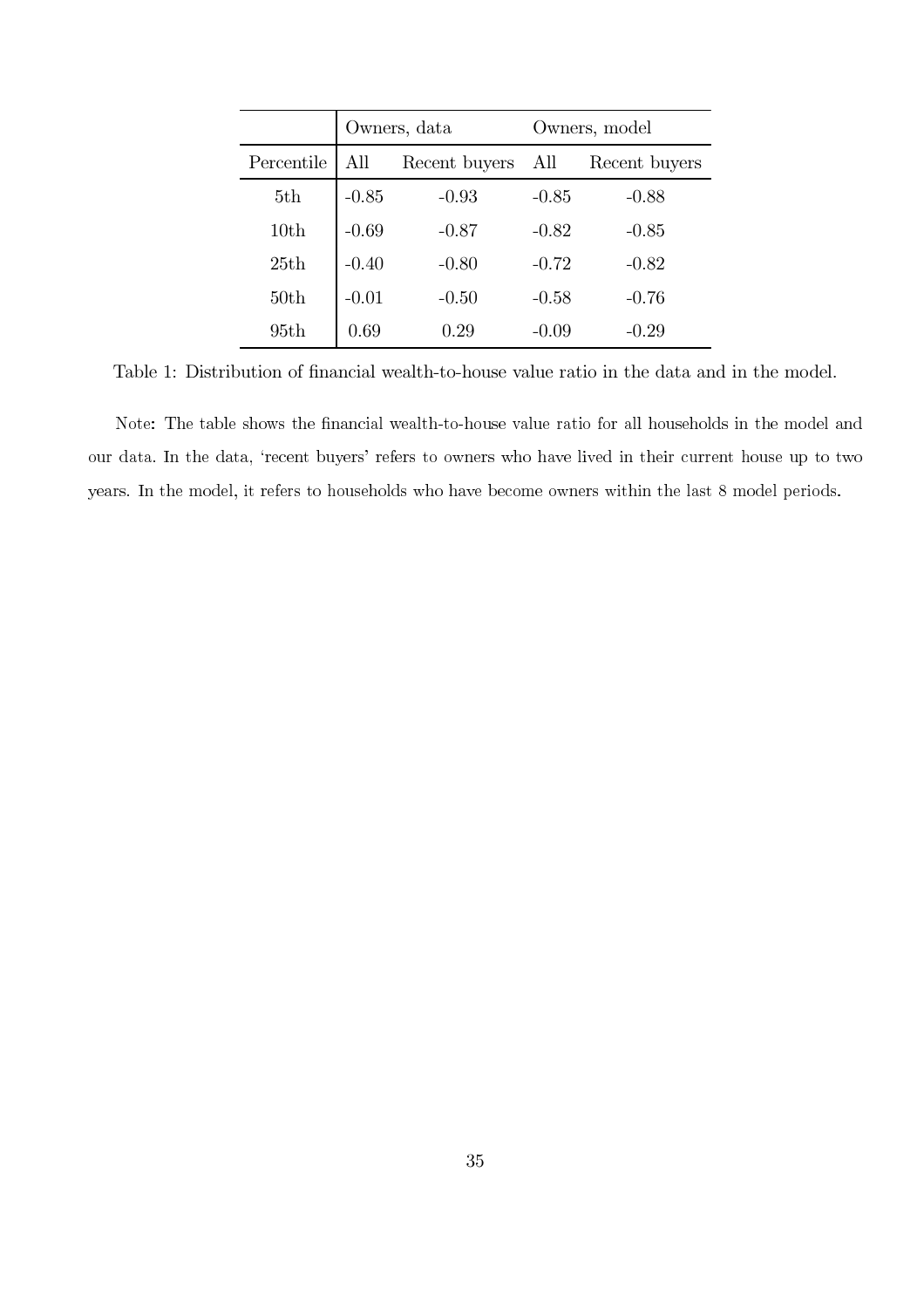<span id="page-36-0"></span>

[Figure 1:](#page-18-0) Renters' (left) and owners' (right) savings policy.

,-- .- - - -- - --- - -1-- -1 -   -  
-  $\mathbb{R}$  . The contract of the contract measurement  $\mathbb{R}$ .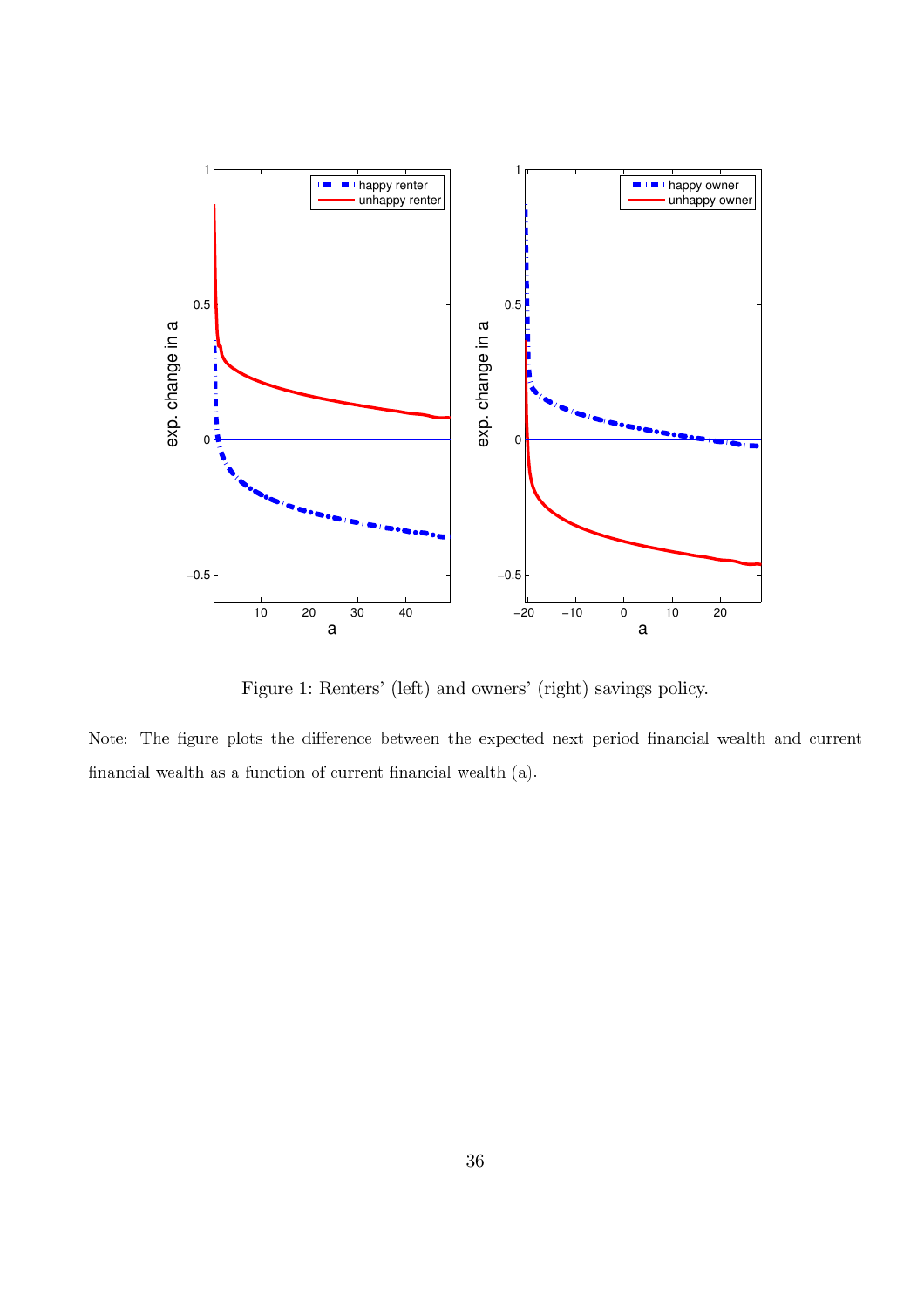<span id="page-37-0"></span>

[Figure 2:](#page-19-0) Price as a function of seller's (left) and buyer's (right) asset position.

Note: Asset positions are described with the financial wealth-to-average house price ratio.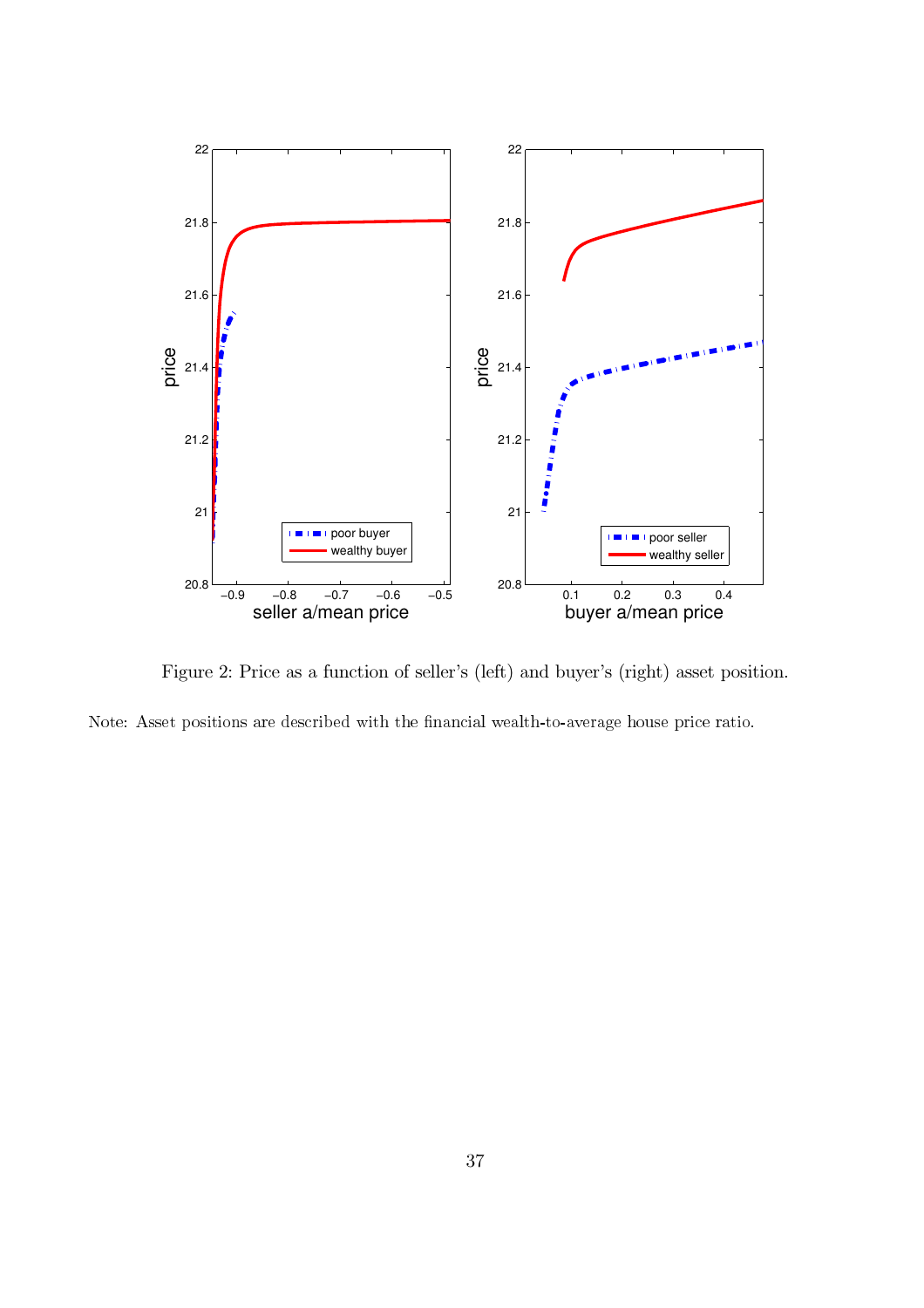<span id="page-38-0"></span>

[Figure 3:](#page-20-0) Matches that result in trade.

Note: Given seller's asset position, the figure shows the asset position of the poorest buyer with which the seller would trade. Asset positions are described with the financial wealth-to-average house price ratio.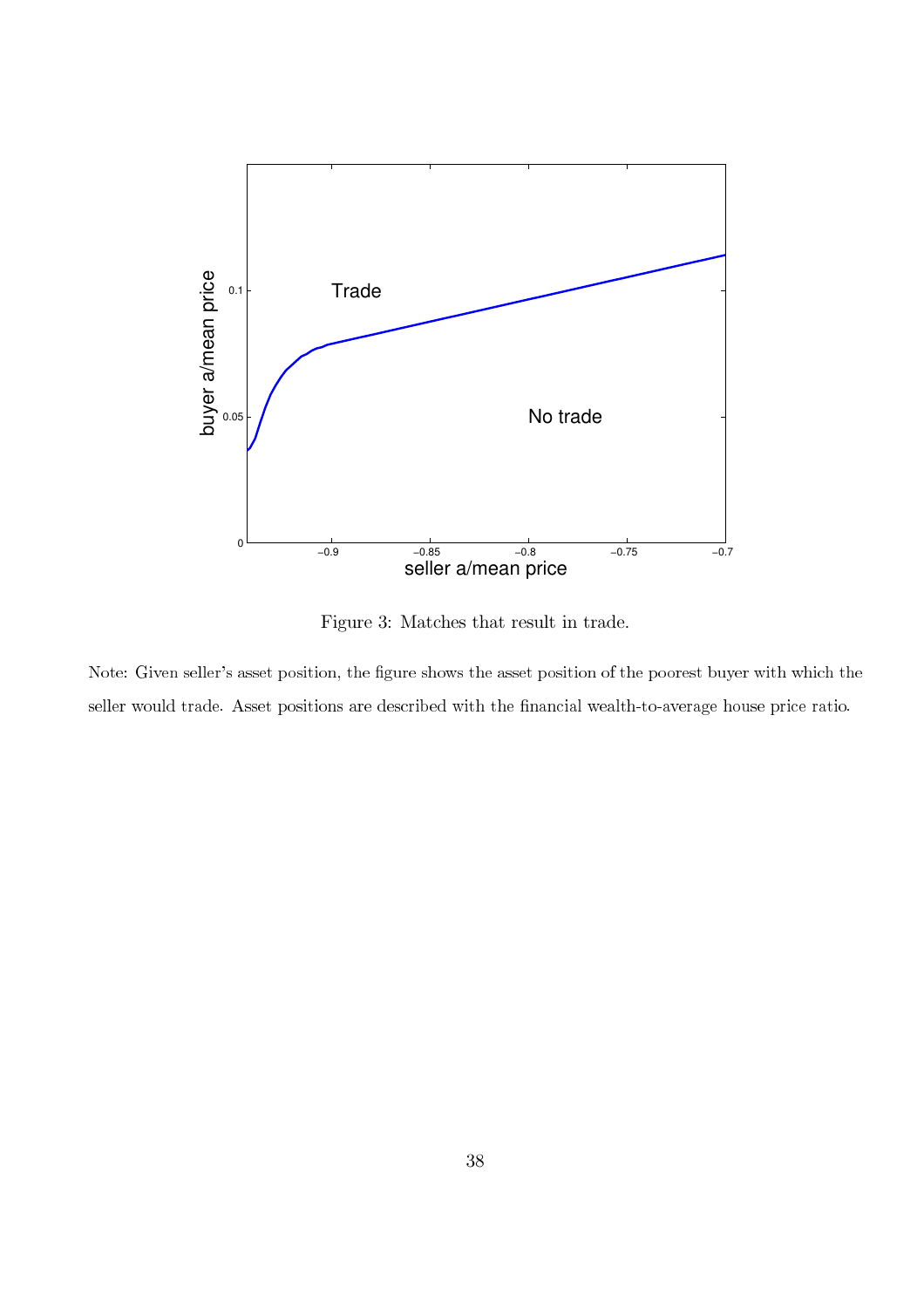<span id="page-39-0"></span>

|                      |    |  |                                          | $\overline{a}^{\scriptscriptstyle 0}$ $\overline{a}^{\scriptscriptstyle r}$ $\overline{p}$ tom $cv(p)$ tr |       |
|----------------------|----|--|------------------------------------------|-----------------------------------------------------------------------------------------------------------|-------|
| Matching probability |    |  |                                          |                                                                                                           |       |
| $\chi = 1.0$         |    |  | $1 \quad 2 \quad -1 \quad -73 \quad -25$ |                                                                                                           | $-2$  |
| $\chi = 0.4$         | 0  |  | $-2$ 1 166 56                            |                                                                                                           | 4     |
| Borrowing constraint |    |  |                                          |                                                                                                           |       |
| $s^{\circ} = -18.53$ |    |  | 18 8 -6 75 31                            |                                                                                                           | $-23$ |
| $s^{\circ} = -16.53$ | 37 |  | 17 -11 172                               | 63                                                                                                        | -42   |

[Table 2:](#page-22-0) Percentage changes in selected statistics relative to the benchmark calibration.

Note: In the table,  $\overline{a}^o$  and  $\overline{a}^r$  denote the average asset holdings of owners and renters, respectively, and  $\overline{p}$  denotes the average price. The measures of market inefficiency are average time-on-the-market  $(tom)$ , coefficient of variation of house prices  $(cv(p))$ , and share of matches that lead to trade  $(tr)$ . All figures in the table refer to percentage changes relative to the benchmark calibration where  $\chi=0.7$  and  $\underline{s}^o = -20.71$ . Owners' average financial wealth is negative. The table shows the change relative to the asserted rate of and ago infancial modern.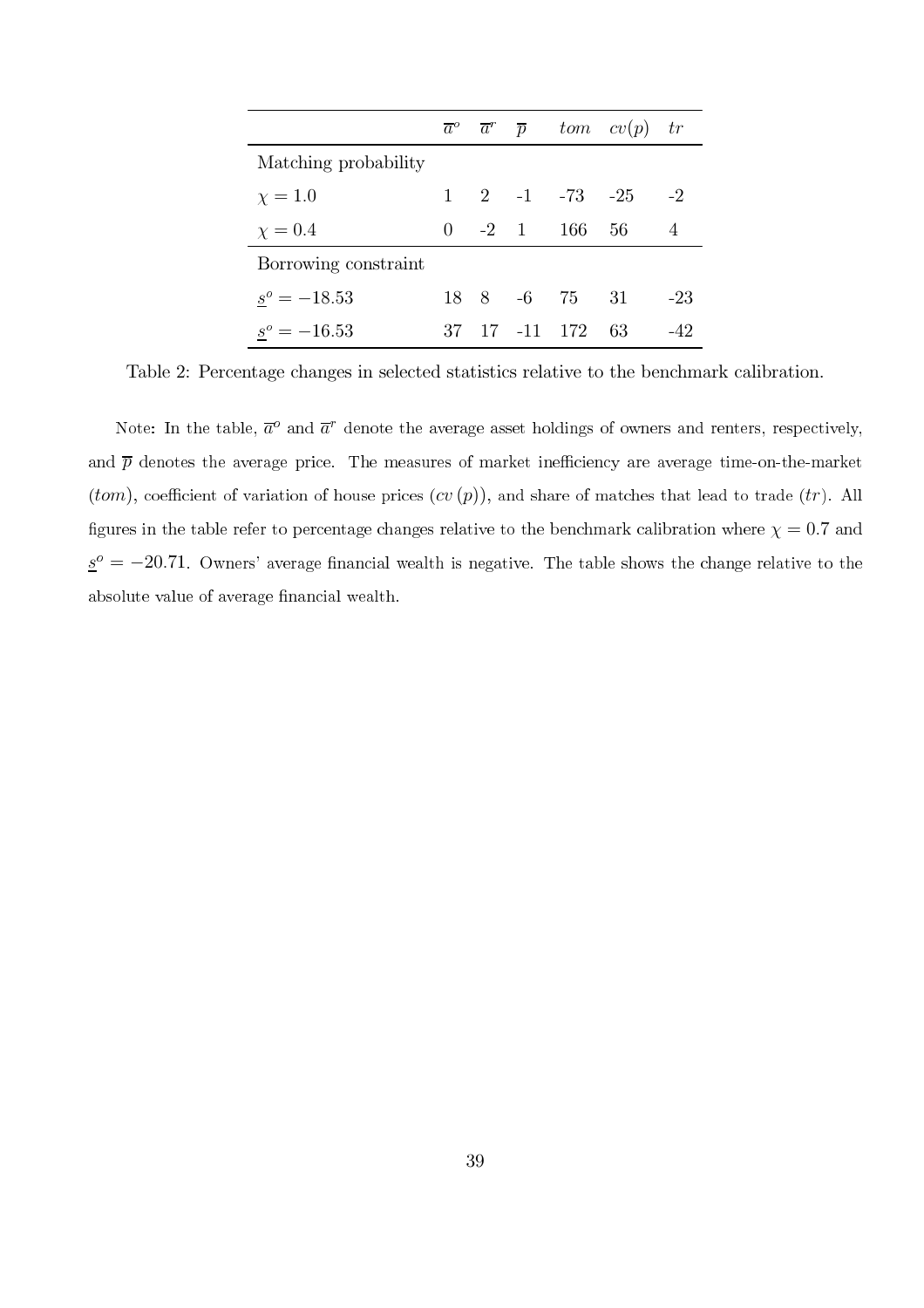<span id="page-40-0"></span>

|                                                                                   |  |                     | $\overline{a}^{\circ}$ $\overline{a}^{\circ}$ $\overline{p}$ tom $cv(p)$ tr |     |
|-----------------------------------------------------------------------------------|--|---------------------|-----------------------------------------------------------------------------|-----|
| Ownership rate $45\%, f = 0.19 \quad 6 \quad 4 \quad 0 \quad -9 \quad 18 \quad 4$ |  |                     |                                                                             |     |
| Ownership rate 55\%, $f = 0.74$ -1.2 -6.6 0 431 135                               |  |                     |                                                                             | -12 |
| $\sigma = 1, f = 0.31$                                                            |  |                     | $-33$ $-49$ 0 1 $-18$ 0                                                     |     |
| $\beta = 0.983, f = 0.39$                                                         |  | $-28$ $-44$ 0 19 19 |                                                                             |     |

[Table 3:](#page-25-0) Percentage changes in selected statistics relative to the benchmark calibration.

Note: In the table,  $\overline{a}^o$  and  $\overline{a}^r$  denote the average asset holdings of owners and renters, respectively, and  $\overline{p}$  denotes the average price. The measures of market inefficiency are average time-on-the-market  $(tom),$ coefficient of variation of house prices  $(cv(p))$ , and share of matches that lead to trade  $(tr)$ . All figures in the table show the percentage changes relative to the benchmark calibration where the ownership rate is 50%,  $\sigma\,=\,2$  and  $f\,=\,0.335$ . Owners' average financial wealth is negative. The table shows the change relative to the absolute value of average financial wealth. The utility cost parameter  $f$  has been recalibrated so that the average house price is the same as in the benchmark calibration.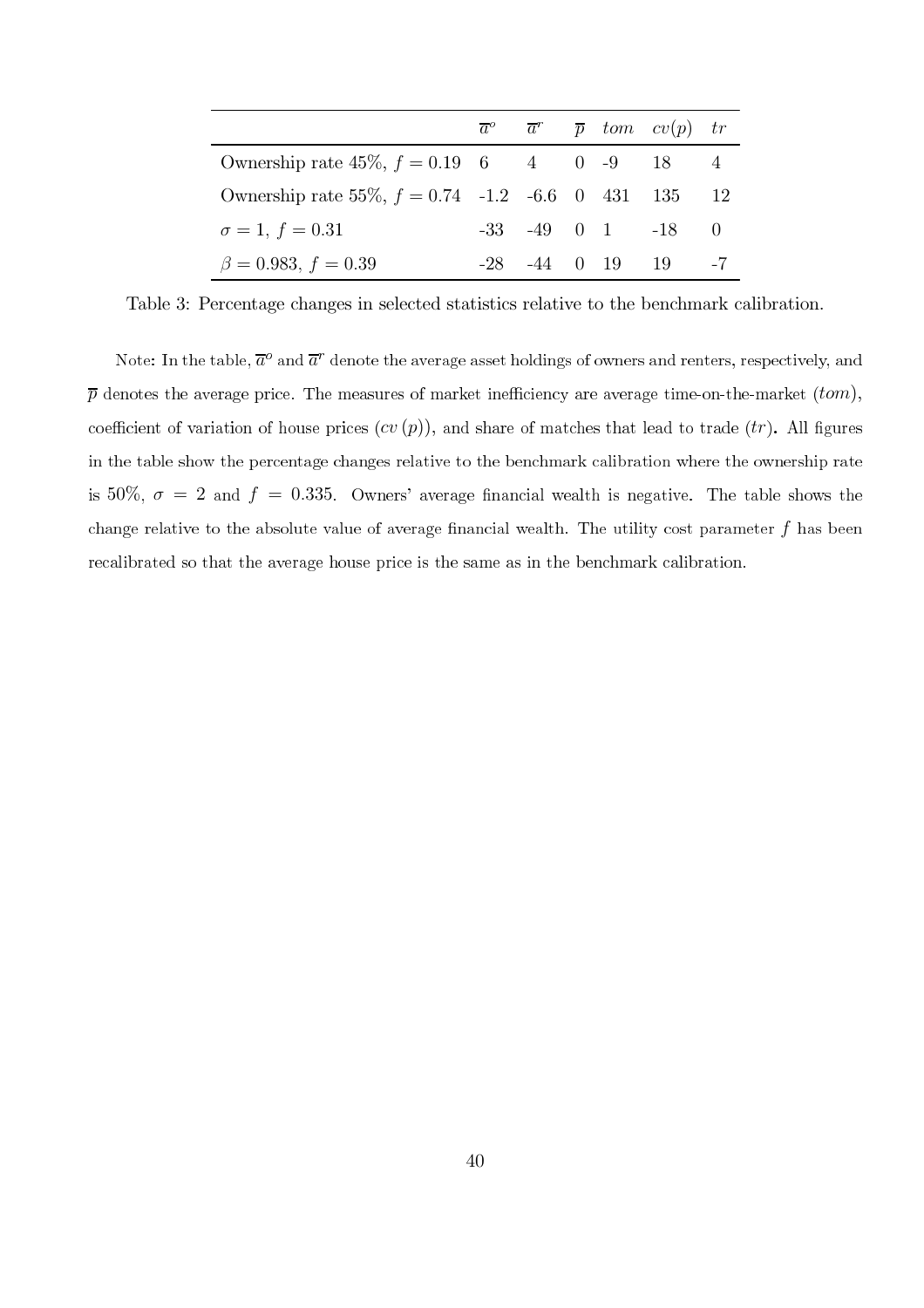<span id="page-41-0"></span>

|                                               |             |               | $\overline{a}^{\scriptscriptstyle 0}$ $\overline{a}^{\scriptscriptstyle r}$ $\overline{p}$ tom $cv(p)$ tr |       |
|-----------------------------------------------|-------------|---------------|-----------------------------------------------------------------------------------------------------------|-------|
| Benchmark calibration                         |             | 18 8 -6 75 31 |                                                                                                           | $-23$ |
| Ownership rate $45\%, f = 0.19$ 15 4 -4 68 9  |             |               |                                                                                                           | $-21$ |
| Ownership rate 55%, $f = 0.74$ 17 17 -3 12 30 |             |               |                                                                                                           | -24   |
| $\sigma = 1, f = 0.31$                        | 15 16 -7 65 |               | 30                                                                                                        | $-21$ |
| $\beta = 0.983, f = 0.39$                     |             | 15 9 -7 70    | -33                                                                                                       | $-24$ |

[Table 4:](#page-26-0) Percentage changes in selected statistics following a tightening of the borrowing constraint in different cases.

Note: In the table,  $\overline{a}^o$  and  $\overline{a}^r$  denote the average asset holdings of owners and renters, respectively, and  $\overline{p}$  denotes the average price. The measures of market inefficiency are average time-on-the-market  $(tom)$ , coefficient of variation of house prices  $(cv(p))$ , and share of matches that lead to trade  $(tr)$ . All numbers in the table show the effect (percentage changes) of lowering the maximum mortgage by about 10% relative to the case where  $\underline{s}^o = -20.71$ . Owners' average financial wealth is negative. The table shows the change relative to the absolute value of average financial wealth. The utility cost parameter  $f$ has seen recanciated so that the atology heave price is the same as in the schemman cancibration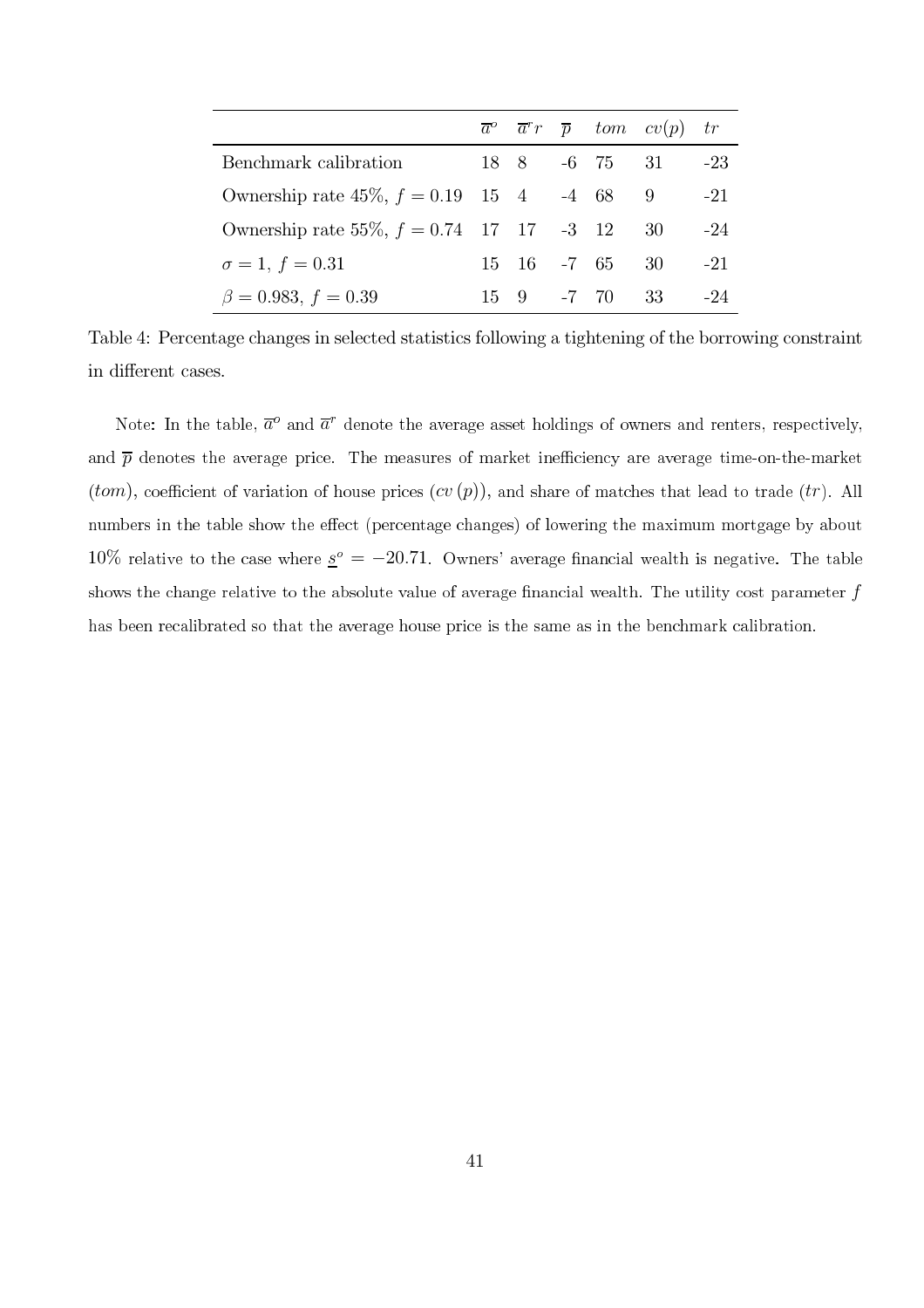#### **Recent Bank of Finland Research Discussion Papers**

#### ISSN 1456-6184, online

- 1/2015 Karlo Kauko **The net stable funding ratio requirement when money is endogenous.** 2015. 9 p. ISBN 978-952-323-023-1, online.
- 2/2015 Boele Bonthuis Valerie Jarvis Juuso Vanhala **Shifts in euro area Beveridge curves and their determinants.** 2015. 35 p. ISBN 978-952-323-024-8, online.
- 3/2015 Iftekhar Hasan Nadia Massoud Anthony Saunders Keke Song **Which financial stocks did short sellers target in the subprime crisis?** 2015. 58 p. ISBN 978-952-323-028-6, online.
- 4/2015 Helinä Laakkonen **Relevance of uncertainty on the volatility and trading volume in the US Treasury bond futures market.** 2015. 26 p. ISBN 978-952-323-017-0, online.
- 5/2015 Esa Jokivuolle Jussi Keppo Xuchuan Yuan **Bonus caps, deferrals and bankers' risk-taking.** 2015. 50 p. ISBN 978-952-323-029-3, online.
- 6/2015 Markus Holopainen Peter Sarlin **Toward robust early-warning models: A horse race, ensembles and model uncertainty.** 2015. 34 p. ISBN 978-952-323-027-9, online.
- 7/2015 Jarkko Huotari **Measuring financial stress – A country specific stress index for Finland.** 2015. 41 p. ISBN 978-952-323-034-7, online.
- 8/2015 Simo Kalatie Helinä Laakkonen Eero Tölö **Indicators used in setting the countercyclical capital buffer.** 2015. 85 p. ISBN 978-952-323-035-4, online.
- 9/2015 Seppo Honkapohja Kaushik Mitra **Comparing Inflation and Price Level Targeting: the Role of Forward Guidance and Transparency.** 2015. 44 p. ISBN 978-952-323-040-8, online.
- 10/2015 Ilkka Kiema Esa Jokivuolle **Why are bank runs sometimes partial?** 2015. 51 p. ISBN 978-952-323-043-9, online.
- 11/2015 Patrick Crowley Christopher Trombley **Are Monetary Unions more Synchronous than non-Monetary Unions?** 2015. 46 p. ISBN 978-952-323-053-8 online.
- 12/2015 Patrick M. Crowley David Hudgins **Euro area monetary and fiscal policy tracking design in the time-frequency domain.** 2015. 47 p. ISBN 978-952-323-054-5 online.
- 13/2015 Bill Francis Iftekhar Hasan Lingxiang Li **Evidence for the Existence of Downward Real Earnings Management.** 2015. 59 p. ISBN 978-952-323-055-2 online.
- 14/2015 Manthos D. Delis Chrysovalantis Gaganis Iftekhar Hasan Fotios Pasiouras **The Effect of Board Directors from Countries with Different Genetic Diversity Levels on Corporate Performance.** 2015. 50 p. ISBN 978-952-323-057-6 online.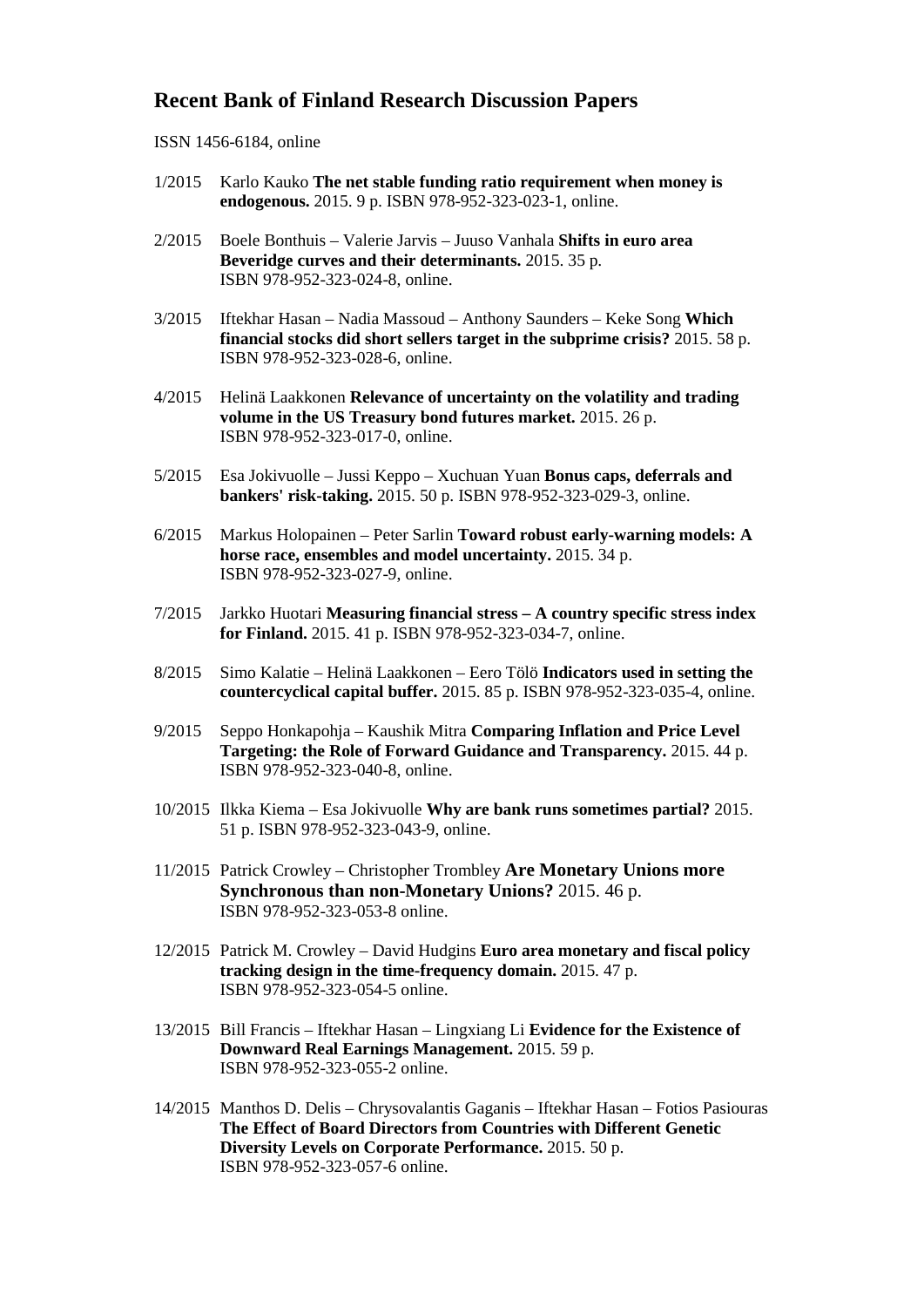- 15/2015 Chrysovalantis Gaganis Iftekhar Hasan Fotios Pasiouras **Regulations, institutions and income smoothing by managing technical reserves: international evidence from the insurance industry.** 2015. 45 p. ISBN 978-952-323-058-3 online.
- 16/2015 Manthos D. Delis Iftekhar Hasan Efthymios G. Tsionas **Firms' Risk Endogenous to Strategic Management Choices.** 2015. 45 p. ISBN 978-952-323-059-0 online.
- 17/2015 Iftekhar Hasan Roman Horvath Jan Mares **What Type of Finance Matters for Growth? Bayesian Model Averaging Evidence.** 2015. 42 p. ISBN 978-952-323-060-6 online.
- 18/2015 Seppo Honkapohja **Monetary Policies to Counter the Zero Interest Rate: an Overview of Research.** 2015. 35 p. ISBN 978-952-323-061-3 online.
- 19/2015 Zuzana Fungáčová Christophe J. Godlewski Laurent Weill **Does the Type of Debt Matter? Stock Market Perception in Europe.** 2015. 34 p. ISBN 978-952-323-062-0 online.
- 20/2015 Essi Eerola Niku Määttänen **Matching and credit frictions in the housing market.** 2015. 45 p. ISBN 978-952-323-067-5 online.